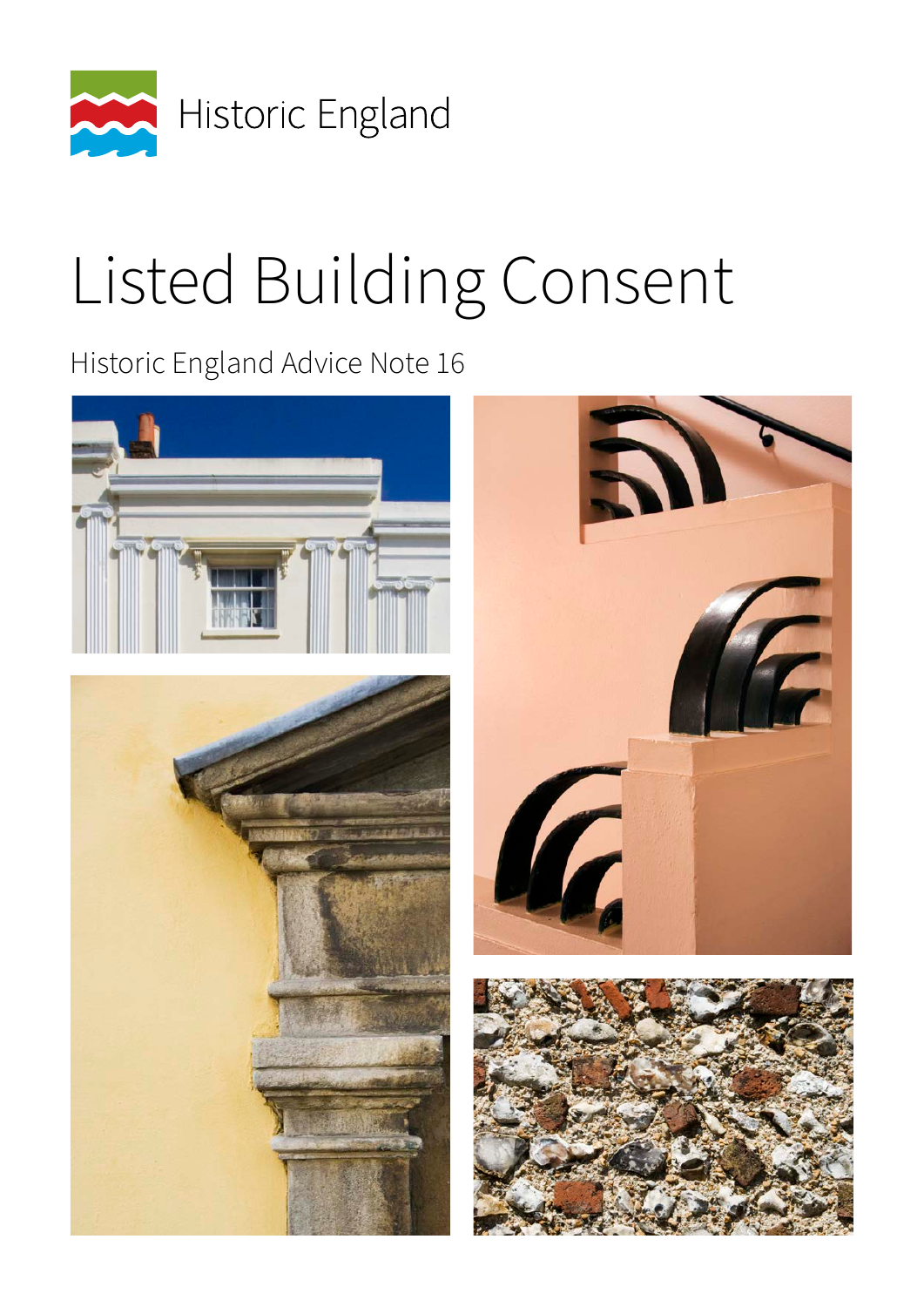## Summary

This Historic England Advice Note gives both general advice for owners of listed buildings about listed building consent as an application process and on how to judge whether proposals need consent, how to achieve certainty on the need for consent and how to make informed applications. It also gives advice on works which may or may not need listed building consent, depending on how the works are proposed to be carried out.

The advice note emphasises that informed applications are based on an understanding from the start of where special interest of a listed building lies. It outlines the staged approach by which an owner will maximise the chance of a successful listed building consent application and how helpful it is to take advice from professional advisors and experienced contractors/craftspeople. Finally, the annex contains a table giving information helpful to owners of listed houses on the need for listed building consent, or not, for works they might more usually wish to carry out to their home.

#### **Front cover**

Top left: Hampton Place, Brighton, East Sussex. Bottom left: Detail of limewash wall and door surround, 14 Gloucester Street, Malmesbury, Wiltshire. Top right: Detail of stair, Barford Court, Hove, East Sussex. Bottom right: Detail of Bungaroosh wall, Brighton and Hove, East Sussex.

This document has been prepared by Dr Richard Morrice of Historic England.

This edition published by Historic England June 2021. All images © Historic England unless otherwise stated.

Please refer to this document as:

Historic England 2021 *Listed Building Consent: Historic England Advice Note 16*. Swindon. Historic England.

[HistoricEngland.org.uk/advice/planning/planning-system](https://historicengland.org.uk/advice/planning/planning-system/)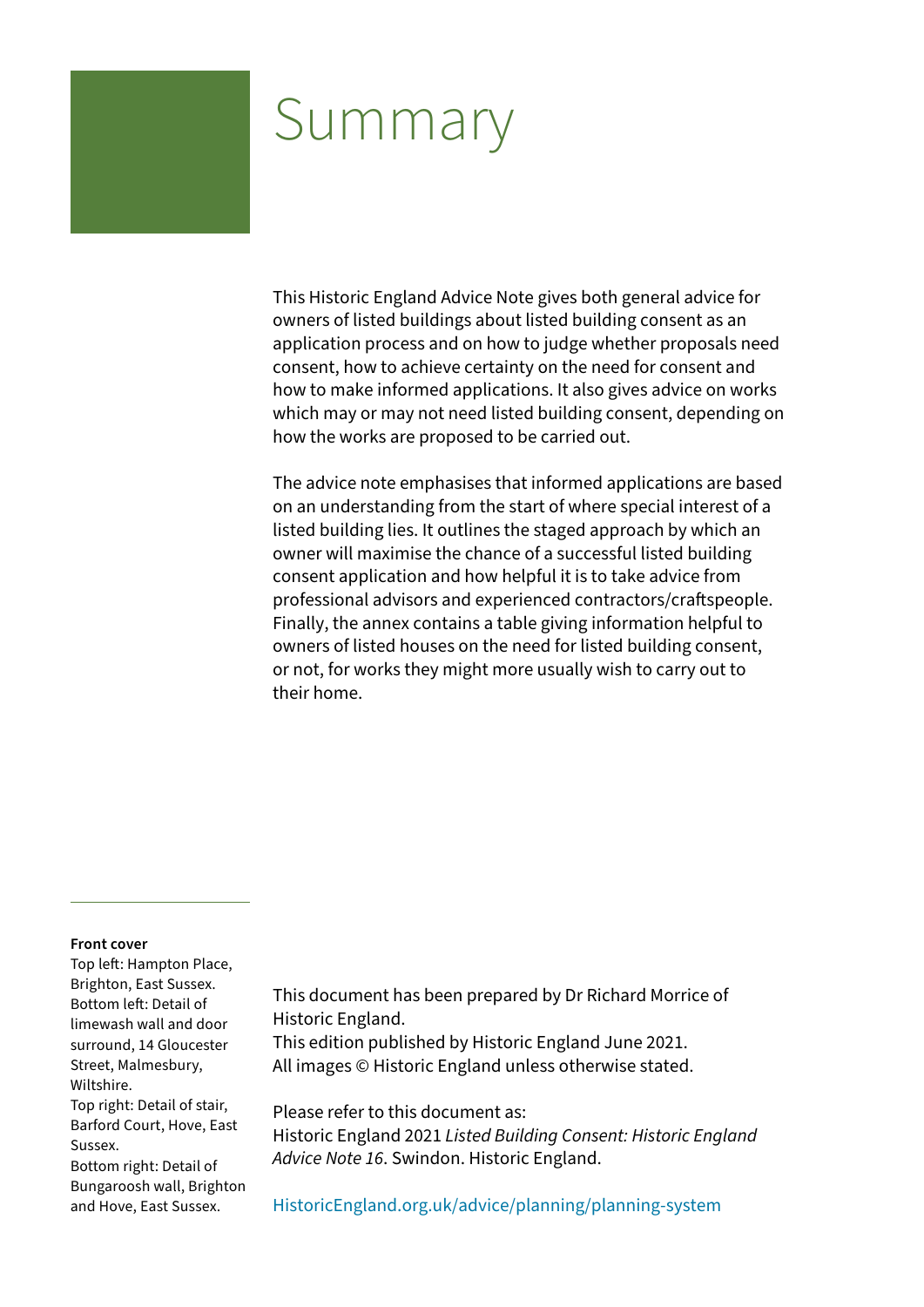## <span id="page-2-0"></span>Contents

| 1              |                                                                   |
|----------------|-------------------------------------------------------------------|
| $\overline{2}$ |                                                                   |
|                | Achieving certainty as to the appropriate consent for works 5     |
|                |                                                                   |
| 3              | <b>Making successful applications for</b>                         |
|                |                                                                   |
|                |                                                                   |
|                |                                                                   |
|                | Historic fabric, building design and special interest 10          |
|                |                                                                   |
|                | Listed building consent and planning permission  11               |
|                | Development permitted under the General Permitted                 |
|                |                                                                   |
|                | Listed buildings and other designated heritage assets 12          |
|                |                                                                   |
|                |                                                                   |
|                |                                                                   |
|                |                                                                   |
| 4              | The listed building consent application process15                 |
|                |                                                                   |
|                | The information which effective applications require  16          |
|                |                                                                   |
| 5              |                                                                   |
|                | Advice on works which may not require listed building consent  18 |
|                |                                                                   |
|                |                                                                   |
|                |                                                                   |
|                | Advice on works which may not require listed building consent 27  |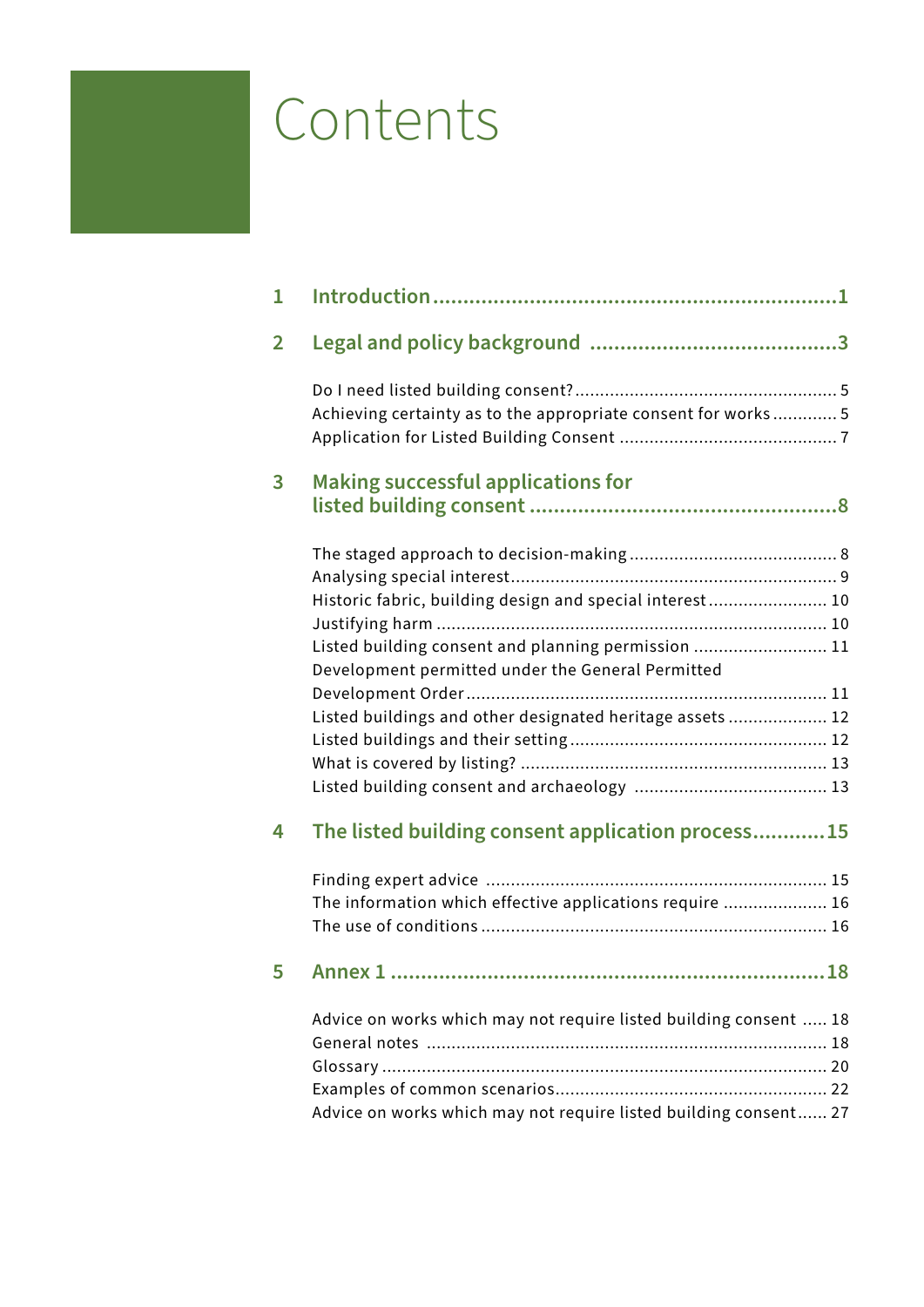## <span id="page-3-0"></span>**1** Introduction

**1.** Historic England published [A Guide for Owners of Listed Buildings](https://historicengland.org.uk/images-books/publications/guide-for-owners-of-listed-buildings/guide-for-owners-listed-buildings/) to answer some of the most commonly asked questions by those who live in or care for listed houses. It was intended to point owners in the right direction when wanting to know more about the listing process or what to consider when making changes to their home. We have also published [Historic England Advice Note 2: Making Changes to Heritage](https://historicengland.org.uk/images-books/publications/making-changes-heritage-assets-advice-note-2/heag023-making-changes-to-heritage-assets/) [Assets](https://historicengland.org.uk/images-books/publications/making-changes-heritage-assets-advice-note-2/heag023-making-changes-to-heritage-assets/) which explains the key principles behind decisions on repair, restoration, alteration and extension of listed buildings. Both owners and local planning authorities often have questions about the ordinary kind of works to which all listed buildings are subject from time to time and, particularly, how to get greater certainty as to whether listed building consent (LBC) is likely to be needed or not.

**2.** Intended to fill this gap, this advice note gives general advice on the listed building consent process, as set out in historic environment legislation, the policy in the National Planning Policy Framework (NPPF) and the related guidance given in the Planning Practice Guidance (PPG). It is not an explanation of the full breadth of applications for listed building consent concerning proposals for all kinds of listed buildings. Alternative approaches may be equally acceptable, provided they are demonstrably compliant with legislation and national policy objectives. It also provides helpful advice to listed building owners in judging whether listed building consent is required, or not, for certain works. Annex 1, at the end of this advice, lists the types of work that are more commonly carried out to listed homes with some illustrations of everyday scenarios concerning works to listed buildings, and an indication of when listed building consent is not required. It also contains a glossary of useful terms.

**3.** Listed building consent was introduced both to protect historic buildings with special interest and to allow change to them within the limits of that special interest. The policy in the NPPF helps owners of listed buildings to understand the special interest – the significance - of their building before the proposals are drawn up, and helps the local planning authority (LPA) to understand both special interest and the impact of the proposal on it, before it determines the application. The LPA must place considerable weight ('great weight' in the terms of the NPPF) on the need for conservation. This means that changes to listed buildings which may result in some harm should be avoided or, if that is not possible, the impact minimised. However, the LPA may grant LBC for the works if the public benefit outweighs that harm.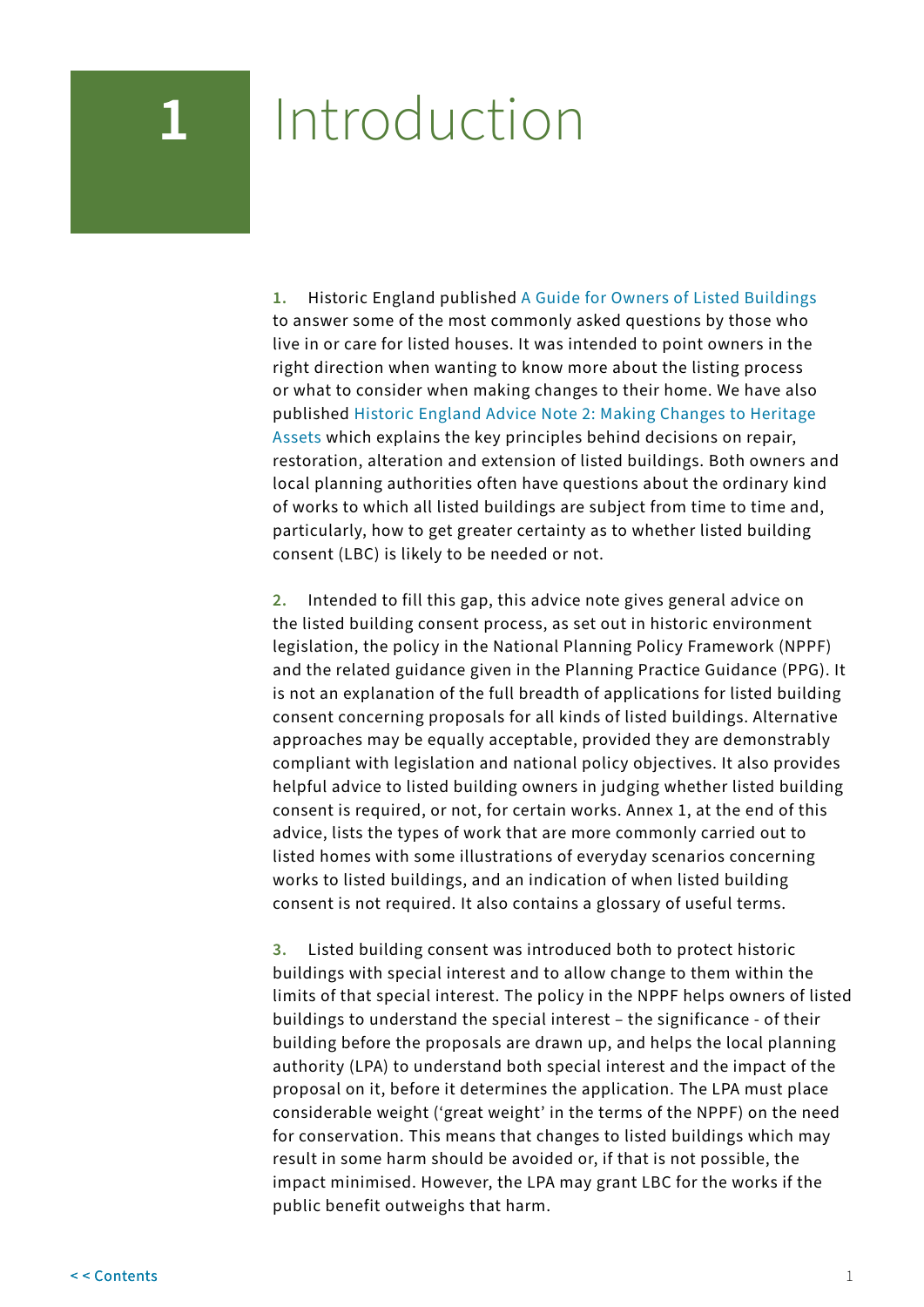**4.** This advice note supports this balance. An inflexible approach without compromise, either by the LPA in refusing change, or by the applicant in seeking change, may prevent new life being brought to listed buildings. A well-informed, reasonable and proportionate approach on both sides – informed by requirements in legislation and policy – is essential. In works to listed buildings, it is always useful to take appropriate heritage-skilled advice from the beginning of a project. The quality of both proposals and applications may therefore be improved, making applications simpler and quicker for local planning authorities to handle, and enabling owners to proceed with appropriate works.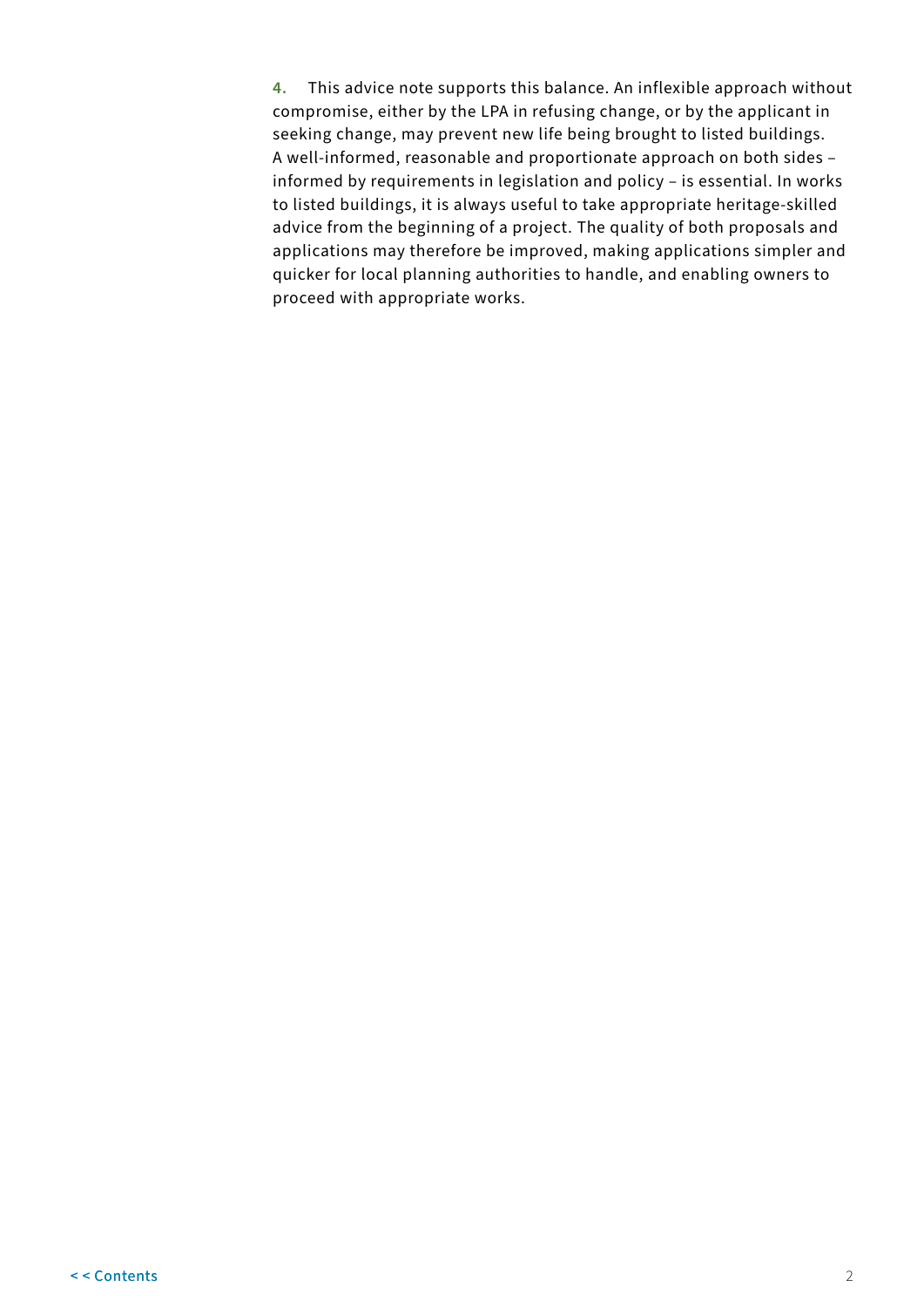## <span id="page-5-0"></span>**2** Legal and policy background

**5.** Listing was introduced in the late 1940s after war damage had shown that the protection of the built heritage of England was not only important in itself but also vital to sustaining the familiar and cherished local scene and enhancing the sense of local distinctiveness. This uniqueness is an important aspect of the character and appearance of our towns, villages and countryside. The economic, social and environmental value of the historic environment has since become increasingly apparent. Listing is now the most familiar way to protect the special interest of historic buildings while allowing owners to up-date and use their buildings. The protection regime for listed buildings is set out in law, the Planning (Listed Buildings and Conservation Areas) Act 1990, with clarification of the approach to be taken in policy (the NPPF) and guidance (PPG).

## **Legislation - Planning (Listed Buildings and Conservation Areas) Act 1990**

Listed building consent is required under section 7 of the Act: '…no person shall execute or cause to be executed any works for the demolition of a listed building or for its alteration or extension in any manner which would affect its character as a building of special architectural or historic interest, unless the works are authorised'.

Under section 8, works for alteration or extension are authorised by written consent granted by the local planning authority or the Secretary of State and executed in accordance with the terms of the consent and of any conditions attached to it. Works for demolition are authorised if consent has been granted and the works are executed according to the terms of the consent and any conditions.

Section 9 covers offences in cases where the terms of the Act are contravened. Section 16 gives the basis on which the local planning authority or the Secretary of State grants consent; that they have 'to have special regard to the desirability of preserving the building or its setting or any features of special architectural or historic interest which it possesses'.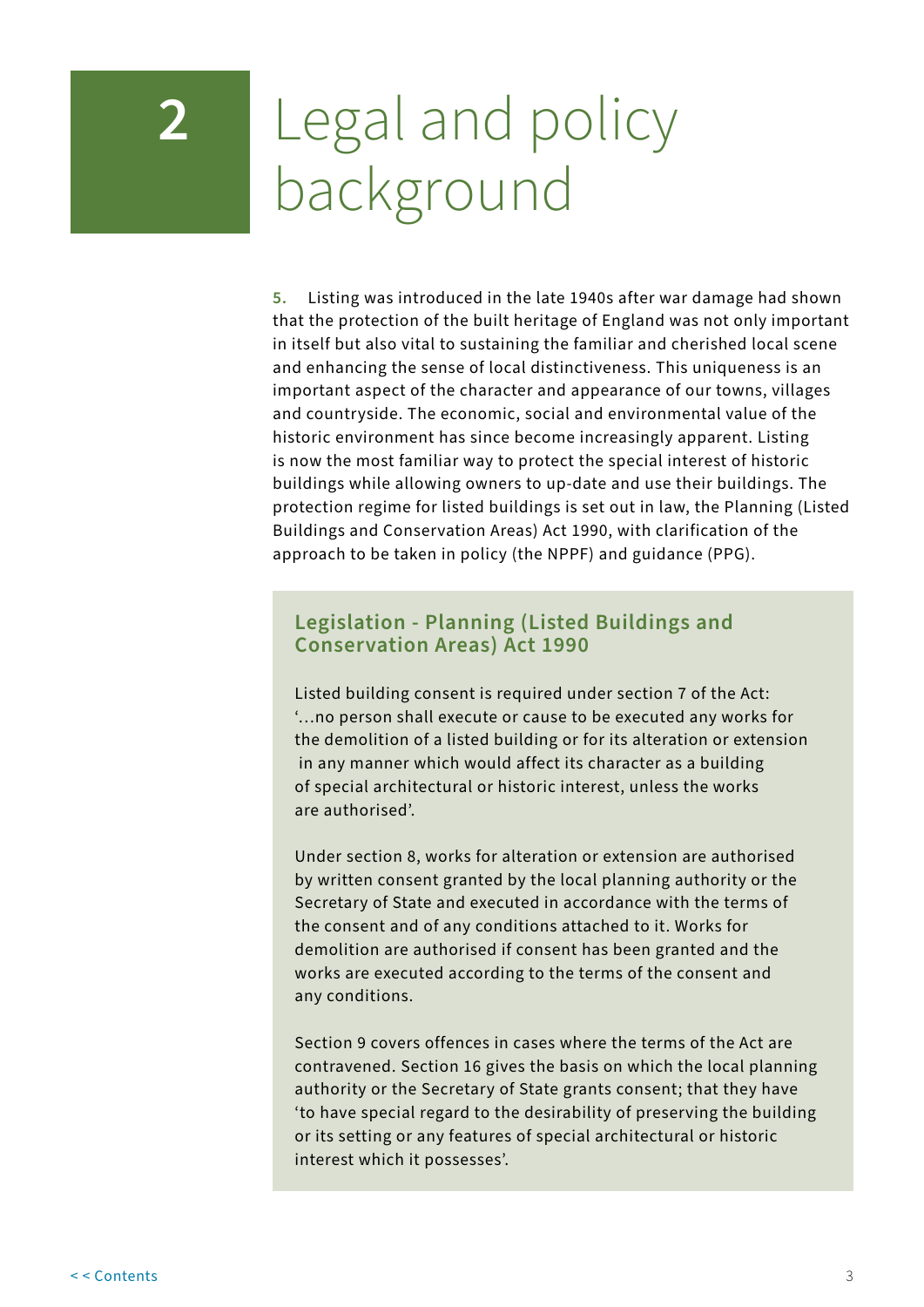## **National Planning Policy Framework (NPPF)**

In determining applications for works to listed buildings, bearing in mind their significance and the impact of the proposal(s) on that significance, local planning authorities have to take account of:

- $\blacksquare$  The desirability of sustaining and enhancing the significance of heritage assets and putting them to viable uses consistent with their conservation;
- $\blacksquare$  The positive contribution that conservation of heritage assets can make to sustainable communities including their economic vitality; and
- $\blacksquare$  The desirability of new development making a positive contribution to local character and distinctiveness.

When 'considering the impact of a proposed development on the significance of a designated heritage asset, great weight should be given (by the local planning authority) to the asset's conservation(and the more important the asset, the greater the weight should be)' $^{\rm l}$ .

## **Planning Practice Guidance (PPG)**

The PPG gives further detail on the LBC process, as well as outlining where planning permission would be required for works to a listed building, and also other procedures by which LBC can be granted, including the procedure for Certificates of Lawfulness of Proposed Works: [Planning Practice Guidance: Heritage Consent Processes.](https://www.gov.uk/guidance/conserving-and-enhancing-the-historic-environment#heritage-consent-processes)

The PPG describes listed building consent being required when 'Any works to demolish any part of a listed building or to alter or extend it in a way that affects its character as a building of special architectural or historic interest require LBC, irrespective of whether planning permission is also required. For all grades of listed building, unless the list entry indicates otherwise, the listing status covers the entire building, internal and external, and may cover objects fixed to it, and also curtilage buildings or other structures': [Planning Practice](https://www.gov.uk/guidance/conserving-and-enhancing-the-historic-environment#heritage-consent-processes)  [Guidance: Heritage Consent Processes](https://www.gov.uk/guidance/conserving-and-enhancing-the-historic-environment#heritage-consent-processes), paragraph 044.

<sup>1</sup> For the avoidance of doubt, the two requirements – 'special regard' and 'great weight' have been held by the courts to be equivalent. Case law (Mordue v SSCLG [2015] EWCA Civ 1243) notes that 'paragraph 134 of the NPPF (2012) appears as part of a fasciculus of paragraphs, …which lay down an approach which corresponds with the duty in section 66(1). Generally, a decision-maker who works through those paragraphs in accordance with their terms will have complied with the section 66(1) duty'. This suggests that the 'special architectural and historic interest' of a listed building which is protected under the terms of the 1990 Act may be regarded as equivalent to its significance as a heritage asset under the NPPF.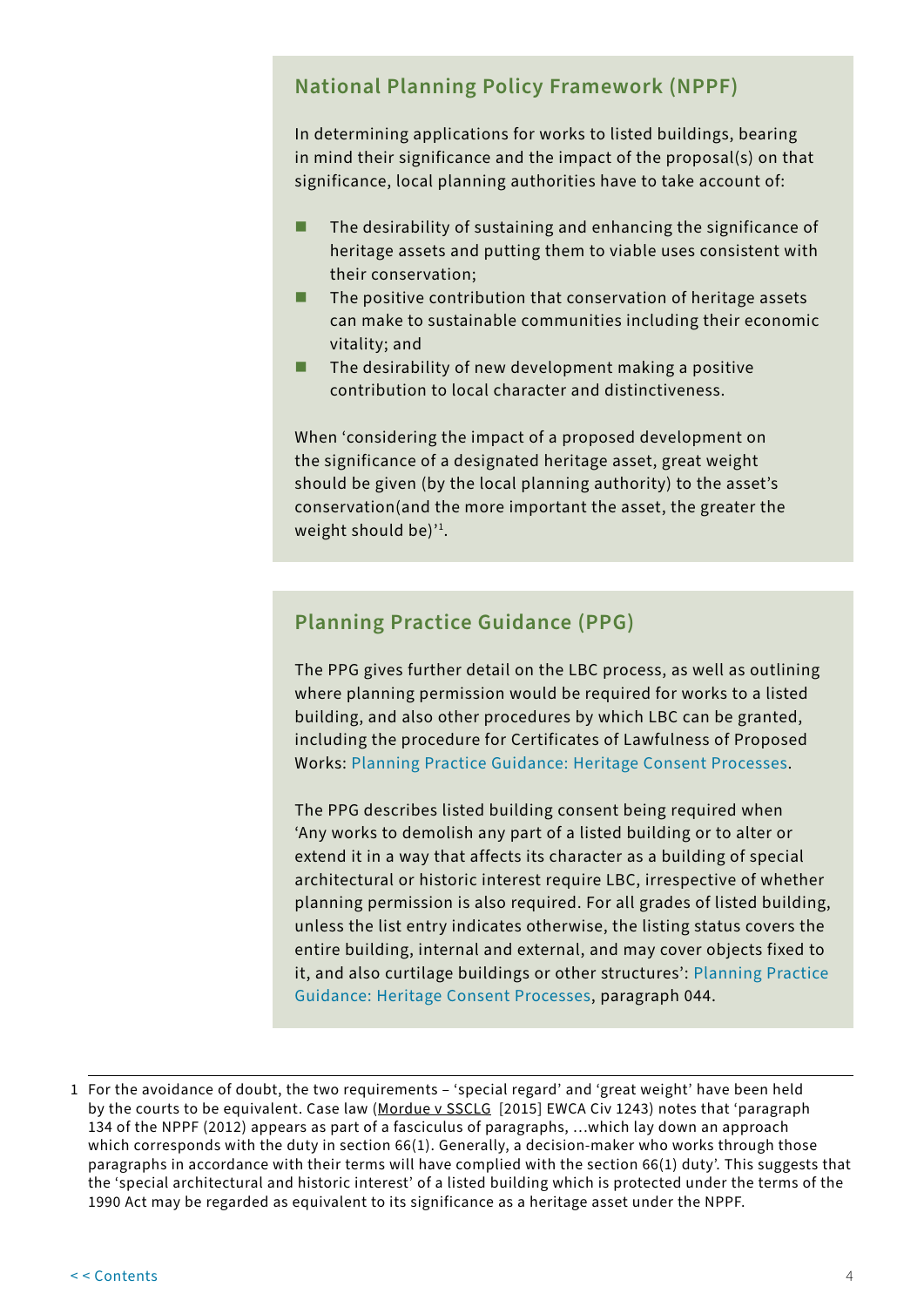## <span id="page-7-0"></span>**Do I need listed building consent?**

**6.** Listed building consent is needed for works to listed buildings which affect their 'character' as buildings of special architectural and historic interest (abbreviated here as special interest), both those which impact special interest negatively and those which would enhance it. It is therefore important to know which works will have no impact on the special interest of a listed building, those which definitely would have such an impact, and those problematic works which might have such an impact, dependent on how they are carried out:

- Works which definitely do not require listed building consent Some works obviously do not affect the special interest of listed buildings at all, such as normal cleaning of leaves out of gutters. These are works for which there is no area of doubt as to whether consent is needed.
- **Works which definitely require listed building consent** On the other hand, some works obviously affect special interest, not only those to demolish and extend listed buildings but also to alter them, such as to reconfigure a Georgian staircase or change a nineteenth century roof structure. These certainly need LBC. They include both works that negatively affect special interest and also those that could positively affect it such as the reinstatement of a missing wing.
- **Works where listed building consent might be required** Finally, there are those works where the need for consent is triggered by more subtle factors, where changes affect special interest thereby generating the need for listed building consent. These include the way in which the works are carried out or the level, scale or intensity of the work proposed. They may not need LBC if carried out in one way but may very well need LBC, which might even be refused, if carried out in another. The annex to this advice shows some of the more common types of work where these subtle factors could result in the need for LBC.

## **Achieving certainty as to the appropriate consent for works**

**7.** Carrying out work which affects special interest, and does not have authorisation, is a criminal offence. Prosecution is a possibility, and/ or the LPA could take enforcement action, without time limits, requiring those responsible (or a subsequent owner) to reinstate or make good lost or damaged fabric, thus addressing the harm caused. Non-compliance with conditions may also lead to enforcement and prosecution. Using this advice note carefully should make unauthorised works resulting in enforcement and prosecution much less likely, but some owners may want a greater degree of certainty that they have the correct consent in place.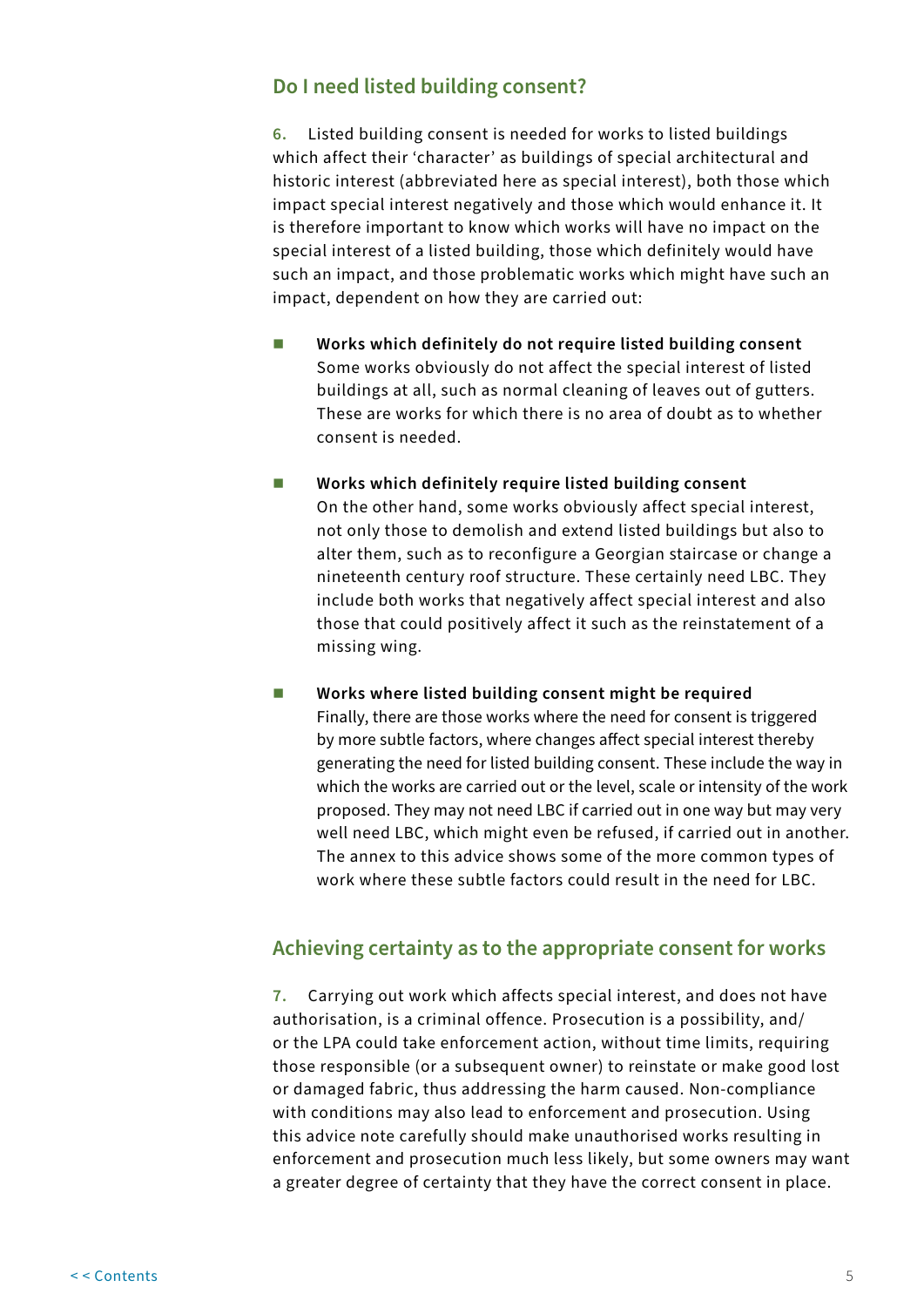**8.** Where it is clear that LBC is needed, an application is required. If it is less clear, the applicant can use the advice in this note, take expert advice and then, where appropriate, seek certainty from the LPA that no consent is needed for the works:

- By an exchange of correspondence with the local planning authority,
- By pre-application discussions, or
- By seeking a Certificate of Lawfulness of Proposed Works.

#### **Taking appropriate professional advice**

Expert advice on where the significance lies and its sensitivity to change can help in considering whether proposed works would need LBC. An expert historic buildings architect, surveyor or consultant can often help to establish whether LBC is likely to be needed but is unlikely to provide the certainty which the LPA can give.

#### **EXChange of correspondence**

Where the staged approach (see below) suggests that there is only a limited likelihood that LBC is required, a letter of comfort from the LPA may help to clarify whether a particular course of action is correct. Though a helpful indication from a specialist officer, it will lack certainty because it would be informal and non-binding. There may be no fee for this service.

#### **Pre-application discussion**

Formal pre-application discussion with the LPA will undoubtedly provide the applicant with greater certainty about a proposal. The PPG gives further information about [pre-application engagement](https://www.gov.uk/guidance/before-submitting-an-application#the-value-of-pre-application-engagement) and each LPA will give information about its provision and the charges for the service on its website.

#### **Certificates of Lawfulness of Proposed Works (CLPWs)**

Strict certainty as to whether proposed works for the alteration or extension of a listed building would not affect the special interest of the listed building – that is, be lawful – can be sought from the LPA by applying for a Certificate of Lawfulness, describing the works proposed to the building. If the LPA is satisfied that the works would not affect its character, it must then issue a Certificate to that effect. If not, it must refuse the application. There is no charge for a CLPW.

Further information on [how to make an application for a CLPW c](https://ecab.planningportal.co.uk/uploads/1app/guidance/guidance_note-certificates_of_lawfulness_listed_building.pdf)an be found on the Planning Portal, with a note on the information needed. An application for a CLPW cannot be submitted retrospectively, i.e. for works which have already been carried out, nor does a CLPW remove the need to apply for planning permission for any of the works covered by a CLPW. A CLPW lasts for 10 years, more than twice as long as a listed building consent (see paragraph 40), and application is free.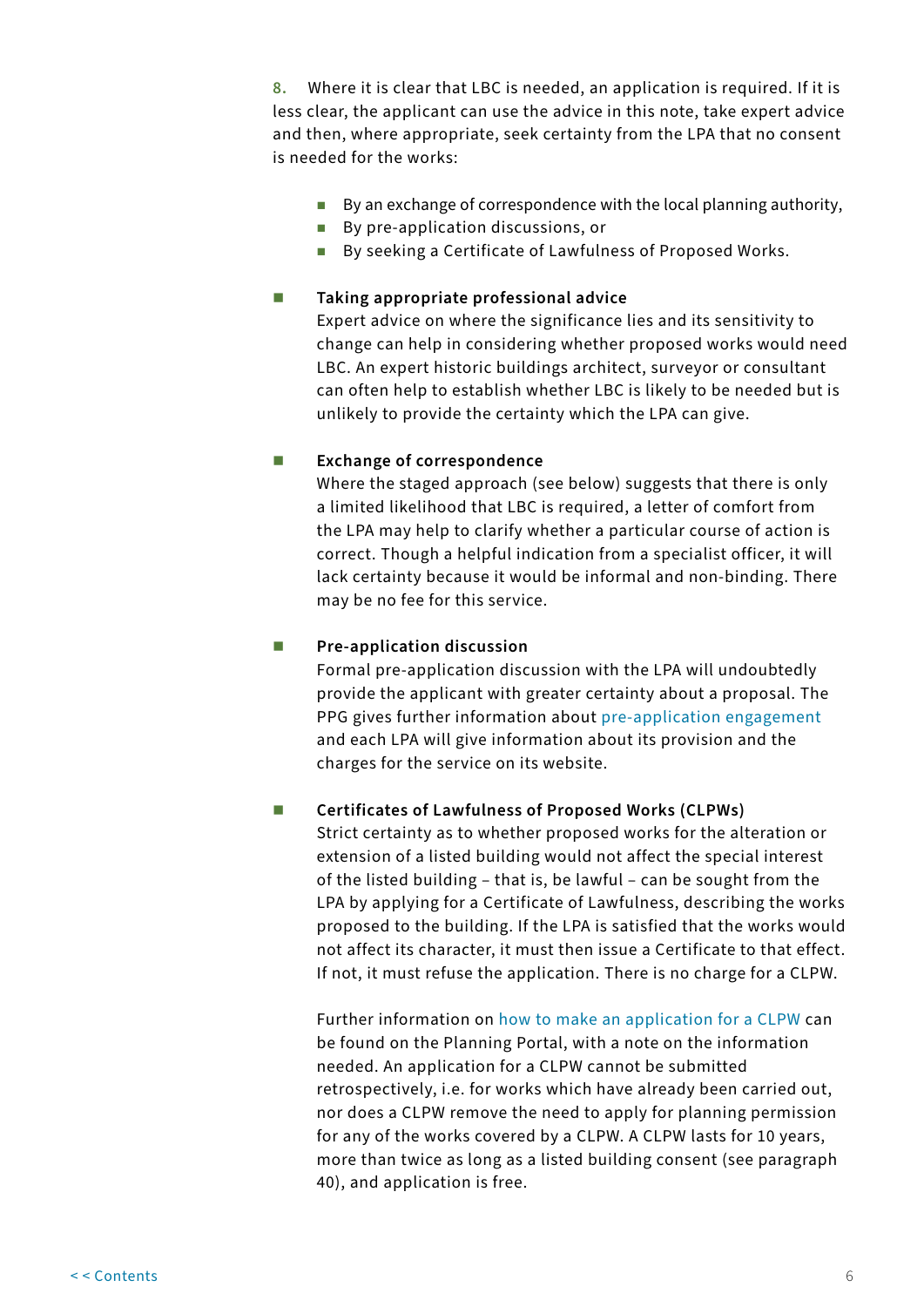## <span id="page-9-0"></span>**Application for Listed Building Consent**

**9.** Where the application is for a proposal which would affect the special interest of a listed building, an application for LBC will be needed.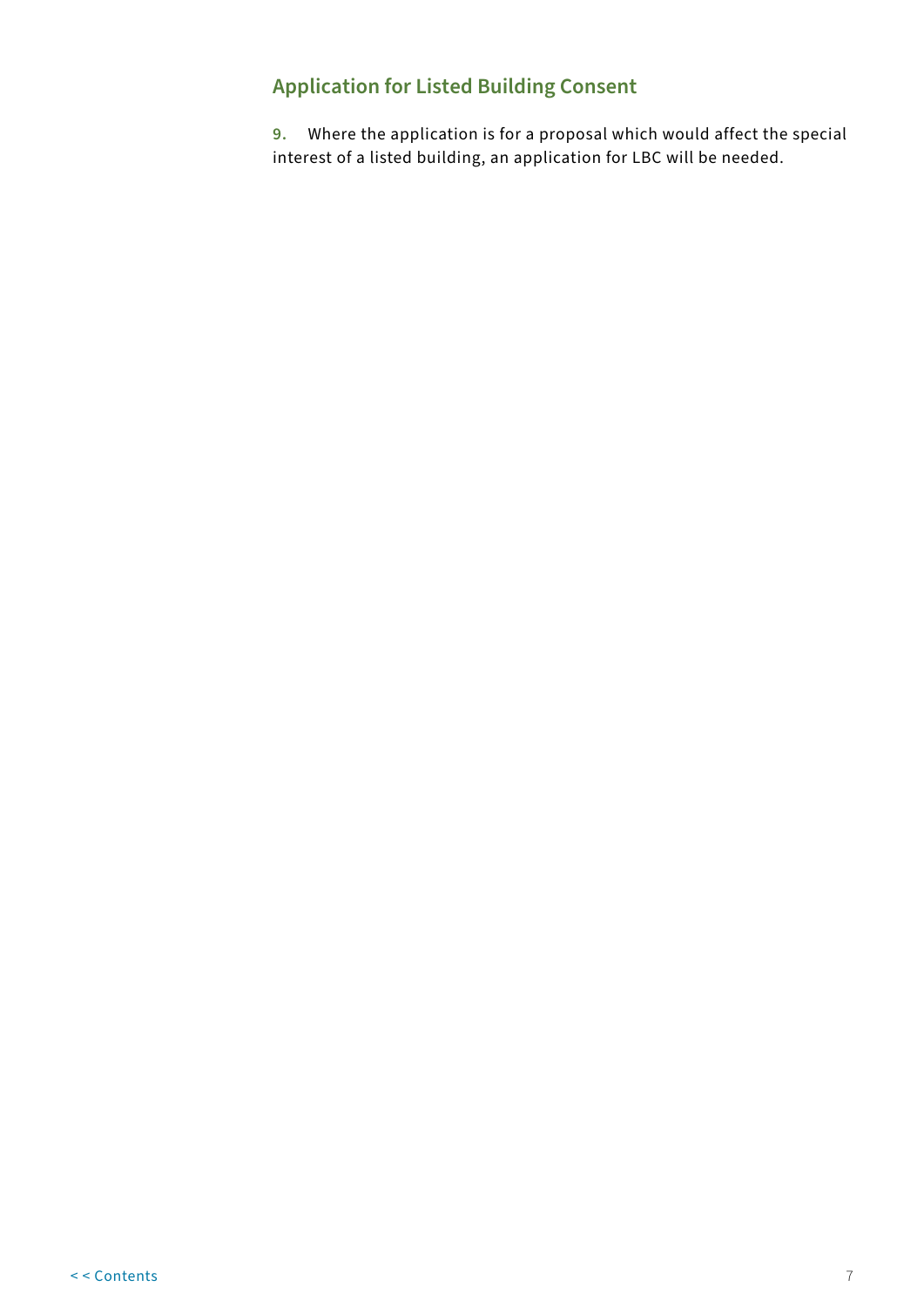## <span id="page-10-0"></span>**3** Making successful applications for listed building consent

**10.** In applying for LBC it is important first to identify what is of special interest/ significance, and secondly how the proposal avoids harm to the special interest of the listed building or, if avoidance of harm is not possible, how it will minimise that harm. The proposal may be neutral in impact but it may also provide opportunities for that special interest to be enhanced. It helps the local planning authority, too, by ensuring that the correct information for an LBC application is provided, giving clear and convincing justification for any harm which can then be taken into consideration by the LPA determining the application.

## **The staged approach to decision-making**

**11.** To reduce the risk of abortive works, raised costs and delays, Historic England strongly advises that this staged approach is used; the following steps ensure that decisions about a proposal are taken in the right order $^{\text{2}}$ .

- **1** Understand the history, form and materials of the listed building, and its setting where relevant
- **2** Analyse and understand its special interest
- **3** Develop the proposal, so as to conserve that special interest
- **4** Work out whether the proposal would harm that special interest
- **5** Consider alternatives which avoid or minimise any harmful impacts on special interest and take opportunities to better reveal or enhance it
- **6** Justify any remaining harmful impacts
- **7** And, where harm is permitted by LBC to important elements of a listed building, an analysis and record of elements being lost may be made, disseminated and archived

<sup>2</sup> See for instance [Historic Environment Good Practice Advice in Planning 2: Managing Significance in](https://historicengland.org.uk/images-books/publications/gpa2-managing-significance-in-decision-taking/gpa2/)  [Decision-Taking in the Historic Environment](https://historicengland.org.uk/images-books/publications/gpa2-managing-significance-in-decision-taking/gpa2/) (paragraph 6) and [Historic England Advice Note 12 - Statements](https://historicengland.org.uk/images-books/publications/statements-heritage-significance-advice-note-12/)  [of Heritage Significance: Assessing Significance in Heritage Assets](https://historicengland.org.uk/images-books/publications/statements-heritage-significance-advice-note-12/) (paragraph 6, etc).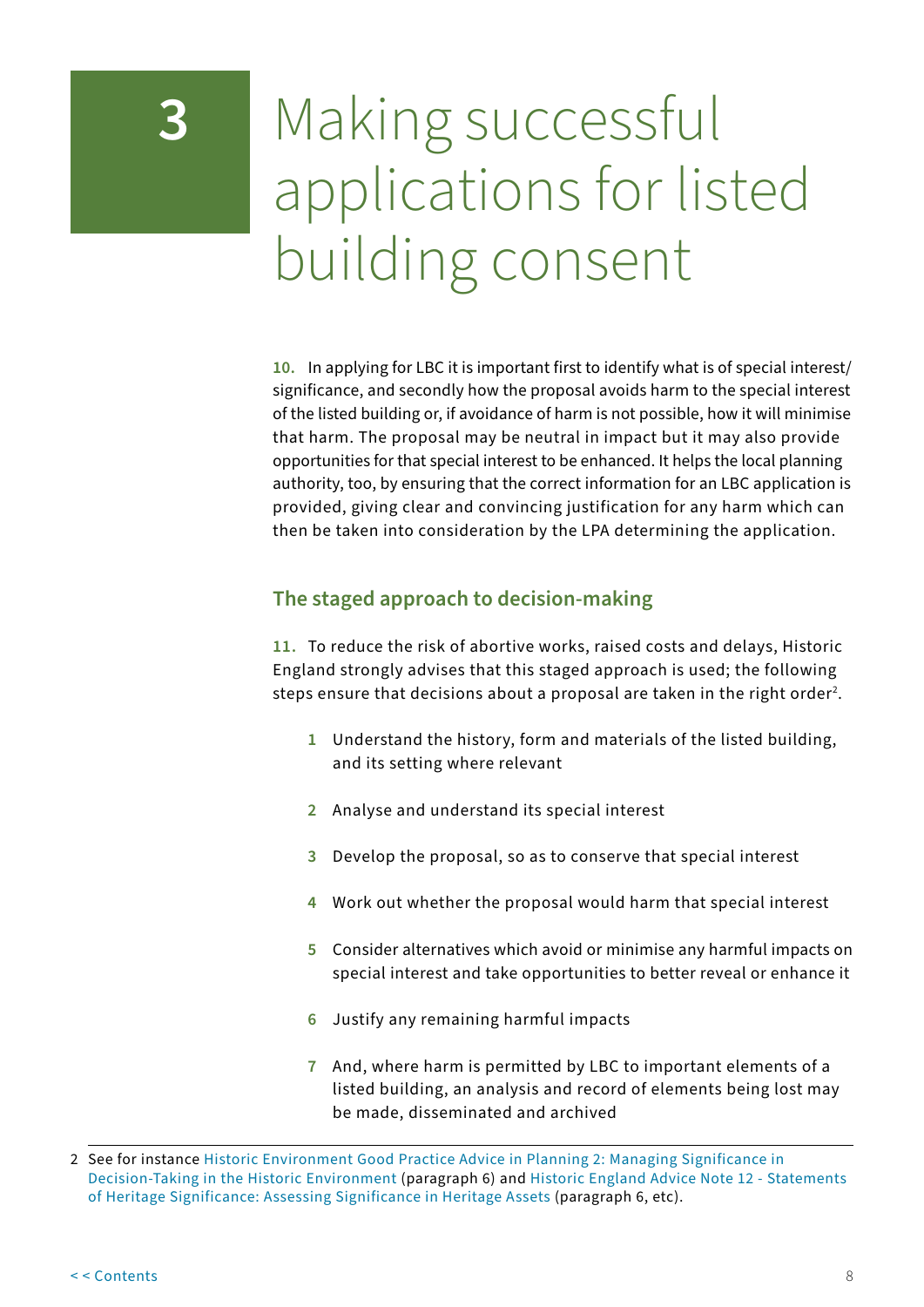### <span id="page-11-0"></span>**Analysing special interest**

**12.** The NPPF requires applications for listed building consent to 'describe the significance of any heritage assets affected, including any contribution made by their setting. The level of detail should be proportionate to the assets' importance and no more than is sufficient to understand the potential impact of the proposal on their significance'. For example, where significance and/or impact are relatively low, as will be the case in many applications, only a few paragraphs of information might be needed, but if significance and impact are high then much more information may be necessary.

**13.** Therefore, Historic England recommends that the level of detail provided must be sufficient to describe the significance of a heritage asset, to understand the impacts of a proposal on that significance and therefore the steps which follow on (avoidance, minimising of impact, and enhancement of significance). Understanding significance/special interest smooths the path to a better scheme and assists the assessment of impact by the LPA. Further information on both the staged approach and proportionate approaches to Statements of Heritage Significance can be found in [Historic England Advice Note 12 -](https://historicengland.org.uk/images-books/publications/statements-heritage-significance-advice-note-12/)  [Statements of Heritage Significance: Assessing Significance in Heritage Assets](https://historicengland.org.uk/images-books/publications/statements-heritage-significance-advice-note-12/).

## **List descriptions**

A listed building has special architectural or historic interest. The entry in the statutory list – the [National Heritage List for England](https://historicengland.org.uk/listing/the-list/) (NHLE) - contains a description of the building to aid identification but may not expand upon the particular nature of the interest. Many older entries comprise just a description of the building and some of its features but more recent entries will set out a summary of the nature of the special interest the building possesses at the time of designation. However, even then descriptions are not a comprehensive or definitive record of the special interest or significance of the building (this is not their purpose) and the amount of information in the description varies considerably. See [What is](https://historicengland.org.uk/listing/what-is-designation/)  [listing?](https://historicengland.org.uk/listing/what-is-designation/) and [Listing Enhancement Service](https://historicengland.org.uk/services-skills/our-planning-services/enhanced-advisory-services/) for further information.

Any omission from the list description of a feature or reference to the interior does not indicate that it is not of interest; advice should be sought from your specialist advisor or the LPA if there is doubt in a particular case.

Listed buildings are graded to reflect their relative special architectural and historic interest.

- Grade I buildings are of exceptional special interest;
- Grade II\* buildings are particularly important buildings of more than special interest;
- Grade II buildings are of special interest, warranting every effort to preserve them.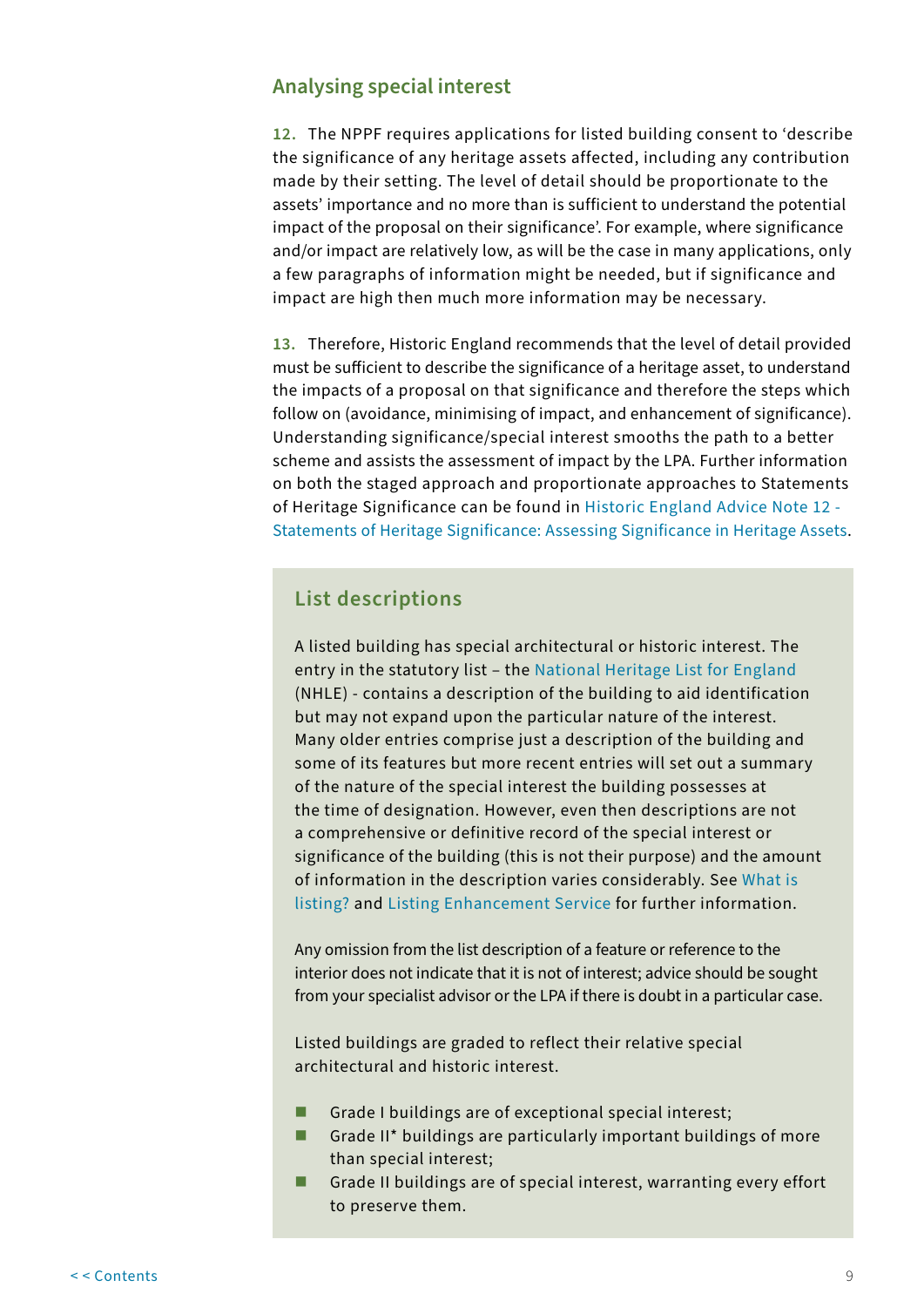### <span id="page-12-0"></span>**Historic fabric, building design and special interest**

**14.** The special interest of listed buildings is evident in building fabric and in design, that is in plan form, exterior and interior arrangement, features and decoration, all of which may present constraints or opportunities. Buildings develop as times change, expressing the social, economic, technological and artistic history of their times. Their special interest is expressed in their construction techniques, materials and craftsmanship, form and layout; their historic associations, and function, and the way that function has changed and the building therefore developed over time; and the evidence these give of innovation, past activity, social and economic change, which differ from place to place reflecting local environments, patronage and circumstances.

**15.** Of course, where the fabric has clearly failed, for whatever reason, or the layout constricts beneficial, compatible, use today, it will need to be repaired, and may need to be replaced or altered, but those repairs and/or alterations need to be carried out in a way which matches or complements the fabric and design of the listed building, thus following the policy in the NPPF. Retention of as much historic fabric with its evidential layers of history, layout and features as possible, together with the use of appropriate materials and methods of repair, is likely to fulfil the NPPF policy to conserve heritage assets in a manner appropriate to their special interest. More information on these matters is available in [Historic England](https://historicengland.org.uk/images-books/publications/making-changes-heritage-assets-advice-note-2/heag023-making-changes-to-heritage-assets/)  [Advice Note 2: Making Changes to Heritage Assets,](https://historicengland.org.uk/images-books/publications/making-changes-heritage-assets-advice-note-2/heag023-making-changes-to-heritage-assets/) particularly in section 3.

## **Justifying harm**

**16.** Most of the works which an owner or an applicant wishes to carry out to a listed building will, if they affect special interest at all, affect it only in relatively small ways which can be avoided simply by ensuring that the works are carried out so as not to harm that special interest. In some cases, works are proposed which would affect special interest but not involve harm to it, for instance where works enhance the special interest. In such cases an application for LBC would be needed and the LPA would follow the policy in the NPPF.

**17.** Where works are proposed which would lead to harm, local planning authorities would again follow the NPPF; any harm or loss of significance would require clear and convincing justification. The NPPF points out that 'Where a development proposal will lead to less than substantial harm to the significance of a designated heritage asset (in this case a listed building), this harm should be weighed against the public benefits of the proposal including, where appropriate, securing its optimum viable use'. These benefits are defined in the PPG as 'anything that delivers economic, social or environmental objectives as described in the NPPF', and which are 'of a nature or scale to benefit the public at large and not just be a private benefit' (see [PPG, paragraph 020](https://www.gov.uk/guidance/conserving-and-enhancing-the-historic-environment#decision-making-historic-environment)). Proposals which would lead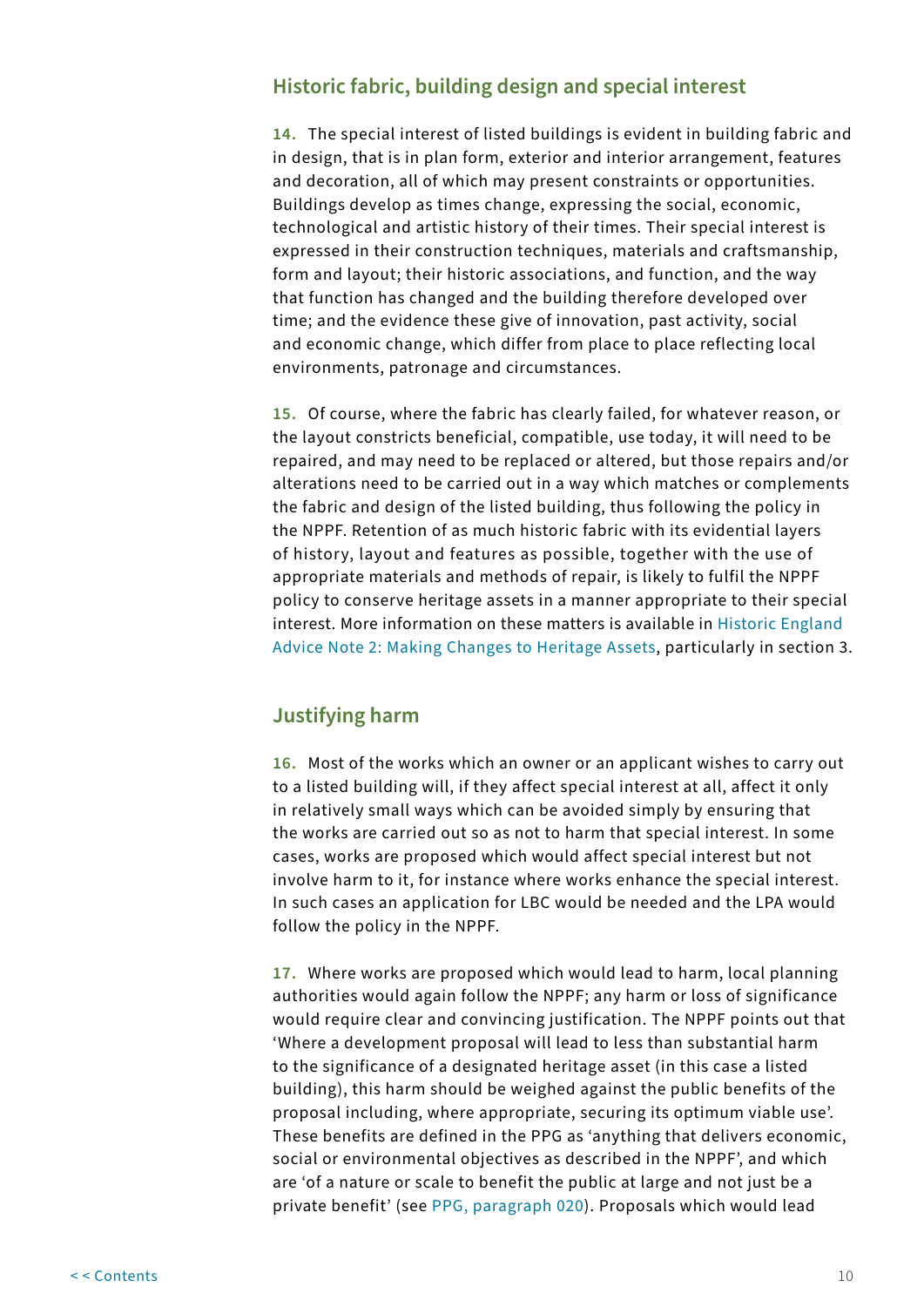<span id="page-13-0"></span>to 'substantial harm or total loss' under the terms of the NPPF require weightier justification but the NPPF notes such harm or loss as exceptional (wholly exceptional in the case of Grade I or II\* listed buildings).

**18.** The PPG makes it clear that change that leads to better conservation of the listed building may also be a public benefit. The PPG suggests that examples of heritage benefits may include ([PPG, paragraph 020](https://www.gov.uk/guidance/conserving-and-enhancing-the-historic-environment#decision-making-historic-environment)):

- Sustaining or enhancing the special interest of a listed building and the contribution of its setting,
- $\blacksquare$  Reducing or removing risks to a listed building, and
- Securing the use of a listed building which is both most useful to the owner and most supportive to its long-term conservation (its optimum viable use – see [PPG, paragraph 015](https://www.gov.uk/guidance/conserving-and-enhancing-the-historic-environment#decision-making-historic-environment)).

## **Listed building consent and planning permission**

**19.** This advice note is about LBC which is needed for works which would affect the special interest of a listed building. However, such works may also need planning permission which is a different kind of permission, needed for works which constitute development and/or change of use (see [PPG paragraph 001](https://www.gov.uk/guidance/when-is-permission-required) and [paragraph 043\)](https://www.gov.uk/guidance/conserving-and-enhancing-the-historic-environment#heritage-consent-processes).

**20.** Some proposals (particularly for internal works affecting special interest) will only need LBC; some proposals, such as a new freestanding building in the garden, will only need planning permission. Some, however, will need both, for example material external works, such as works which would affect the external appearance of a listed building.

## **Development permitted under the General Permitted Development Order**

**21.** Works which are permitted under the [General Permitted Development](https://www.legislation.gov.uk/uksi/2020/756/contents/made)  [Order \(GPDO\)](https://www.legislation.gov.uk/uksi/2020/756/contents/made) are also more restricted for listed buildings. Under the GPDO some minor works are permitted to all owners of classes of land or buildings but these are in some ways restricted for listed buildings (like the ability to erect fences and boundary walls around listed houses). This does not mean that they are prohibited, just that they need an application for planning permission. See the PPG: [What are permitted development](https://www.gov.uk/guidance/when-is-permission-required#What-are-permitted-development-rights)  [rights?](https://www.gov.uk/guidance/when-is-permission-required#What-are-permitted-development-rights) for further information.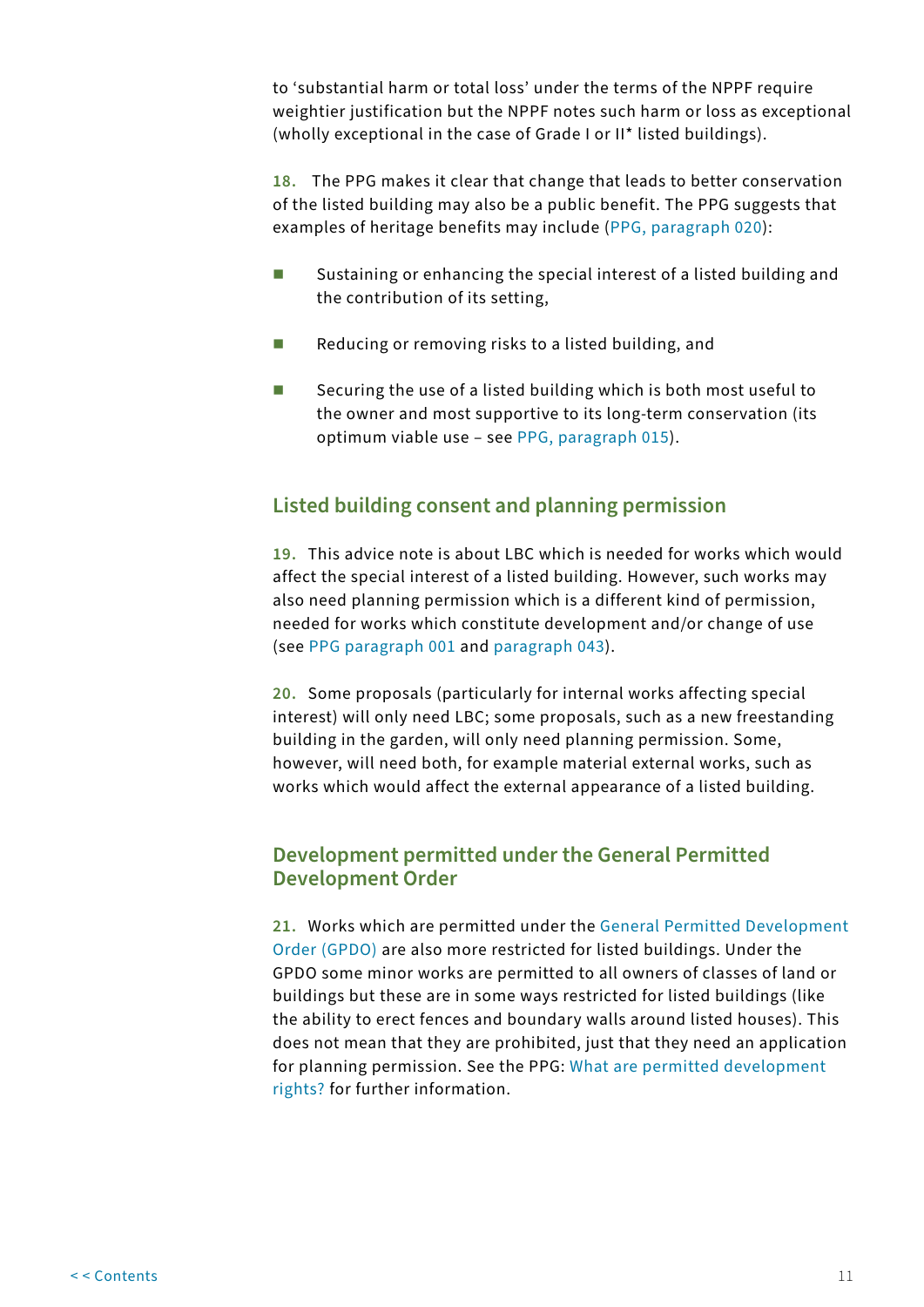## <span id="page-14-0"></span>**Listed buildings and other designated heritage assets conservation areas, historic parks and gardens, scheduled monuments and battlefields**

**22.** Local planning authorities designate conservation areas while Historic England compiles registers of historic parks and gardens and battlefields and UNESCO designates World Heritage Sites. All of these may contain listed buildings but the designation of the wider town- or landscape does not supersede the need for LBC.

**23.** Where a listed building is also protected as a scheduled monument under the terms of the Ancient Monuments and Archaeological Areas Act 1979 scheduled monument consent (SMC), rather than LBC, is needed before undertaking any works to the building. The Historic England website has further information – see [scheduled monument consent](https://historicengland.org.uk/advice/planning/consents/smc/).

## **Listed buildings and their setting**

**24.** Setting can contribute to the special interest/significance of a listed building, and it can also allow that significance to be appreciated. A proposal may therefore impact not only on a building itself but also on that building's setting, including other heritage assets. That may potentially include heritage assets in different ownership and in areabased heritage designations like conservation areas and World Heritage Sites, as well as heritage assets which have been locally designated. Setting can sometimes stretch beyond the immediate area, in some cases well beyond. Following the staged approach should make clear what (if any) setting issues arise; in many cases these may be limited or, especially for purely internal works, very unlikely.

**25.** Setting is a straightforward matter when assessed in a systematic way. See [Historic Environment Good Practice Advice in Planning 3](https://historicengland.org.uk/images-books/publications/gpa3-setting-of-heritage-assets/)  [\(2nd ed.\): The Setting of Heritage Assets](https://historicengland.org.uk/images-books/publications/gpa3-setting-of-heritage-assets/) for a staged approach to the assessment of heritage significance in settings and related views.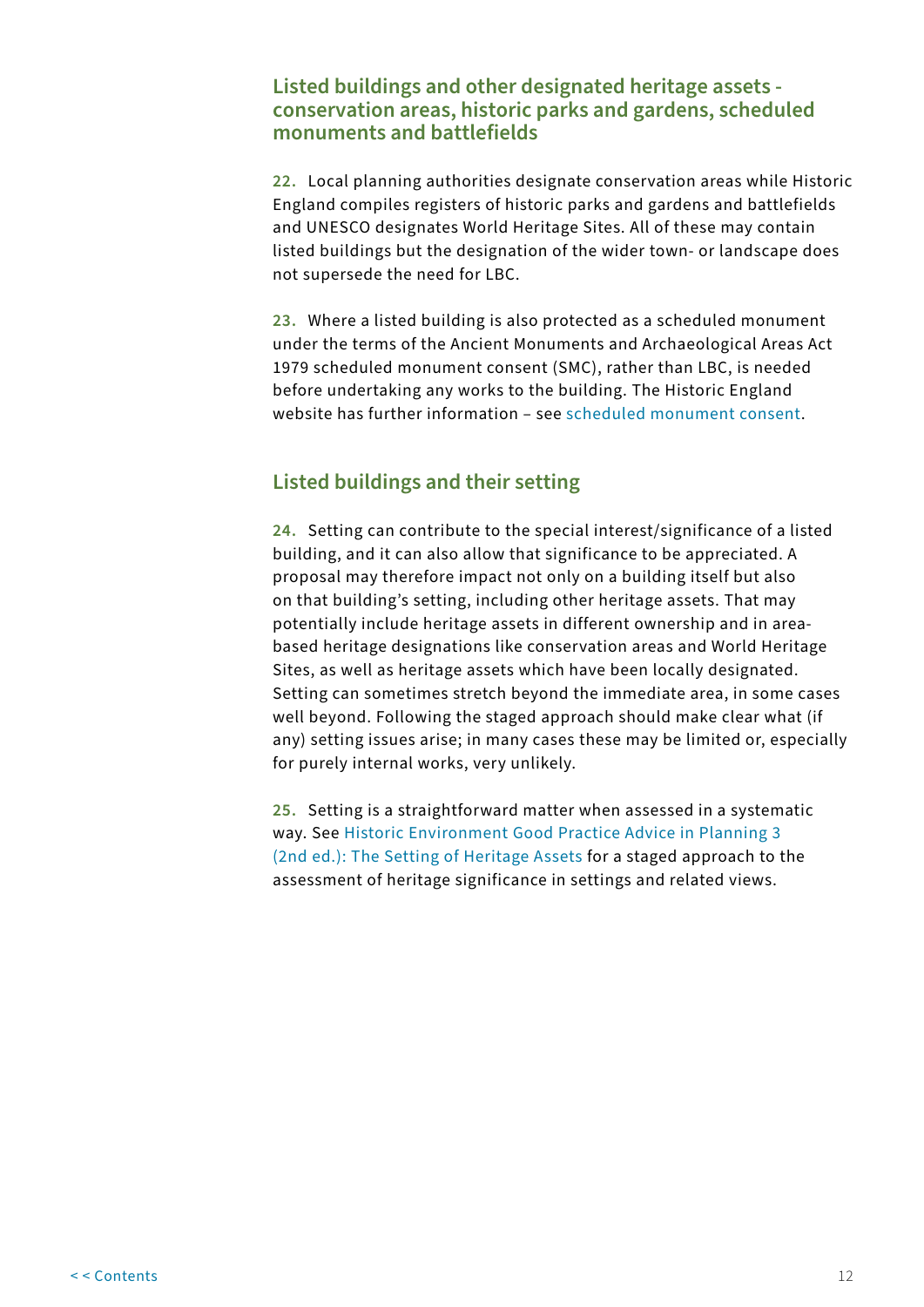## <span id="page-15-0"></span>**What is covered by listing?**

**26.** The listing of a building applies protection not only to the building, both inside and out, but also to pre-1948 ancillary structures within its curtilage, and to ancillary objects or structures fixed to the building $^3.$ Protection applies whether or not the fixtures and fittings, or the curtilage structures, are mentioned in the list description (see note on list descriptions after paragraph 13 above), apart from anything expressly excluded in the listing. As noted in paragraph 7 above, a failure to apply for LBC before works which require it are carried out is a criminal offence.

**27.** Broadly speaking, anything fixed to the building, such as staircases, chimneypieces, wall panelling, fitted cupboards internally, or attached walls and ancillary connected buildings externally, will be covered by listing; free-standing things internally, will not (pictures on hooks, tables and chairs which are not built in, etc). There are, however, grey areas for which legal tests are used to decide whether consent is needed for works to a listed building $^4$ .

**28.** The second area regarding extent of listing is the curtilage of a listed building. Freestanding buildings or structures such as garden pavilions may be covered by the listing of the principal building if they are within the curtilage and have been part of the land since before 1948. Three factors are usually considered regarding curtilage: i) the physical layout of the listed building and the structure; ii) their ownership, past and present; and iii) their use or function past and present. Historic England gives advice on common examples in [Historic England Advice Note 10: Listed](https://historicengland.org.uk/images-books/publications/listed-buildings-and-curtilage-advice-note-10/)  [Buildings and Curtilage.](https://historicengland.org.uk/images-books/publications/listed-buildings-and-curtilage-advice-note-10/)

## **Listed building consent and archaeology**

**29.** The NPPF notes that a heritage asset has archaeological interest 'if it holds, or potentially holds, evidence of past human activity worthy of expert investigation at some point'. All listed buildings, including recent ones, have such evidence at some level; any archaeological investigation needs to be in proportion to the extent of that interest.

**30.** Archaeological investigations are not limited to below-ground investigation (in the case of listed buildings, where drainage works or other underground works might affect archaeological interest) but can include analysis of above-ground buildings. They extend in scope from desk-based assessments which analyse existing sources and evidence, to

<sup>3</sup> Section 1(5) of the 1990 Act sets out the meaning of a listed building for the purposes of the Act: a listed building is one included in a list compiled or approved by the Secretary of State and includes 'any object or structure fixed to the building' and 'any object or structure within the curtilage of the building which, although not fixed to the building, forms part of the land and has done so since before 1 July 1948'.

<sup>4</sup> Briefly described, the tests are a) the method and degree of annexation (i.e. fixing) and b) the purpose of annexation.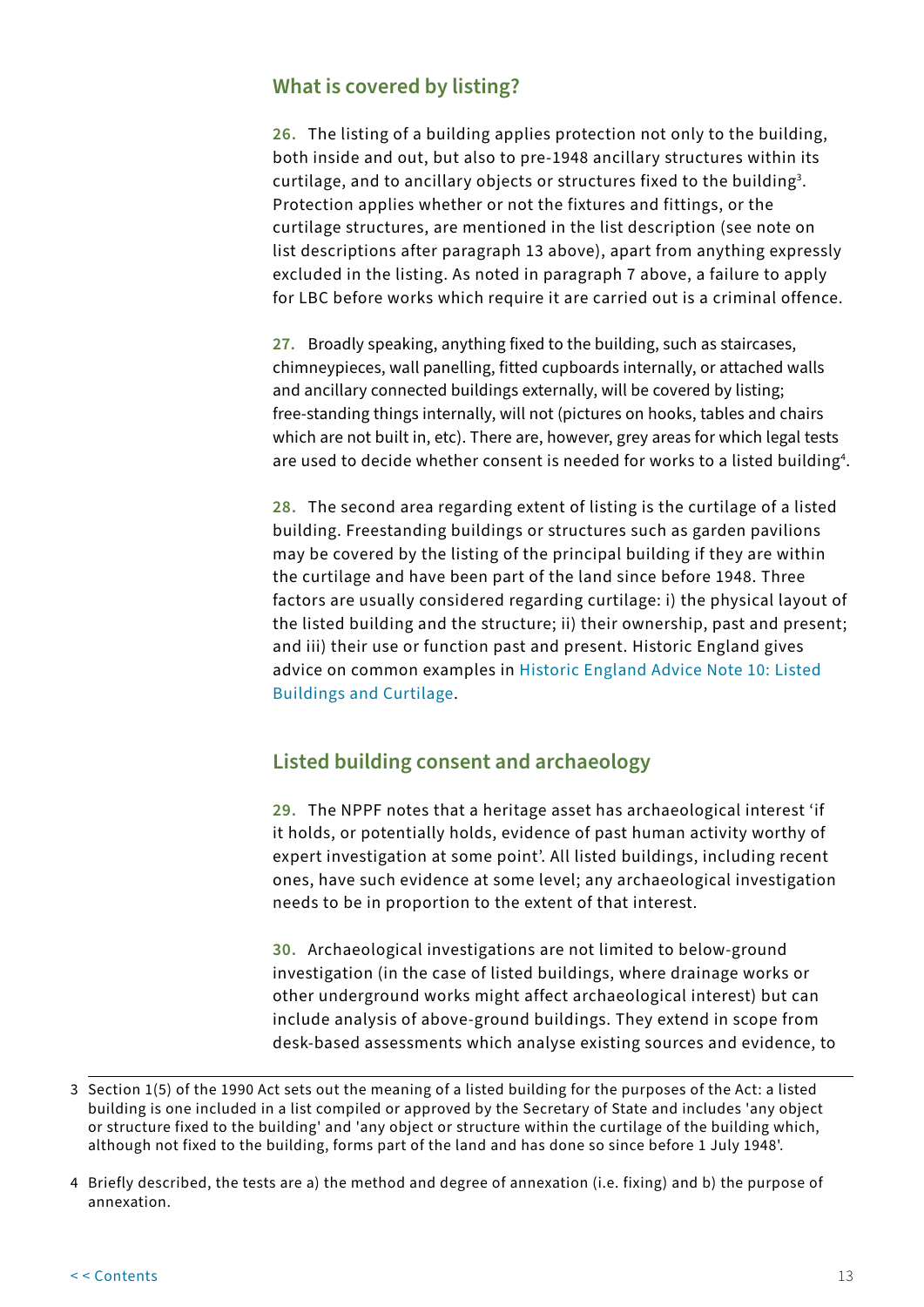detailed on-site investigation. These investigations provide or contribute to the analysis of heritage significance. The Statement of Heritage Significance may be part of the wider archaeological assessment, or, where the archaeological analysis is focussed on specific elements, that in itself may form part of a wider Statement of Heritage Significance.

**31.** Archaeological interest is likely to be an important component of the significance of a listed building and archaeological analysis can assist in assessing that interest, adding knowledge to understanding its fabric, as well as its context and setting beyond that already known from documentary and other records. This is particularly important for buildings where early fabric and features may be concealed, where the historic fabric is the primary source of evidence, and/or where buildings have been altered over time in ways which have special interest. It will be necessary to take a proportionate approach to archaeological analysis, ensuring that the level of detail is sufficient to understand the effect of proposals on special interest. This may include detailed investigation of those elements that would benefit from a better understanding, in compliance with the NPPF.

**32.** Expert advice should be sought as to whether the archaeological interest of a listed building requires professional archaeological assessment in accordance with the [relevant standards of the Chartered](https://www.archaeologists.net/codes/cifa)  [Institute for Archaeology](https://www.archaeologists.net/codes/cifa). Historic England's [Understanding Buildings:](https://historicengland.org.uk/images-books/publications/understanding-historic-buildings/heag099-understanding-historic-buildings/)  [A guide to good recording practice](https://historicengland.org.uk/images-books/publications/understanding-historic-buildings/heag099-understanding-historic-buildings/) also provides useful information on the analysis of historic buildings. Archaeological assessment should be closely associated with investigations by other specialists, so that it affords a rounded analysis of special interest; vernacular architecture<sup>5</sup> specialists and recorders have particular expertise and knowledge in the development of smaller-scale historic houses (links to regional and county domestic building research groups can be found on the [Vernacular](https://www.vag.org.uk/online-resources.htm)  [Architecture Group website](https://www.vag.org.uk/online-resources.htm)).

**33.** Archaeological recording may also be required by condition in advance of loss of fabric which has significance, for instance where demolition or alteration harms special interest. Further information on archaeological recording is available in [Historic Environment Good](https://historicengland.org.uk/images-books/publications/gpa2-managing-significance-in-decision-taking/gpa2/)  [Practice Advice in Planning 2: Managing Significance in Decision-Taking in](https://historicengland.org.uk/images-books/publications/gpa2-managing-significance-in-decision-taking/gpa2/)  [the Historic Environment](https://historicengland.org.uk/images-books/publications/gpa2-managing-significance-in-decision-taking/gpa2/), paragraphs 32-40.

<sup>5</sup> Vernacular architecture describes buildings built in response to local needs, traditions and materials.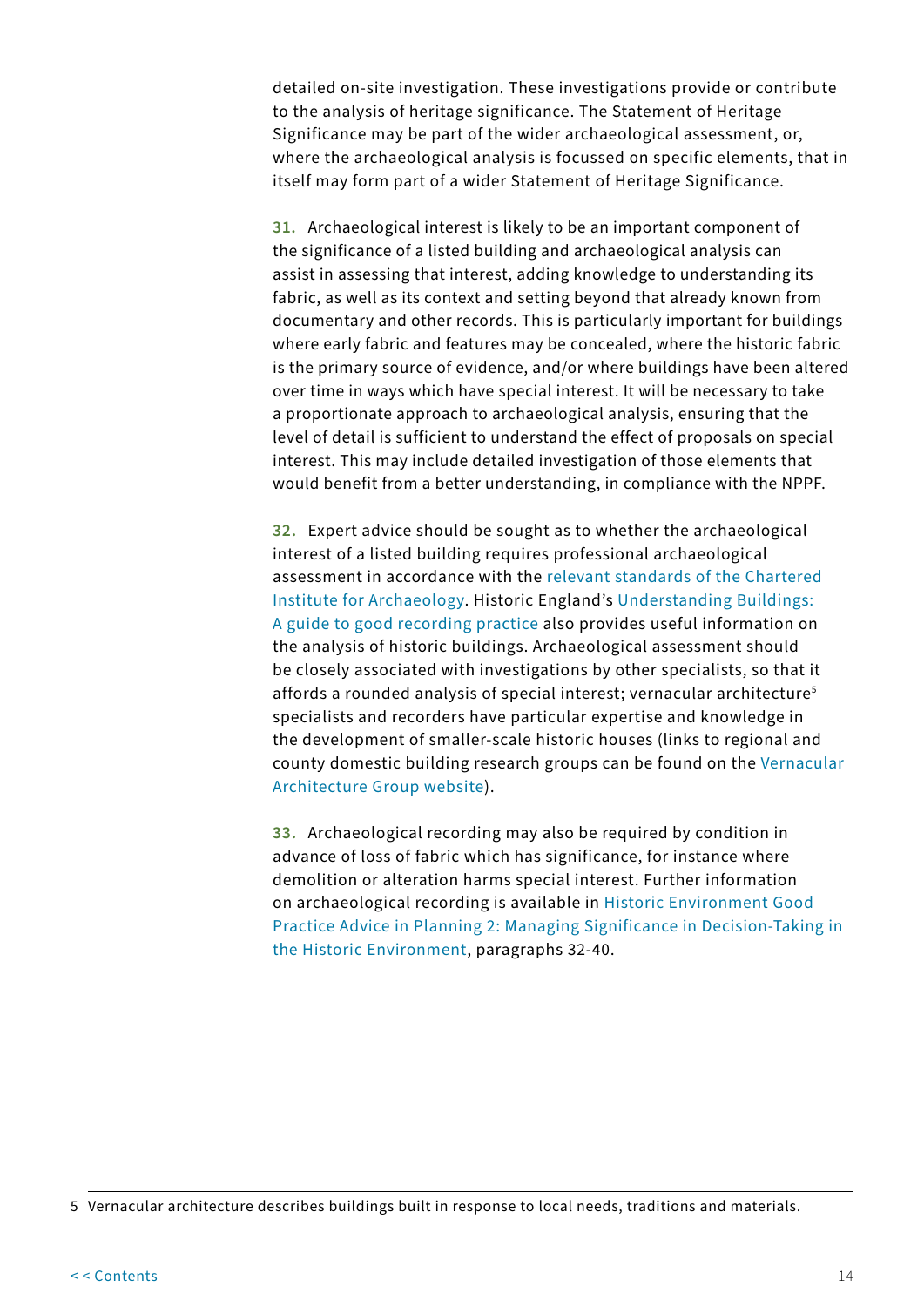## <span id="page-17-0"></span>**4** The listed building consent application process

### **Finding expert advice**

**34.** Successful applications for LBC are those which meet the owner's wishes and needs while respecting the significance of the heritage asset. Expert advice on significance/special interest and impact can help to ensure that applications are successful in both these senses, minimising impact by avoiding conflicts between the conservation of the heritage asset and an owner's aspirations for their building. Early engagement with appropriate expert advice is always helpful, both in developing the Statement of Heritage Significance (see above paragraph 12-13), in developing proposals which respect that significance and in identifying the level of information needed to support the application, including the written analysis of significance and impact. Indeed, expert advice is helpful throughout the process.

**35.** There are several established registers that can be used to identify appropriately qualified specialists or organisations, depending on the nature of the project. [Conservation Accreditation for Professionals](https://historicengland.org.uk/services-skills/training-skills/heritageskills-cpd/conservation-accreditation-for-professionals/) gives further information on the main registers and links directly to them. It is also beneficial to use contractors/craftspeople who are experienced in work with listed buildings, especially where works could affect special interest if not carried out in an appropriate way. Your specialist adviser is likely to be able to advise on how to find them.

**36.** Another source of advice helpful for owners and applicants are the national amenity societies, learned societies which have a special role in the planning system related to heritage protection and which can be an invaluable source of advice and information about listed buildings. See [Amenity Societies and Other Voluntary Bodies](https://historicengland.org.uk/advice/hpg/publicandheritagebodies/amenitysocieties/) for further information and contact details.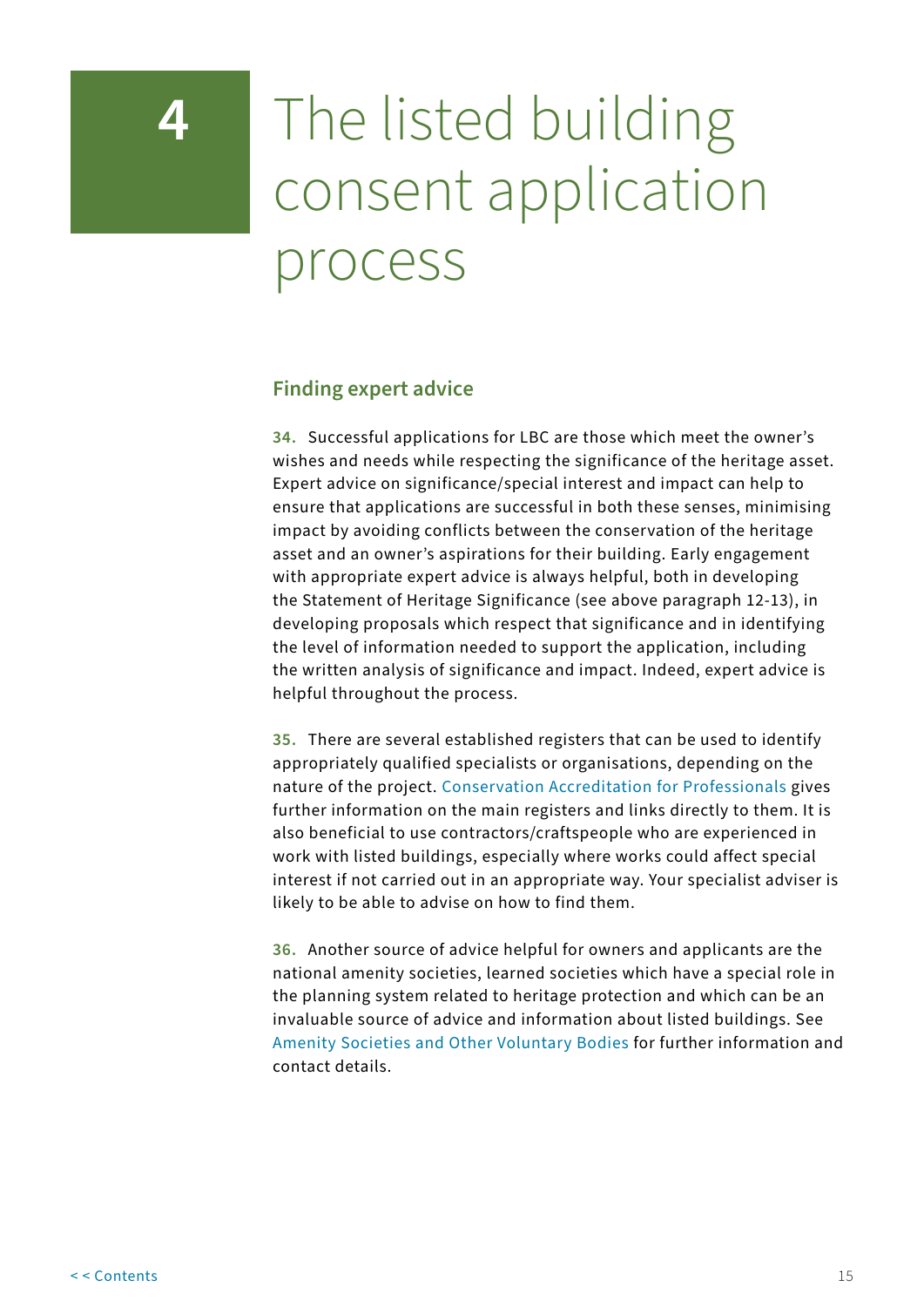### <span id="page-18-0"></span>**The information which effective applications require**

**37.** Informed and timely LBC applications are helped by providing the correct information. This is made easier by following the staged approach mentioned above (paragraph 11). The range of information will vary from proposal to proposal but it is strongly recommended that local validation requirements are checked before making applications for LBC. Validation is the process by which LPAs check applications to ensure that they have the correct information before an application is assessed; the likelihood of a positive outcome is increased by accompanying it with the information the local planning authority requires. These requirements can be found on the local planning authority website.

**38.** Applications for LBC are made on the Planning Portal – see [www.planningportal.co.uk](https://www.planningportal.co.uk/) for information on how to make applications using that website.

## **The use of conditions**

**39.** Conditions can, as the PPG points out, anticipate the requirement of information at a later stage in a project, thus saving time in the application process. They should be kept to a minimum and only imposed where they are necessary, precise and reasonable – see the [PPG section](https://www.gov.uk/guidance/use-of-planning-conditions)  [on the Use of Planning Conditions.](https://www.gov.uk/guidance/use-of-planning-conditions) However, the local planning authority must always be satisfied that it has adequate information to assess the effect of proposed works on the listed building before granting consent: the extent of the work, the method to be used, and the materials involved are all important. For instance, some traditional materials, such as some building stones and roofing slates, are no longer available or have a longer lead-in time for delivery. Addressing the issue of appropriate materials to be used as part of the application, rather than by later conditions, can help avoid a situation where work is already underway before it is realised that the hoped-for material is not available, avoiding delays and extra costs, and perhaps even forcing a re-think about alternative materials which may have a greater impact on special interest than was originally expected.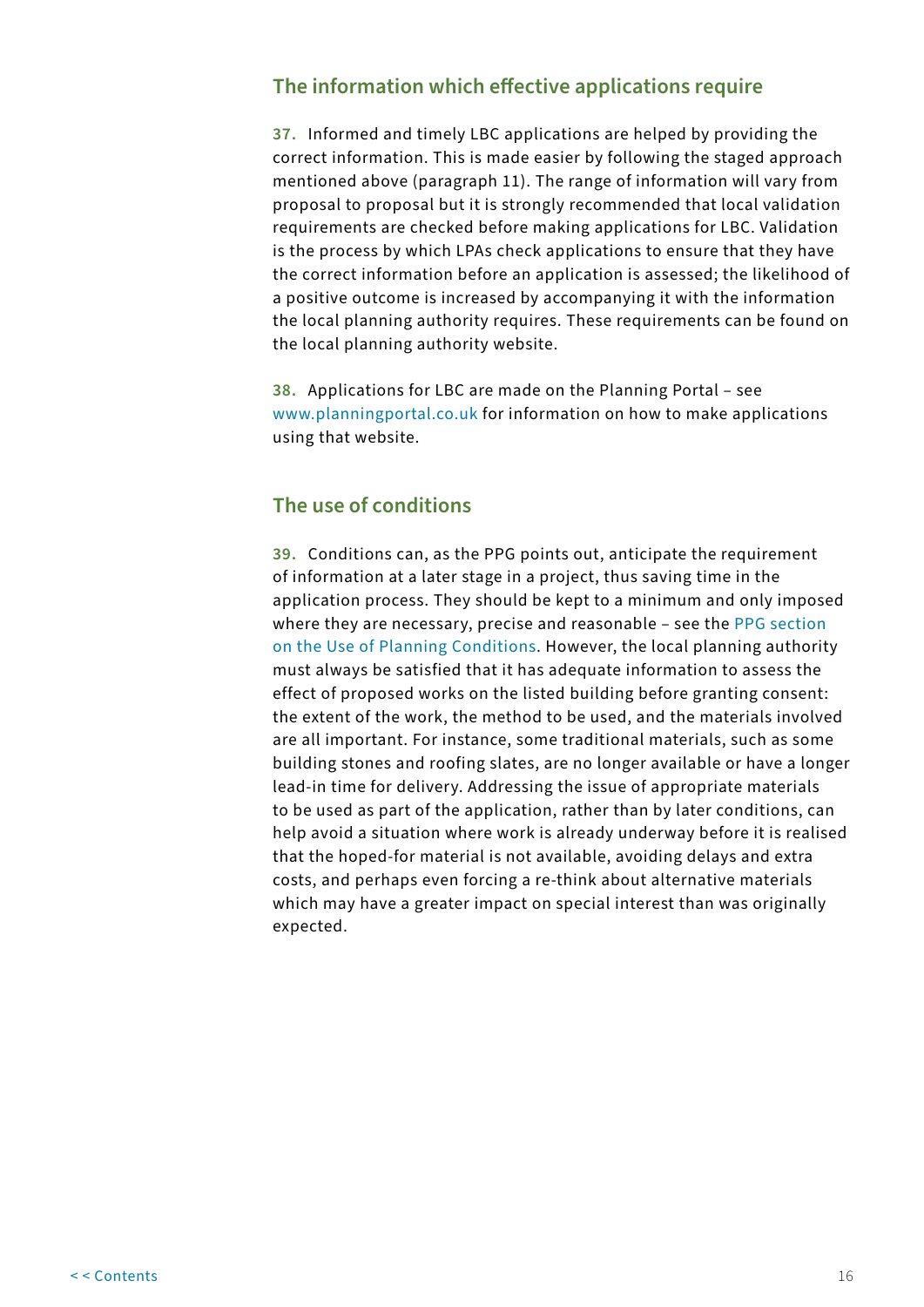**40.** Conditions are therefore generally used for procedural matters, for safeguards and for the provision of details of proposals:

- Examples of procedural conditions include limiting the time allowed for the works (usually three years) or restricting premature demolition.
- Safeguarding conditions include those requiring the submission of a schedule of works or a method statement; or for the preservation of certain features; for the carrying out of works in a particular way, such as removing old pointing by hand; for temporary structural support; for the protection of architectural features during works; or for recording features due to be altered or demolished.
- **In some cases, where an approach has been agreed, it may be useful** to approve details later, such as details of external and internal joinery, or details of new services.
- Conditions may also be varied where circumstances have changed, for instance where better solutions for the treatment of the building emerge or because features of interest, previously unsuspected, have been revealed since work started.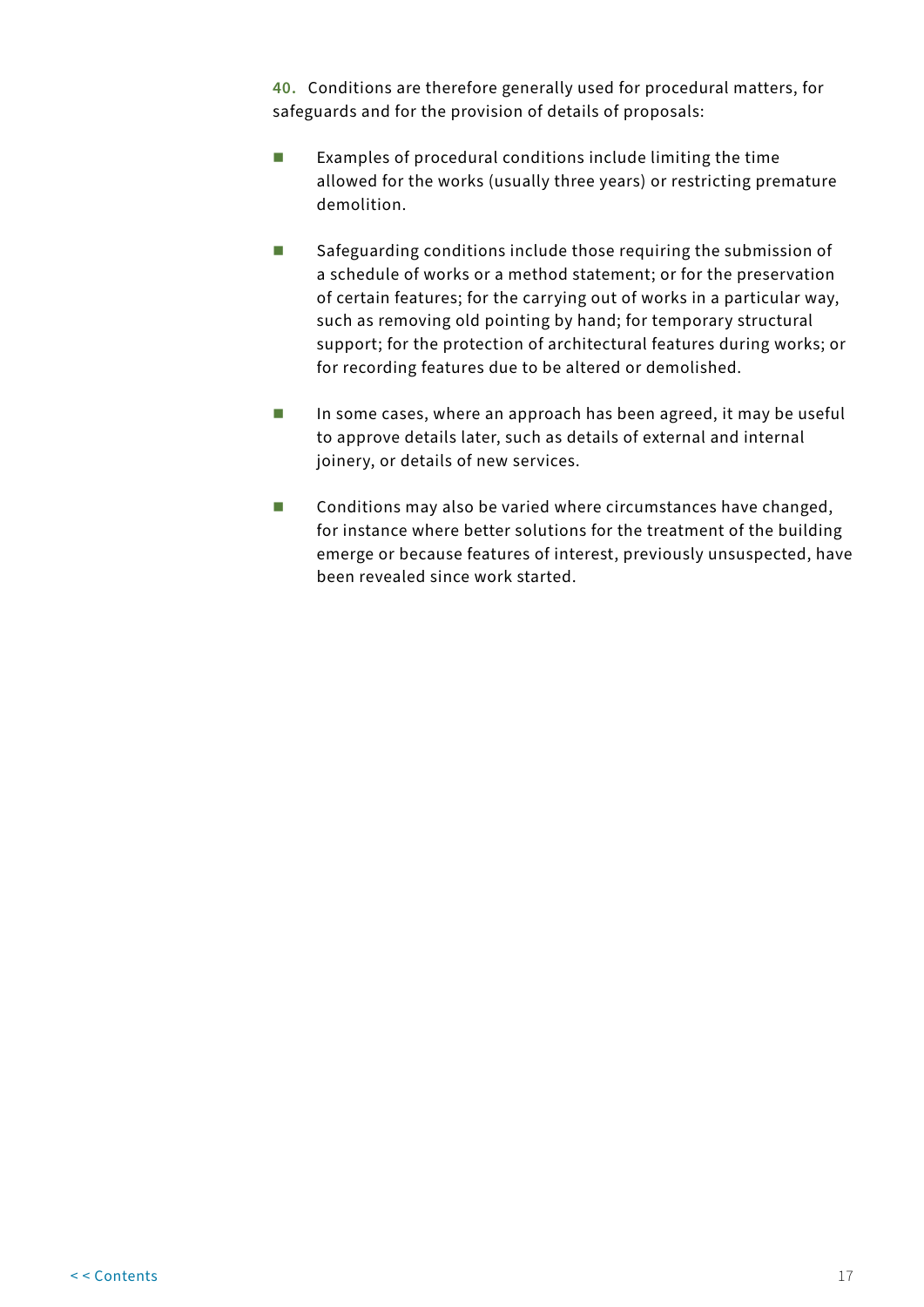## <span id="page-20-0"></span>**5** Annex 1

## **Advice on works which may not require listed building consent**

This advice illustrates types of work where there is often doubt as to whether LBC is needed or not, but which may generally be held **not** to need listed building consent where carried out in appropriate ways.

The advice given here, that LBC for a particular type of work may be needed, does not mean that LBC will be withheld. A successful application for LBC depends on the design of the proposal, based on the way that the works are to be carried out.

### **General notes**

**1.** Under the 1990 Planning (Listed Buildings and Conservation Areas) Act 'no person shall execute or cause to be executed any works for the demolition of a listed building or for its alteration or extension in any manner which would affect its character as a building of special architectural or historic interest, unless the works are authorised'. That authorisation is listed building consent. It is an offence, which may be the subject of enforcement and/or prosecution, to carry out works without consent, unless the works do not need LBC because they do not affect special interest/significance (in the words of the NPPF).

**2.** Because work which affects special interest/significance needs LBC, it is important to establish the special interest of the building at the outset. The key to this is the staged approach – see paragraph 11 above - which starts with analysis of the listed building to establish special interest. By following the staged approach the owner will either establish that LBC is not needed or maximise the likelihood of a positive outcome and minimise the risk of abortive works, raised costs and delays. It is our experience that, if you follow this approach, it should usually be apparent whether LBC is needed. If still in doubt, owners can seek certainty through a Certificate of Lawfulness of Proposed Works, by pre-application discussions or by exchange of correspondence from the local planning authority (see paragraph 8). If an owner follows the staged approach and this advice carefully, it is unlikely that they would do any great harm to special interest, thus making enforcement or prosecution unlikely.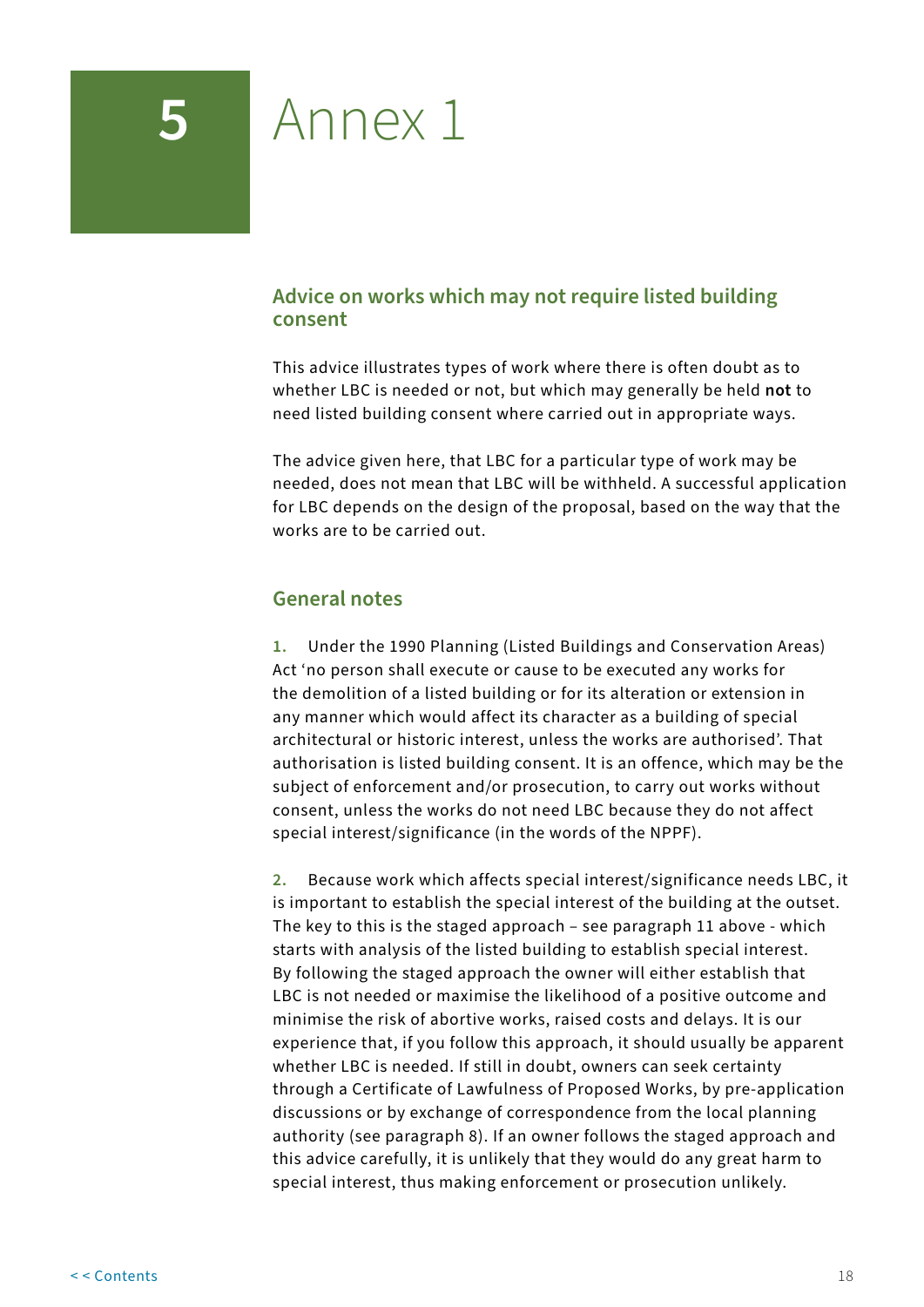**3.** The special interest of a listed building may not be obvious or fully understood – see paragraphs 14-15 on the contribution of fabric and design to special interest. It is important to note that the official list description may not cover special interest in detail though Reasons for Designation in recent list descriptions will give a summary of special interest.

**4.** It is likely to be helpful to take advice on special interest from specialist advisors, especially those with conservation accreditations (see paragraphs 34-36 above), who are familiar with listed buildings. It is also beneficial to use contractors/craftspeople who are experienced in work with listed buildings, especially where works could affect special interest if not carried out in an appropriate way. Your specialist advisor is likely to be able to advise on how to find them.

**5.** Please note that this is not a complete list of works which do not need LBC; the absence of a particular type of work does not suggest that it does or does not need LBC. It is moreover intended to cover only those works which an owner might more usually encounter in everyday life, rather than give a full list that would cover all eventualities. It is also important to note that just because a proposal might need LBC, it does not follow that LBC would not be granted – the great majority of such applications are successful because the owner/applicant adequately justifies the need for the works.

**6.** The works detailed below are generally considered as being applied to parts of listed buildings which have special interest/significance. Many listed buildings have parts and/or features of lesser significance or no significance. It is good practice, and will forestall problems, in such circumstances for specialist advice to be taken and/or the LPA consulted in advance of works, to be on the safe side.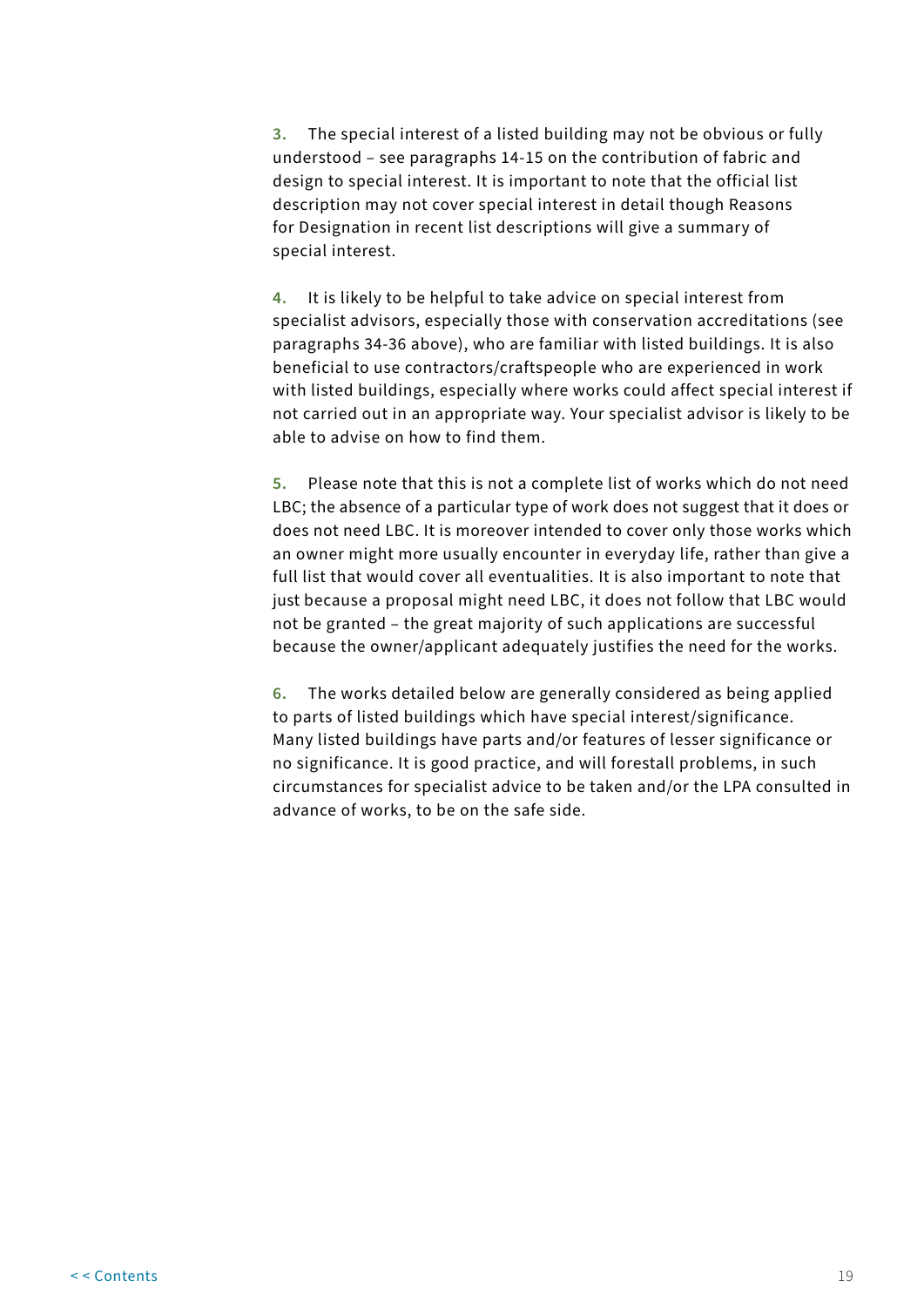#### <span id="page-22-0"></span>**Glossary**

In this list

**Conservation** is defined in the Glossary to the NPPF as 'the process of maintaining and managing change to a heritage asset in a way that sustains and, where appropriate, enhances its significance'.

**Fabric**, the construction of the building and the materials from which it is constructed, both in terms of its walling, roof and roof structure, its features and its decoration – all are fabric in one sense or another.

**Like-for-like**, as in like-for-like repair, refers to works which are compatible physically and visually. These usually constitute repairs and other works of periodic renewal which go beyond simple maintenance. It does not normally mean the loss of fabric, except where the fabric to be lost is of the type which is intended for periodic renewal and has failed. Even then some elements may be retained and reincorporated (as with tiles and slates re-used in re-roofing works). Any loss of significance is therefore usually only temporary, such as the loss of the aesthetic significance of patina of age. Like-for-like repair where physically and visually compatible may not need LBC but, where there is doubt, it is worth checking with a specialist advisor and/or by exchange of correspondence with the LPA, providing the LPA with photographs or a fabric report before going ahead.

**Maintenance** means routine work regularly necessary to keep the fabric of a place or building in good order and to prevent further deterioration (see text box below).

**Matching materials** are those with similar properties – matching normally goes beyond the appearance of the material to include composition, performance, provenance, quality, texture, colour, finish, dimensions and so forth.

**Repair** is work beyond the scope of maintenance, to remedy defects caused by decay, damage or use.

**Replacement** is the comprehensive dismantling and renewal of an element of a building, in the case of structures normally reincorporating sound units.

**Restoration** is the action of returning a site or building to a known earlier state based on compelling evidence, without conjecture. For further information on restoration see [Historic England Advice Note 2: Making](https://historicengland.org.uk/images-books/publications/making-changes-heritage-assets-advice-note-2/heag023-making-changes-to-heritage-assets/)  [Changes to Heritage Assets,](https://historicengland.org.uk/images-books/publications/making-changes-heritage-assets-advice-note-2/heag023-making-changes-to-heritage-assets/) pages 6-8.

**Reversible**, meaning changes which can be undone without harm to historic fabric. However, reversibility alone does not justify alteration; if alteration is justified on other grounds, and thus needs LBC because of the effect on special interest, then reversible alteration is preferable to non-reversible.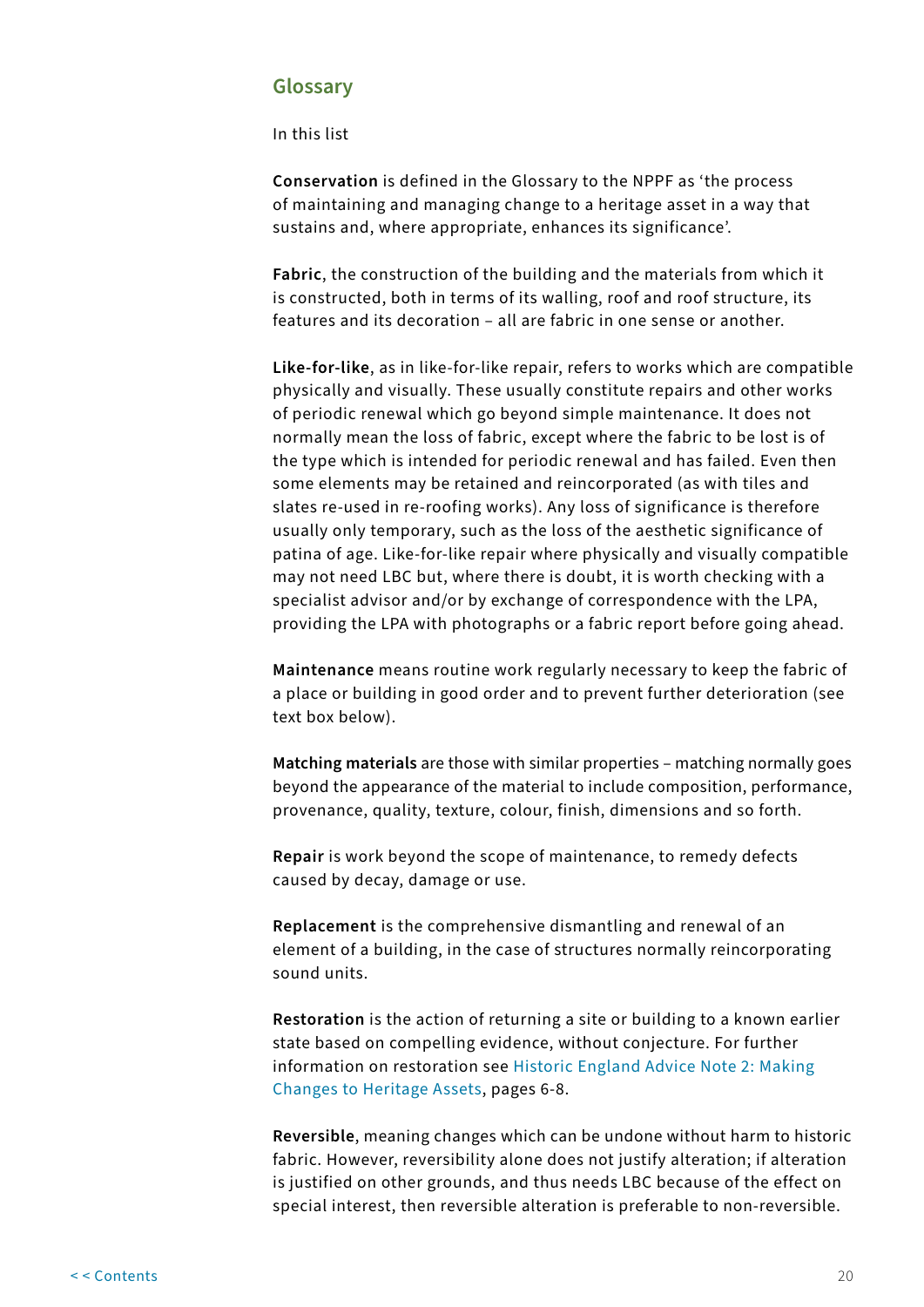**Significance** is defined in the Glossary to the NPPF as 'the value of a heritage asset to this and future generations because of its heritage interest. The interest may be archaeological, architectural, artistic or historic. Significance derives not only from a heritage asset's physical presence, but also from its setting. For World Heritage Sites, the cultural value described within each site's Statement of Outstanding Universal Value forms part of its significance.'

**Temporary works** are those which are only in place for a short time, the effects of which are completely removed within that short period. Such works would not need listed building consent unless they affect special interest permanently or would require the alteration of the listed building, either temporarily or permanently. If in doubt it may be best to check with your specialist advisor or with the LPA.

#### **Maintenance and repair**

Maintenance can be defined as "routine work necessary to keep the fabric of a place in good order" [\(Conservation Principles 2008\)](https://historicengland.org.uk/images-books/publications/conservation-principles-sustainable-management-historic-environment/). Maintenance works which do not need LBC are those which do not affect special architectural or historic interest because they are without impact on the fabric, design or appearance of the listed building, or are otherwise too trivial or minor to merit consideration in the listed building consent regime. They are important, however, to the continued upkeep of the listed building, of course.

However, it should be borne in mind that, though there will always be works which do not need LBC, historic building conservation is a matter of detail; works which might ordinarily be considered trivial might require specialist consideration, both to reduce impact on the listed building and/or to avoid damage to the building. For instance, works carried out using the wrong material or tooling would be very likely to affect special interest and/or damage the building. Such works would therefore need LBC.

Many items of maintenance and repair are mentioned under activities below, where further information is given. For further information, see [Maintenance and Repair of Older Buildings.](https://historicengland.org.uk/advice/technical-advice/buildings/maintenance-and-repair-of-older-buildings/)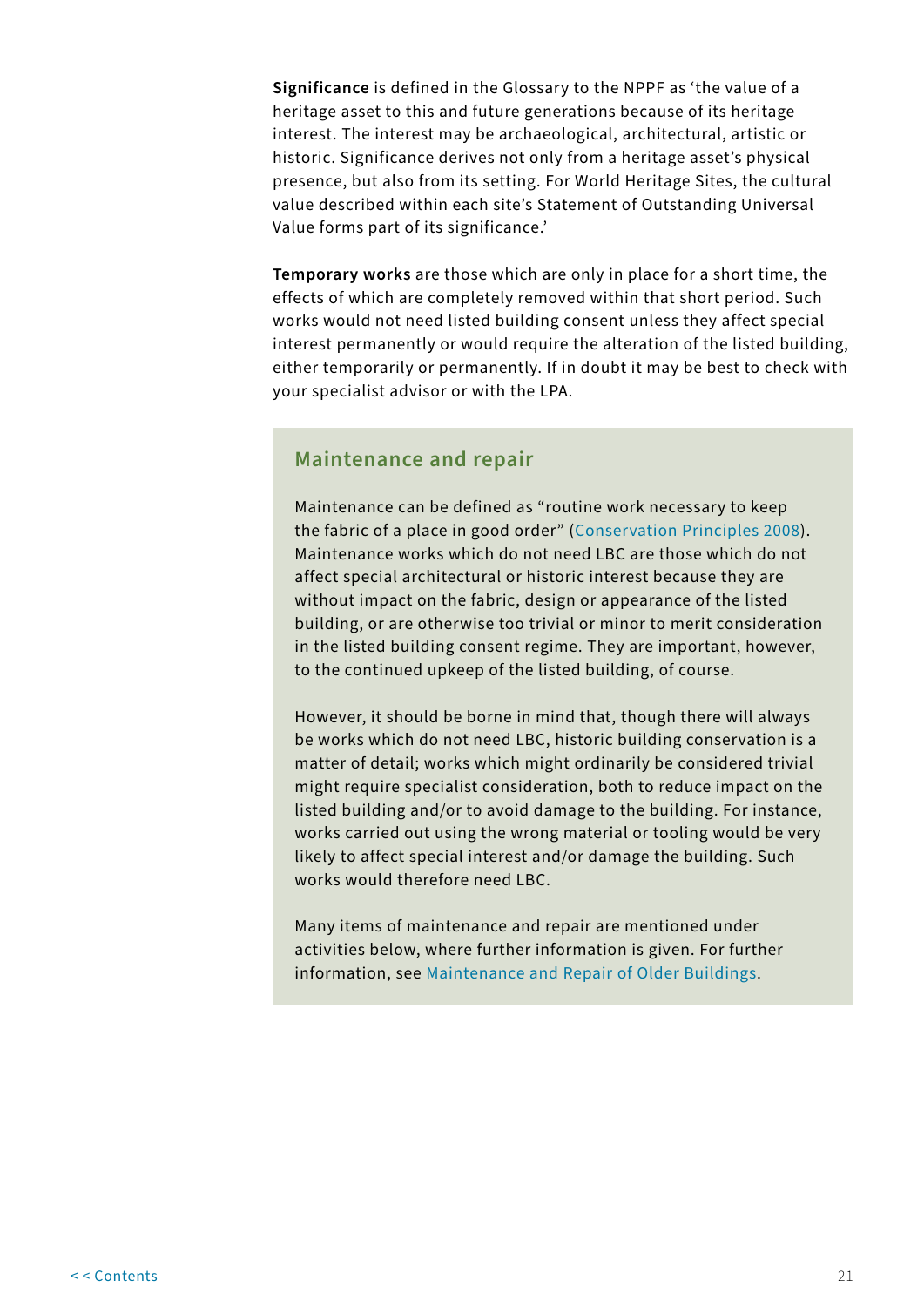#### <span id="page-24-0"></span>**Examples of common scenarios**

To illustrate how decisions on whether works need LBC or not are taken, the following scenarios show everyday works to listed buildings and whether they would need consent or not. The numbers in brackets refer to the notes in the table below. The first step is to consider whether the area affected by the proposal(s) has special interest - if there is no special interest, LBC will not be needed.

#### S**cenario 1: Repairing a broken windowpane (12)**

Starting with a simple example of maintenance by replacement, the replacement of a broken windowpane would not need listed building consent as long as the glass is replaced like-for-like. Much window glass is of modern date and can obviously be replaced without harm. More sensitive is the replacement of historic glass, such as crown or cylinder, early polished plate or early drawn glass, where new glass (such as handmade cylinder glass) that matches the colour, thickness and natural distortions of the original glass as closely as possible, is best used to replace any broken or missing panes. In the infrequent circumstances where early glass of this kind is present in a window it should be retained if possible. Whereas the replacement like-for-like of one or two broken panes of historic (i.e. not modern) glass would not need LBC, certainty that a greater level of replacement, even wholesale, would not need consent would be available by obtaining expert advice, through an exchange of correspondence or by a Certificate of Lawfulness of Proposed Works, though the LPA may consider that an application for LBC is needed.

### **Scenario 2: Repainting the exterior of a listed building with paint to match the existing in material and finish but changing from magnolia to a pale cream (1)**

Unless it is certain that the building was intended to be painted a certain colour, or it is part of a group that has for some time been painted a single colour, or there is an Article 4 Direction specifying a particular paint colour, it is unlikely that a slight change in shade would need consent, provided the material, texture and finish of the paint is not changed. Most buildings have changed paint colour somewhat over time, as tastes change, and a change within certain parameters would not affect special interest. For instance, late Georgian, Regency and early Victorian stuccoed buildings were generally painted variations of stone colour. Stone has a wide variety of tones but generally within variations of white, offwhite, magnolia, cream and other similar pale colours. A change within those spectrums is unlikely to affect special interest (see more detailed discussion on this point under item 1(iv) below. That is not to say that a case might not be made for a greater change, only that such a change is likely to need LBC. And in some conservation areas, with groups of matching stuccoed terraces, Article 4 directions specifying colours may be in force so consulting the LPA would be advisable.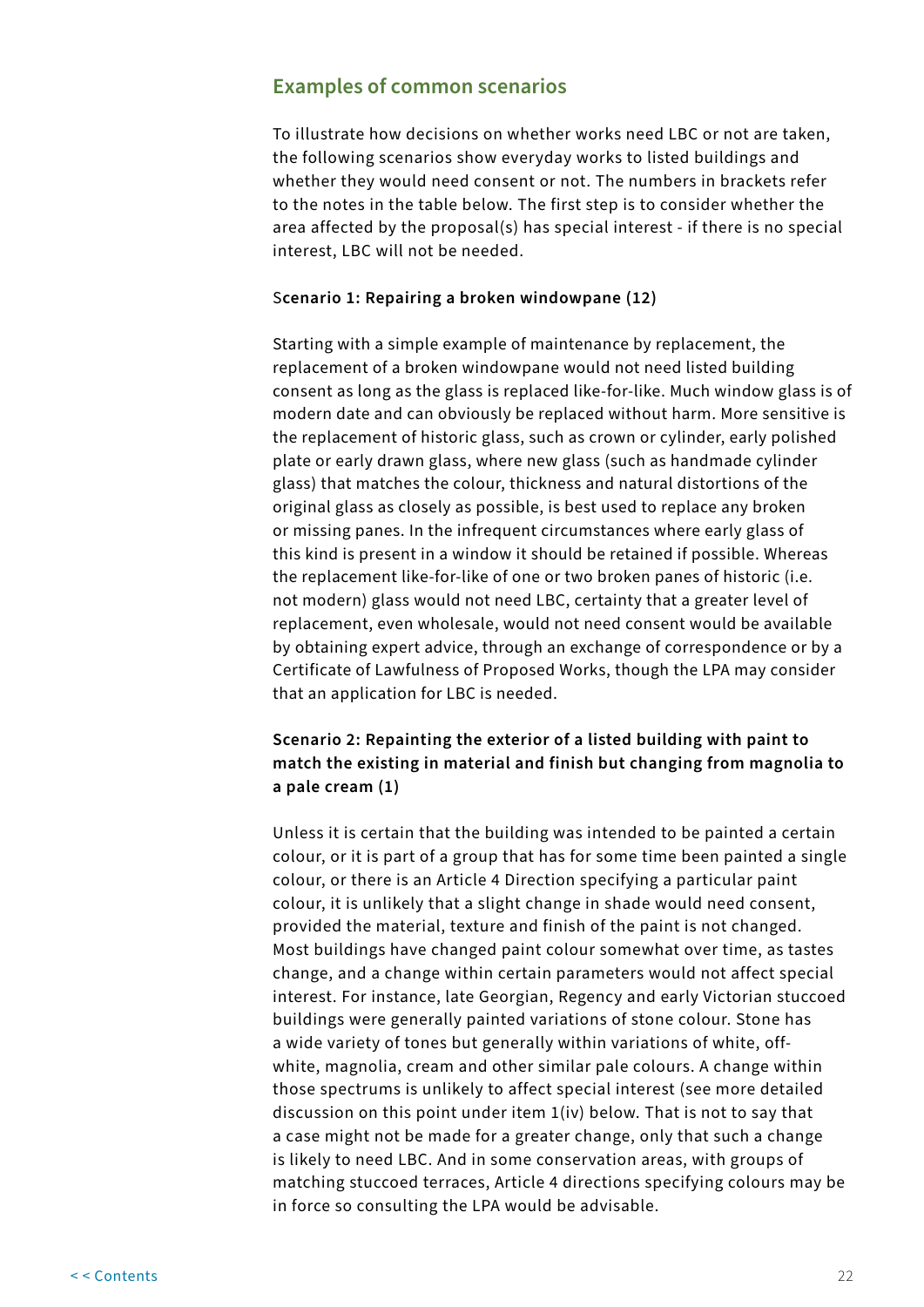#### **Scenario 3: Repainting the exterior of a listed building with paint to match in finish and colour but of a non-permeable type (1)**

Repainting a building previously painted in permeable paint using nonpermeable paint, which does not allow water to pass through it, would need LBC because of the potential damage to the structure of the building from not allowing moisture within the building to emerge. This is because traditional forms of building construction take up moisture from their surroundings and release it according to ambient conditions. Using an impermeable paint on traditional buildings can lead to unintended consequences including moisture accumulation leading to fabric damage. Redecoration with impermeable paints, except where the building is already painted with impermeable paint, is not a like-for-like replication and needs LBC. Many of the same principles are shared between external and internal redecoration (see also note 38 below).

#### **Scenario 4: The enhancement of sound and thermal insulation by the introduction of secondary glazing (11)**

The introduction of reversible secondary glazing would not generally need LBC because it does not affect special interest where there is no damage to the frame of the window, panelling, shutters, etc. It is often possible to insert secondary glazing by fixing to the internal window frame in such a way that it follows or does not interfere with the framing pattern of the exterior windows, and can be removed at a later date without damage beyond the creation of a few screw holes. However, insertion of secondary glazing which needs to cut into or through internal framing, panelling or window shutters, would need LBC. It is also worth bearing in mind that a scheme of energy efficiency through adding secondary glazing would strongly benefit from being part of a plan that considers both the short and long-term objectives for the property as part of a 'whole house' plan. Because opportunities for energy efficiency vary widely depending on context, it is best to consider all the opportunities – without such consideration, one measure, in this case secondary glazing, is unlikely to be of much benefit.

#### **Scenario 5: Replacing a small number of slipped or broken roof slates or tiles, perhaps after a gale (16)**

Slate and tiled roofs occasionally need work to replace slipped or broken slates and tiles. Replacement with materials to match the originals in terms of material, preparation and finish, size, colour and texture would not affect special interest and therefore would not need LBC. However, using a non-matching material, a different type or colour of slate, a sawn rather than split slate and so forth, may need LBC because of the change to the character and appearance of the roof, unless the part of the building concerned is clearly of little significance. The use of proprietary expedients to make roofs watertight, such as bitumen-type coatings externally or spray-on coatings internally, are not appropriate, because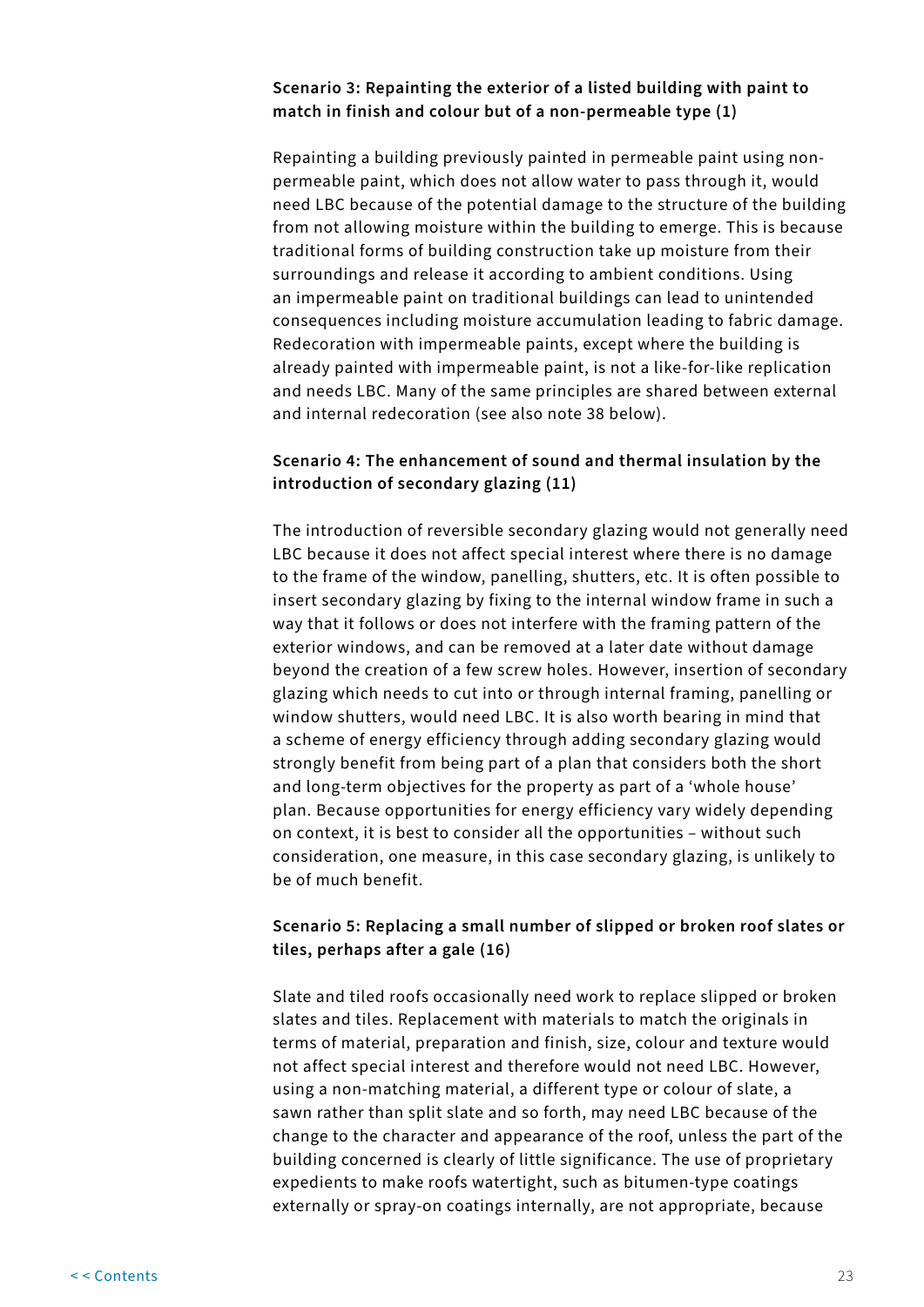they hide the continuing presence of leaks and prevent the re-use of remaining serviceable materials. Other, more far-reaching, changes to roofs such as the bedding of the roof-covering, changes to features such as verges, ridges and eaves, or changes to internal roof structures, are likely to need LBC, again because of the consequent impact on special interest.

#### **Scenario 6: Building a free-standing, single-storey garage within the curtilage of a listed building**

LBC is needed only for the demolition of a listed building or for its alteration and extension affecting its character as a building of special architectural or historic interest. The addition of a new free-standing building within the curtilage of a listed building is none of these things, so it will not need LBC. While development in the curtilage of an unlisted house with a building incidental to the enjoyment of the house would be permitted development under Class E of the GPDO 2015 (as amended), listed buildings have no such permitted development rights (see paragraph E.1 [g]). Planning permission would therefore be needed and the requirement is for the local planning authority to pay special regard to the preservation of the listed building or its setting or any features of special architectural or historic interest which it possesses. But, no, LBC itself would not be needed if the garage were to be free-standing.

#### **Scenario 7: Re-wiring (36)**

The replacement of wiring and cabling is unlikely to affect significance and therefore would not need LBC as long as the routeing of the cables follows routes previously used and does not require any additional cutting out of historic fabric or visible cabling or conduit. However, there are ways in which re-wiring can affect special interest. The most obvious is by channelling new cable routes through historic plaster- or timberwork; listed building consent will normally be needed for such installation and making good. It may be possible to run new or replacement cabling through voids, particularly those under floors, and this is unlikely to require consent provided it does not involve notching of floor joists. Exposed plastic conduit is hardly ever appropriate in a listed building – if cabling has to be surface-mounted it is generally better simply to use cable that is colour-matched to the surface to which it is attached and run it unobtrusively, or to use a metal conduit that can be painted or powdercoated an appropriate colour. Rewiring is an obvious candidate for advice from your specialist advisor to seek unobtrusive and non-damaging cable routes.

#### **Scenario 8: Kitchen and bathroom fittings (46 & 47)**

Amongst the commonest changes to any domestic building are the re-fitting of kitchens and bathrooms. Kitchens may sometimes retain remnants of historic kitchen fittings, particularly cast-iron ranges, bread ovens and coppers, or of other fittings where the room was not previously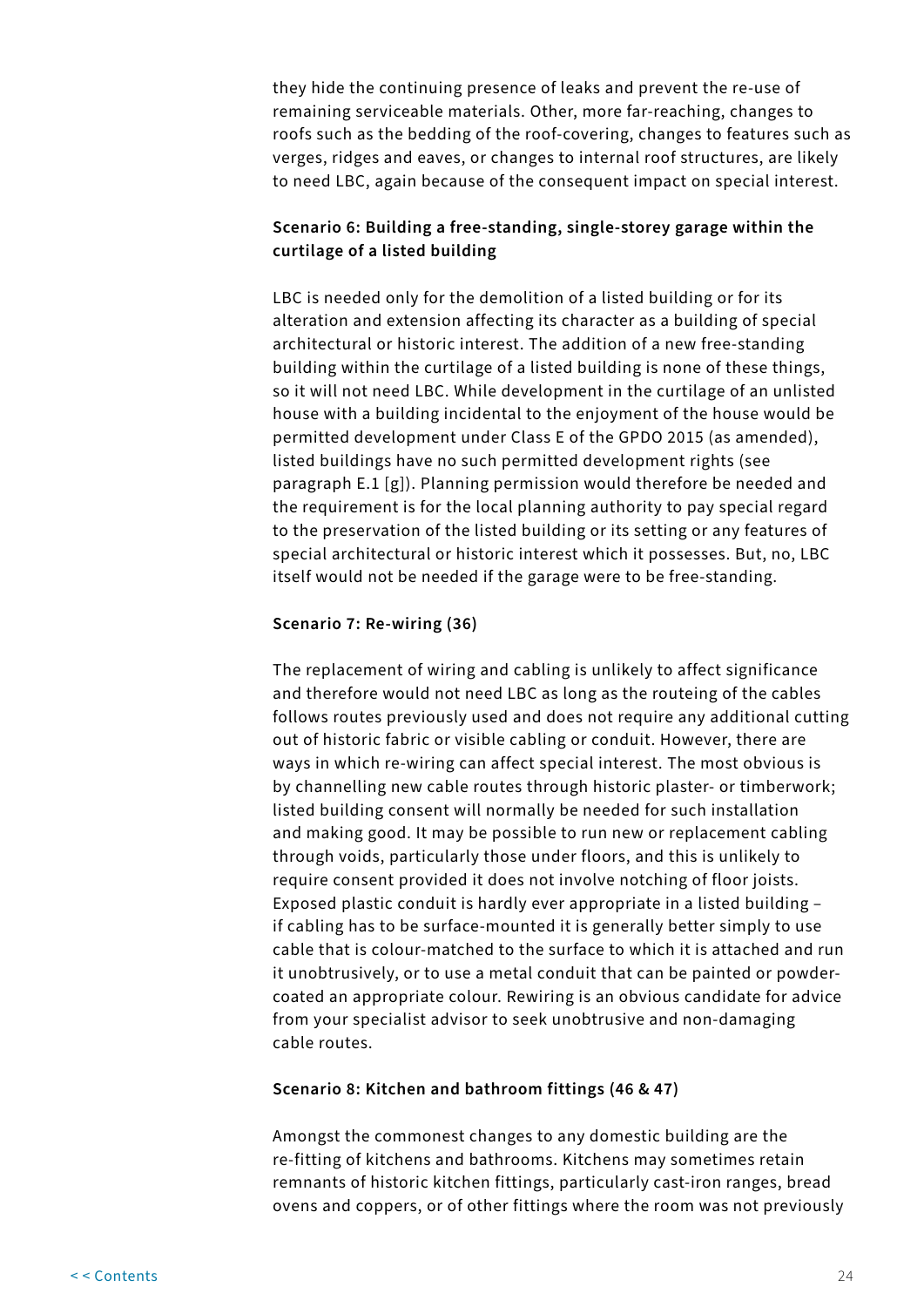a kitchen; their removal or alteration is likely to harm special interest and would therefore need LBC. The removal and replacement of modern kitchen fittings in the same location is unlikely to harm special interest, however, and therefore would not need LBC, with the exception of postwar kitchen fittings in post-war listed buildings where the fittings are more likely to be of special interest. Much the same goes for bathrooms, though these may also have been converted from rooms with another former use and therefore retain fittings from that use – a C18 bedroom fire-surround, for instance – the removal of which may harm special interest. Other changes which may less frequently harm special interest are the removal or alteration of nineteenth and twentieth century bathroom fittings, such as decorative basins and lavatory pans, early brass shower fittings and early twentieth century and Art Deco bathroom fittings which, though extremely rare, can be of considerable splendour. The possible impact of cable/pipe runs and piped extractor fans and ventilators needs to be borne in mind in both kitchens and bathrooms; these should be reused, unless that is not feasible or would mean reinstating a previous poor piece of workmanship. See note 33 (ii) for advice about internal pipework.

#### **Scenario 9: Repairs to cast-iron gutters and downpipes (21)**

A rainwater system which works and doesn't leak is very important to the conservation of a listed building. Although there are important examples of lead down-pipes and parapet gutters may be lined in lead, cast-iron is very commonly used for rainwater goods on listed buildings. Repairs and re-decoration to cast-iron would ordinarily follow note 1 below about re-decoration, including the recommendations about painting in a wildly divergent colour, etc. Clearing gutters of leaves is straightforward maintenance; LBC will only become an issue where rainwater goods are to be replaced or sometimes redecorated. Replacement of a cast-iron gutter in cast-iron will not need LBC as long as the replacement is like-for-like. Wholesale replacement in PVCu would need LBC as would replacement of parts. Not only would part-replacement affect the integrity of the whole (it is difficult to marry PVCu to cast-iron) but the longevity of PVCu is much shorter than well-maintained cast-iron. There may be a case for powdercoated aluminium, which would also need LBC, but the same advice as to connectability applies between cast-iron and powder-coated aluminium. Lead rainwater goods should always be repaired with lead except where it is subject to theft; other metals may then be used if justification can be made through LBC.

#### **Scenario 10: Loft insulation, including insulating pitched roofs (48)**

Loft insulation is a simple way of helping to insulate a house and many houses have already received such insulation, in almost all cases without LBC where it is a simple matter of laying insulation in a roofspace between the joists of the ceiling below (creating what is known as a cold roof). Such a change is unlikely to affect special interest and therefore LBC is not needed. Historic England normally advises that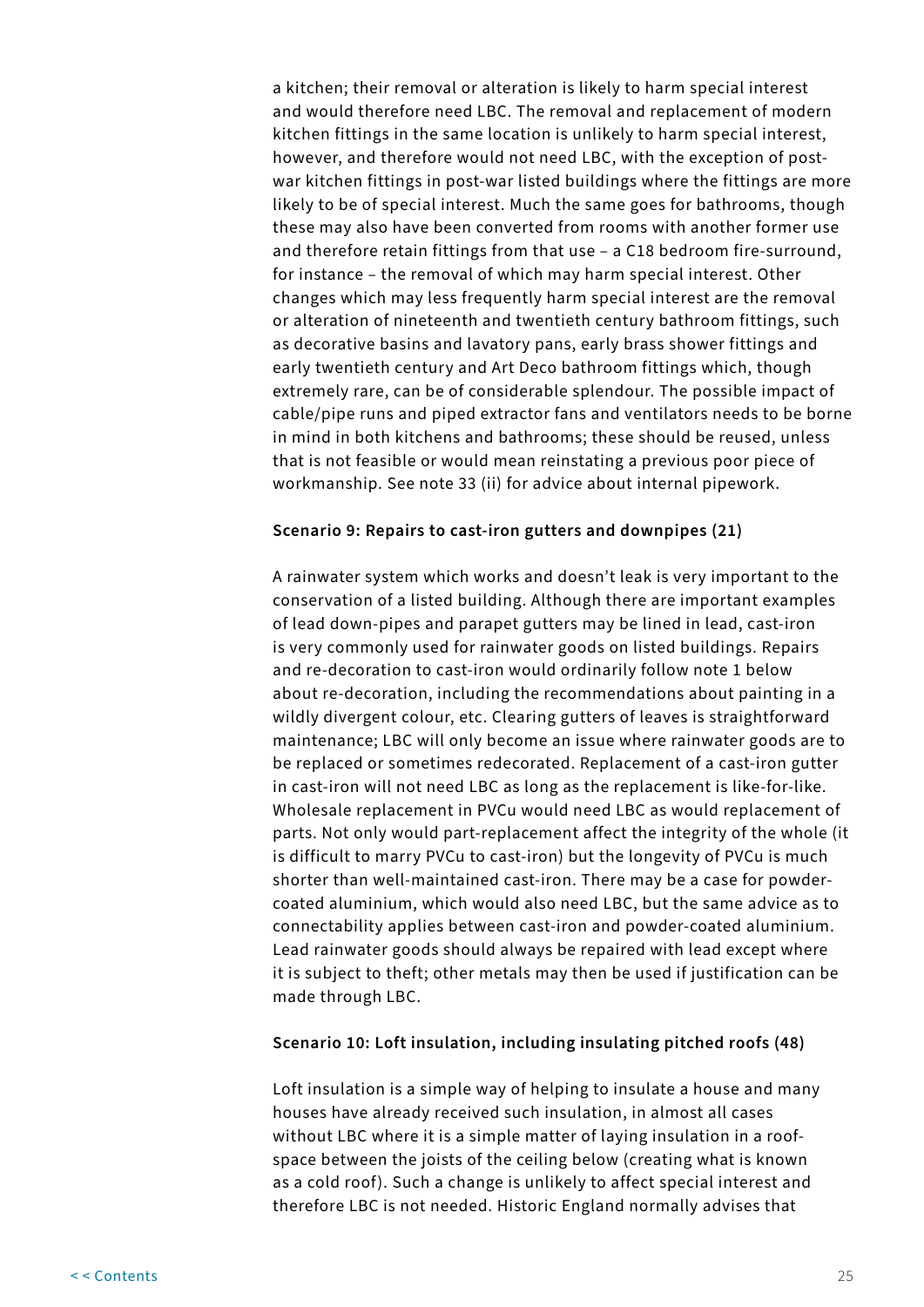moisture may accumulate in building fabric where insulation has been installed, and that additional ventilation may therefore be needed; such ventilation may need LBC if it affects special interest. Our strong advice is to install insulation as part of a 'whole house' plan which ensures that energy efficiency works are suitable, robust, well-integrated, properly coordinated and sustainable. For buildings with rooms in the roof-space, it may be possible to install insulation at roof level (creating what is known as a warm roof), but this would affect special interest (as well as possible risks of moisture accumulation) and would need LBC. Installing insulation between or just under the rafters (with the roof covering in situ) will affect ceilings, whereas installing above the rafters requires the roof covering to be removed raising the finished level of the roof and affecting eave and verge detailing as well as the position of guttering and downpipes. These sorts of interventions must be individually designed, and professional advice on detailing and risks is recommended. Sprayon insulation materials should also be avoided because their use makes it difficult to maintain or reuse materials affected. Interventions to raise the roof covering itself is likely to affect special interest as well as raise moisture levels.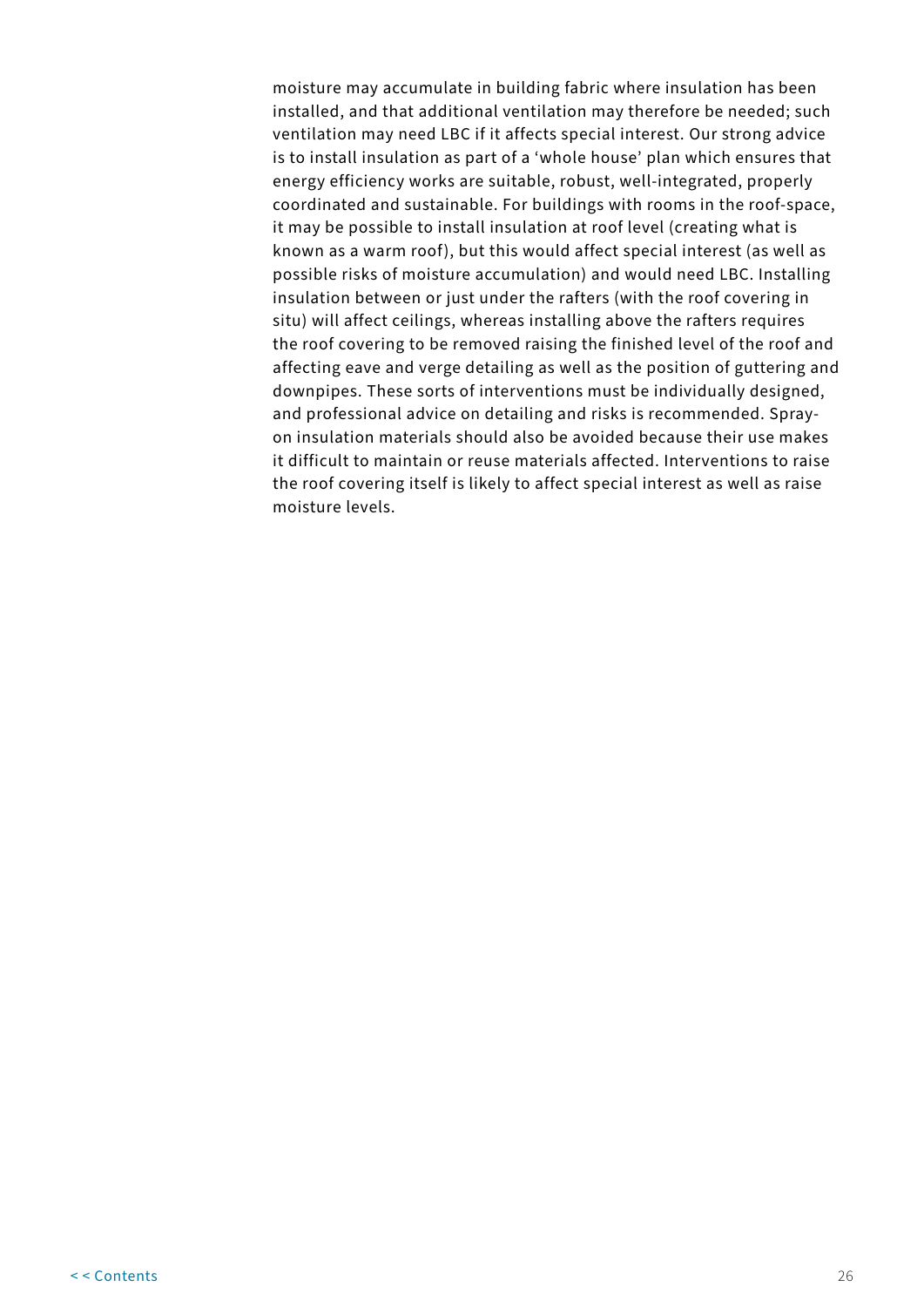## <span id="page-29-0"></span>**Advice on works which may not require listed building consent**

In the following table, the first column headlines the proposed works; the second column outlines those works where LBC is not required, but importantly noting exceptions where LBC would be needed. Further information and comments are given in column three.

| Short description<br>of the proposed<br>works | Works for which listed building<br>consent is not required, with<br>exceptions highlighted                                                                                                                                                           | Further information and discussion                                                                                                                                                                                                                                                                                                                                                                                                                                                                                                                                                                                                                                                                                                                                                                                                                                                                                                                                                                                                                                                                                                                                                                                                                                                                                                                                                                                                                                       |
|-----------------------------------------------|------------------------------------------------------------------------------------------------------------------------------------------------------------------------------------------------------------------------------------------------------|--------------------------------------------------------------------------------------------------------------------------------------------------------------------------------------------------------------------------------------------------------------------------------------------------------------------------------------------------------------------------------------------------------------------------------------------------------------------------------------------------------------------------------------------------------------------------------------------------------------------------------------------------------------------------------------------------------------------------------------------------------------------------------------------------------------------------------------------------------------------------------------------------------------------------------------------------------------------------------------------------------------------------------------------------------------------------------------------------------------------------------------------------------------------------------------------------------------------------------------------------------------------------------------------------------------------------------------------------------------------------------------------------------------------------------------------------------------------------|
| <b>External redecoration and paintwork</b>    |                                                                                                                                                                                                                                                      |                                                                                                                                                                                                                                                                                                                                                                                                                                                                                                                                                                                                                                                                                                                                                                                                                                                                                                                                                                                                                                                                                                                                                                                                                                                                                                                                                                                                                                                                          |
| 1 External<br>redecoration                    | Most listed buildings have<br>undergone many cycles of external<br>redecoration using matching paint<br>type, texture, finish and colour and<br>most such redecoration would not<br>affect special interest, in which case<br>it would not need LBC. | This category includes redecoration of previously decorated<br>external walls, rainwater goods, other ironwork, doors,<br>windows, barge boards, etc, that are currently decorated.<br>Evidence that unpainted surfaces were painted at some time<br>in the past (although the paint has now been largely removed<br>or weathered away) may not always justify re-painting (for<br>example, they may have been painted in the recent past with a<br>modern paint type). Repainting of currently unpainted surfaces<br>(whether previously painted at some time in the past or not) is<br>likely to affect special interest and may therefore require LBC.<br>This category does not include new rendering or plastering or<br>removal of render or plaster (see 2 below).<br>It should also be remembered that removal of all previous paint<br>colours would remove all evidence for past decoration of the<br>building. This is a matter for expert handling and assessment.<br>Exposed timber, brick- and stonework, etc, both internally<br>and externally, and features such as tool marks, carpenters'<br>marks, smoke blackening, decorative painting, pargetting<br>or sgraffito work are always likely to be damaged by<br>abrasive cleaning methods. Such work to timber and to<br>other substrates is always likely to affect special interest,<br>to need LBC and therefore full expert assessment before<br>consent is granted, as well as expert handling. |
|                                               | The main exceptions are:                                                                                                                                                                                                                             |                                                                                                                                                                                                                                                                                                                                                                                                                                                                                                                                                                                                                                                                                                                                                                                                                                                                                                                                                                                                                                                                                                                                                                                                                                                                                                                                                                                                                                                                          |
|                                               | (i) Changing from a traditional paint<br>type to a modern type, e.g. from<br>limewash or lead-based paints to<br>modern polymer or alkyd-resin-<br>based paint systems.                                                                              | Traditional finishes are important to buildings of traditional<br>construction as they contribute to the appearance and<br>authenticity of the building and perform in ways that are<br>often beneficial for building fabric, for example by allowing<br>moisture to pass out of the building. Many modern paints<br>and coatings, like plasticised and moisture-retardant<br>paints and coatings, do not perform in the same way<br>and may result in moisture accumulation in the building<br>fabric. As changing to modern finishes is likely to affect<br>special interest owing to the impact on authenticity and<br>compatibility, its use would need LBC.                                                                                                                                                                                                                                                                                                                                                                                                                                                                                                                                                                                                                                                                                                                                                                                                         |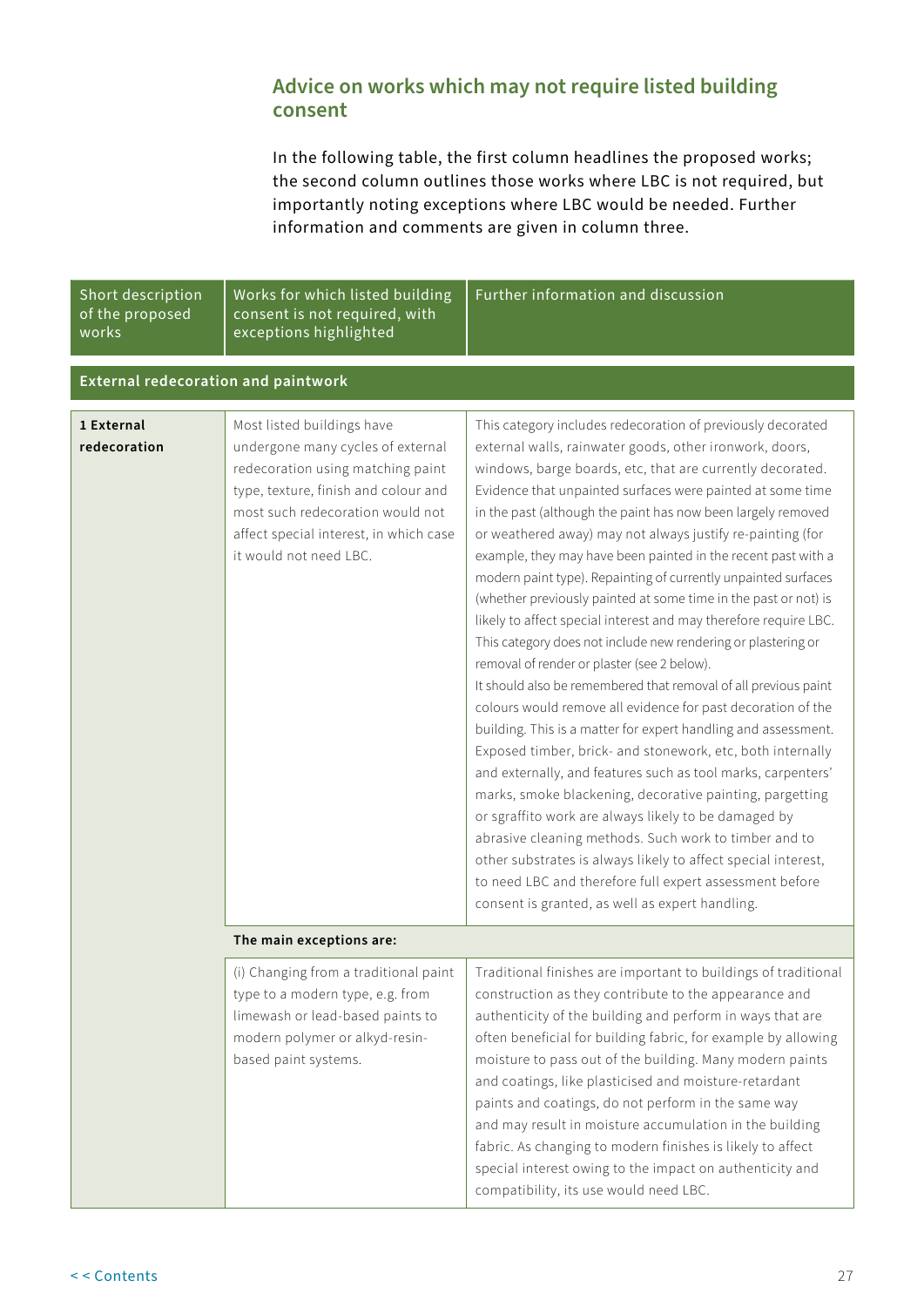| Short description<br>of the proposed<br>works | Works for which listed building<br>consent is not required, with<br>exceptions highlighted                                                                                                                                                                                                                      | Further information and discussion                                                                                                                                                                                                                                                                                                                                                                                                                                                                                                                                                                                                                                                                                                                                                                                                                                                                                                              |
|-----------------------------------------------|-----------------------------------------------------------------------------------------------------------------------------------------------------------------------------------------------------------------------------------------------------------------------------------------------------------------|-------------------------------------------------------------------------------------------------------------------------------------------------------------------------------------------------------------------------------------------------------------------------------------------------------------------------------------------------------------------------------------------------------------------------------------------------------------------------------------------------------------------------------------------------------------------------------------------------------------------------------------------------------------------------------------------------------------------------------------------------------------------------------------------------------------------------------------------------------------------------------------------------------------------------------------------------|
| 1 External<br>redecoration<br>(continued)     | (ii) Changing the finish of the paint,<br>e.g. from a matt finish to a gloss finish,<br>or from a smooth finish to a textured<br>finish, or from limewash to paint.                                                                                                                                             | Such a change would usually affect special interest (unless<br>on a clearly non-significant part of a building) and would<br>therefore need LBC.                                                                                                                                                                                                                                                                                                                                                                                                                                                                                                                                                                                                                                                                                                                                                                                                |
|                                               | (iii) Decorating surfaces which were<br>previously undecorated, e.g. painting<br>previously unpainted brickwork,<br>stonework, or exposed timber.                                                                                                                                                               |                                                                                                                                                                                                                                                                                                                                                                                                                                                                                                                                                                                                                                                                                                                                                                                                                                                                                                                                                 |
|                                               | (iv) Substantial changes of paint<br>colour - what this means would<br>depend on setting and circumstances<br>(see right).<br>Note: in some places (certain<br>conservation areas in which this is<br>specified in an Article 4 Direction)<br>planning permission may be needed<br>for changes of paint colour. | (a) Where buildings are isolated, or where many colours are<br>already in use (like groups of buildings or terraces where<br>walls or other elements are traditionally painted in a variety<br>of colours), changing colour (unless 'eccentric' as below) is<br>unlikely to affect special interest, in which case LBC would<br>not be needed.<br>(b) Where walls, windows, doors, etc, of nearby buildings<br>are painted in similar colours, there is often some variation<br>(e.g. shades of white or cream). Minor changes within that<br>existing palette should not affect special interest or need<br>LBC, but greater changes potentially would.<br>(c) Where adjacent or nearby or directly related buildings<br>are painted identically, even a slight change of colour/finish<br>may affect special interest and need LBC.<br>(d) Changing to eccentric colours/stripes/etc is likely to<br>affect special interest and to need LBC. |
|                                               | (v) Changing exterior paint colours<br>where a particular colour is<br>traditional - for instance, Lake District<br>farmhouses are usually painted white.                                                                                                                                                       |                                                                                                                                                                                                                                                                                                                                                                                                                                                                                                                                                                                                                                                                                                                                                                                                                                                                                                                                                 |
|                                               | (vi) Painting across decorative<br>finishes which are of special<br>interest, like a 19th century painted<br>advertisement on the side of<br>a building.                                                                                                                                                        |                                                                                                                                                                                                                                                                                                                                                                                                                                                                                                                                                                                                                                                                                                                                                                                                                                                                                                                                                 |
|                                               | (vii) Removing or painting over<br>features of special interest, like<br>mason's marks, pargetting, etc.                                                                                                                                                                                                        | The key is to identify any such features in advance and to<br>use craftspeople with the skills to conserve them.                                                                                                                                                                                                                                                                                                                                                                                                                                                                                                                                                                                                                                                                                                                                                                                                                                |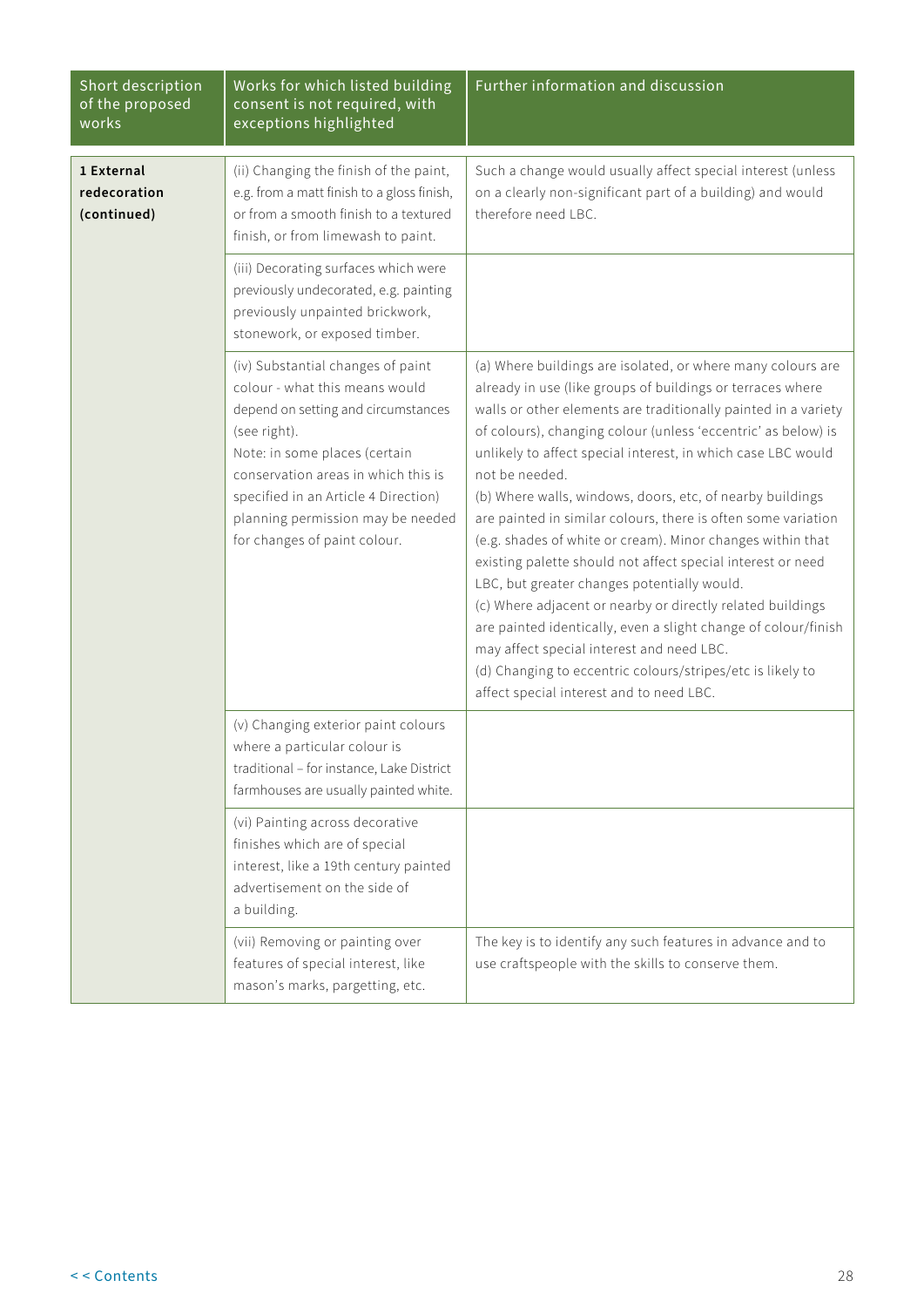| Short description<br>of the proposed<br>works                   | Works for which listed building<br>consent is not required, with<br>exceptions highlighted                                                                                                                                                                                                                                                                                                                    | Further information and discussion                                                                                                                                                                                                                                                                                                                                                                                                                                                                                                                                                                                                                                                                                                                                                                                                                                                                                  |
|-----------------------------------------------------------------|---------------------------------------------------------------------------------------------------------------------------------------------------------------------------------------------------------------------------------------------------------------------------------------------------------------------------------------------------------------------------------------------------------------|---------------------------------------------------------------------------------------------------------------------------------------------------------------------------------------------------------------------------------------------------------------------------------------------------------------------------------------------------------------------------------------------------------------------------------------------------------------------------------------------------------------------------------------------------------------------------------------------------------------------------------------------------------------------------------------------------------------------------------------------------------------------------------------------------------------------------------------------------------------------------------------------------------------------|
| 2 Preparatory work<br>to external plaster,<br>render and stucco | Patch repairs of plaster, render and<br>stucco to match adjacent areas<br>is a common preparatory task for<br>redecoration works. Compatible<br>patch repairs using matching<br>materials and finish, even if quite<br>widespread across an elevation/<br>elevations, of plaster, render and<br>stucco as part of redecoration<br>works, is unlikely to affect special<br>interest and therefore to need LBC. | See also external plaster and stucco (14) below.<br>Repairs, compatible both physically and visually, using an<br>appropriately skilled and experienced craftsperson, are<br>unlikely to affect special interest and therefore to need LBC<br>(see paragraphs 34-36 above for further information).                                                                                                                                                                                                                                                                                                                                                                                                                                                                                                                                                                                                                 |
|                                                                 | The main exception is:                                                                                                                                                                                                                                                                                                                                                                                        |                                                                                                                                                                                                                                                                                                                                                                                                                                                                                                                                                                                                                                                                                                                                                                                                                                                                                                                     |
|                                                                 | (i) Patch repairs using non-matching<br>materials or finish may affect special<br>interest and may therefore need LBC.                                                                                                                                                                                                                                                                                        |                                                                                                                                                                                                                                                                                                                                                                                                                                                                                                                                                                                                                                                                                                                                                                                                                                                                                                                     |
| 3 Limewash                                                      | Limewashed buildings generally<br>need re-limewashing on a regular<br>basis and re-limewashing of<br>buildings which are currently<br>limewashed using a similar colour of<br>limewash would not need LBC.                                                                                                                                                                                                    | Limewash is a traditional form of paint, a mix of lime<br>and water, sometimes with added colour, used as a<br>traditional protective wash. It wears off in the weather<br>and this contributes to the variability of tone achievable<br>in limewash, which can combine attractively with the<br>underlying variability of surface of an ancient building. It<br>can also protect against wood-boring beetles.<br>Although compatible repairs, using an appropriately skilled<br>and experienced craftsperson, are unlikely to affect special<br>interest and therefore to need LBC, it is a treatment which<br>needs specialist application because of the variability<br>mentioned above. It should be used only on certain<br>substrates and needs to be applied by an experienced<br>contractor to ensure it takes. Historic England therefore<br>advises consultation with a specialist contractor or the LPA. |
|                                                                 | The main exception is:                                                                                                                                                                                                                                                                                                                                                                                        |                                                                                                                                                                                                                                                                                                                                                                                                                                                                                                                                                                                                                                                                                                                                                                                                                                                                                                                     |
|                                                                 | (i) Limewashing a building which<br>has not been previously limewashed<br>or which was limewashed at some<br>time in the past but has now lost<br>its limewash would affect special<br>interest and require LBC.                                                                                                                                                                                              |                                                                                                                                                                                                                                                                                                                                                                                                                                                                                                                                                                                                                                                                                                                                                                                                                                                                                                                     |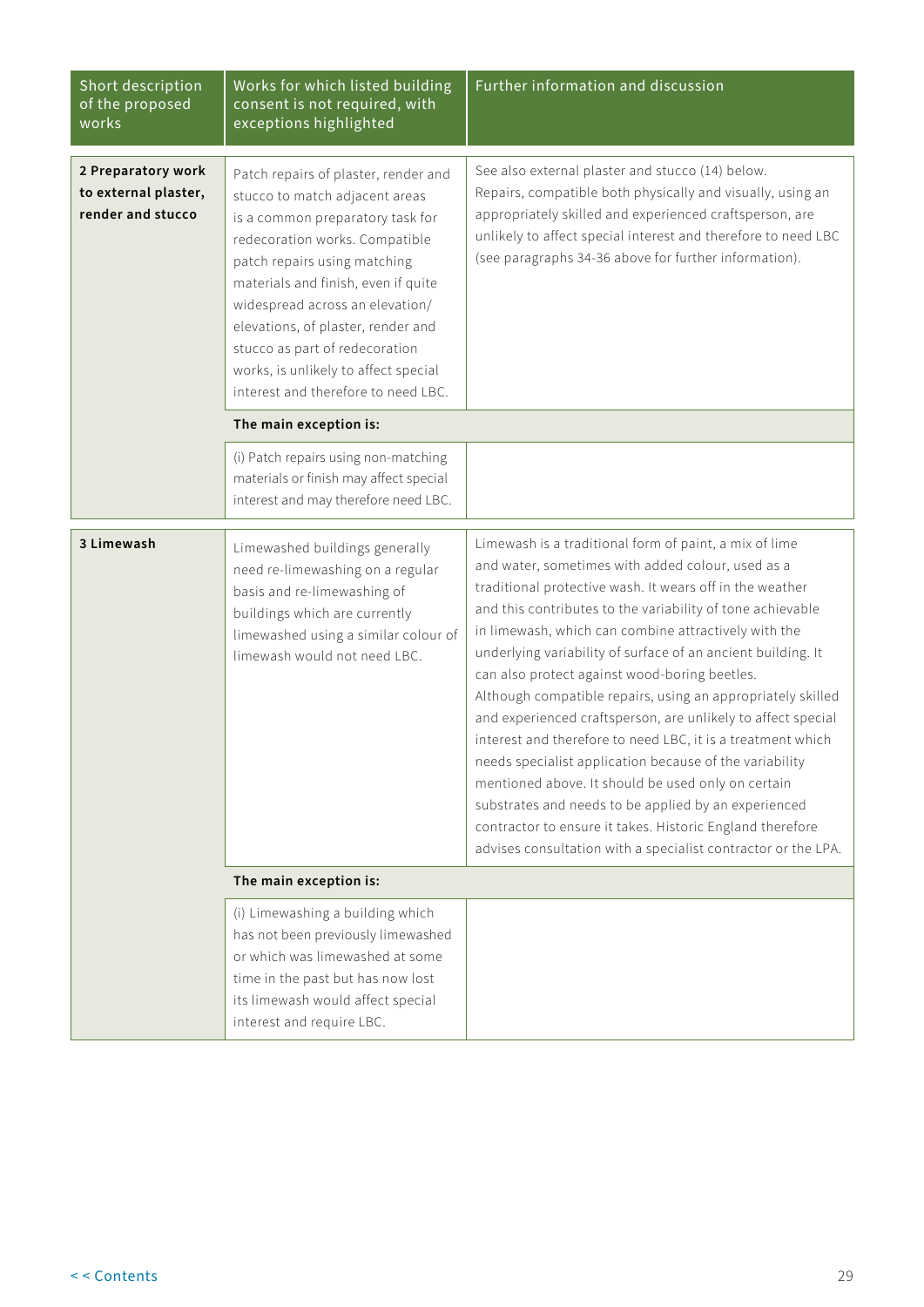| Short description |
|-------------------|
| of the proposed   |
| works             |

Works for which listed building consent is not required, with exceptions highlighted

| <b>Doors</b>       |                                                                                                                                                                                                                                                                                                                                                                       |                                                                                                                                                                                                                                                                                                                                                                                                                                                                                                                                                                                                                                                                                                                                                                 |
|--------------------|-----------------------------------------------------------------------------------------------------------------------------------------------------------------------------------------------------------------------------------------------------------------------------------------------------------------------------------------------------------------------|-----------------------------------------------------------------------------------------------------------------------------------------------------------------------------------------------------------------------------------------------------------------------------------------------------------------------------------------------------------------------------------------------------------------------------------------------------------------------------------------------------------------------------------------------------------------------------------------------------------------------------------------------------------------------------------------------------------------------------------------------------------------|
| 4 Repairs to doors | In terms of repair, many works to<br>doors would be maintenance and<br>repair work to the foot of doors<br>and the base of frames, where they<br>have suffered rot or other damage.<br>Works to piece-in timber using the<br>same species of timber following<br>mouldings and dimensions to<br>match the originals would not affect<br>special interest or need LBC. | For the avoidance of doubt, works to replace brick or stone<br>steps to doorways (and for houses in urban settings, down<br>into areas) are likely to affect special interest and need LBC.                                                                                                                                                                                                                                                                                                                                                                                                                                                                                                                                                                     |
|                    | The main exceptions are:                                                                                                                                                                                                                                                                                                                                              |                                                                                                                                                                                                                                                                                                                                                                                                                                                                                                                                                                                                                                                                                                                                                                 |
|                    | (i) Works which would result in the<br>extensive loss of original fabric of an<br>original door or door surround, or a<br>significant later door, for example by<br>the replacement of a large part of old<br>fabric by splicing in new timbers.                                                                                                                      |                                                                                                                                                                                                                                                                                                                                                                                                                                                                                                                                                                                                                                                                                                                                                                 |
|                    | (ii) Works which would result in<br>the loss of an original, early or<br>important finish to the door or<br>doorway whether that be paint,<br>varnish, stain, wax or other surface<br>treatments, including by dipping.                                                                                                                                               | Stripping doors, or other timberwork, by dipping in a<br>caustic solution, would always need LBC because of the<br>damage which can be caused to the woodwork. It would<br>also lead to the loss of original and later finishes.<br>Doors which have previously been painted would be<br>considered according to the points made under<br>re-decoration - external or internal (1 and 38).                                                                                                                                                                                                                                                                                                                                                                      |
| 5 Door furniture   | Door furniture has often been<br>replaced regularly and the<br>alteration, replacement or removal<br>of demonstrably modern door<br>furniture will not affect special<br>interest or need LBC.                                                                                                                                                                        | Historic door furniture may be significant whether it is<br>highly decorative or very simple - hinges made by the local<br>blacksmith may be plain but may also be several hundred<br>years' old. Many historic buildings of all ages retain original<br>or historic hinges, knobs, letterboxes, locks and finger<br>plates, etc. Such items should generally be retained or<br>repaired. Replacement may affect special interest and<br>therefore need LBC.<br>Locks and keyholes can be important suggestions of<br>character and a succession can hint at the age of a door.<br>Thus it is not generally appropriate to fill in or otherwise<br>mask keyholes in very old doors, such as those in medieval<br>doors and later doors in vernacular buildings. |
|                    | The main exception is:                                                                                                                                                                                                                                                                                                                                                |                                                                                                                                                                                                                                                                                                                                                                                                                                                                                                                                                                                                                                                                                                                                                                 |
|                    | (i) The replacement of post-1945<br>door furniture in post-1945 listed<br>buildings.                                                                                                                                                                                                                                                                                  | Modern listed buildings - of the 1940s onwards - will have<br>contemporary door furniture and their removal may affect<br>special interest, in which case it would need LBC. Checking<br>with the LPA would be advisable.                                                                                                                                                                                                                                                                                                                                                                                                                                                                                                                                       |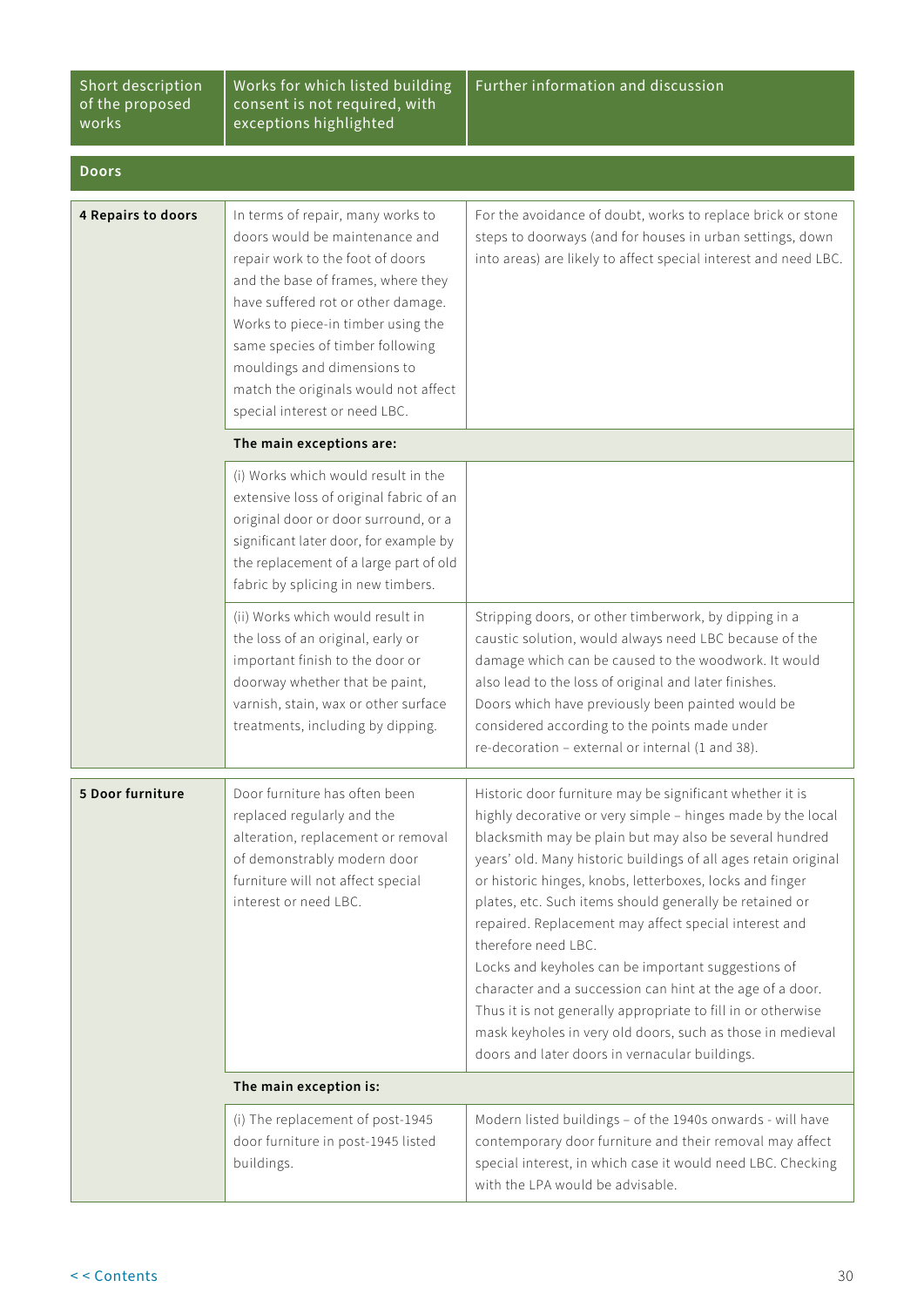| Short description<br>of the proposed<br>works     | Works for which listed building<br>consent is not required, with<br>exceptions highlighted                                                                                                                                                                               | Further information and discussion                                                                                                                                                                                                                                                                                                                                                                                                                                                                    |
|---------------------------------------------------|--------------------------------------------------------------------------------------------------------------------------------------------------------------------------------------------------------------------------------------------------------------------------|-------------------------------------------------------------------------------------------------------------------------------------------------------------------------------------------------------------------------------------------------------------------------------------------------------------------------------------------------------------------------------------------------------------------------------------------------------------------------------------------------------|
| <b>6 Draught-proofing</b>                         | Simple draught-proofing, such as<br>compression and wiper seals self-<br>adhered to the door or frame, that<br>does not involve cutting a channel<br>or groove into the door or its frame,<br>can be achieved without affecting<br>special interest and needing LBC.     | More invasive methods of draught-proofing, such as<br>grooving, and fireproofing by splitting doors or over-<br>boarding, may affect special interest and may therefore<br>need LBC as may the addition of mechanical door closers,<br>floor-mounted spring closers, etc.<br>See also paragraph 48 for further information on draught-<br>proofing. See Historic England technical advice Energy<br>Efficiency and Historic Buildings: Draught-proofing<br>Windows and Doors for further information. |
|                                                   | The main exception is:                                                                                                                                                                                                                                                   |                                                                                                                                                                                                                                                                                                                                                                                                                                                                                                       |
|                                                   | i) Cutting a channel or groove into<br>the edges of a door or door frame<br>to accommodate draught-proofing<br>materials, in cases where it would be<br>visible and/or affect historic fabric<br>of significance or would harmfully<br>weaken the structure of the door. | Though such works may affect special interest and<br>therefore need LBC, they may be the most appropriate way<br>to draught-proof the door.                                                                                                                                                                                                                                                                                                                                                           |
| 7 Blocking a<br>doorway by locking<br>a door shut | Where the door/doorway has<br>become redundant, doorways can<br>be blocked by simply locking a door<br>shut. This would not need LBC.                                                                                                                                    | The plan form of a listed building will contribute to its<br>special interest and doors are usually an important part of<br>the plan (see paragraphs 14-15 above). Doors and doorways<br>occasionally become redundant.                                                                                                                                                                                                                                                                               |
|                                                   | The main exception is:                                                                                                                                                                                                                                                   |                                                                                                                                                                                                                                                                                                                                                                                                                                                                                                       |
|                                                   | (i) Blocking a doorway from either<br>or both sides, including removing<br>door surrounds, etc.                                                                                                                                                                          | Blocking a doorway from either or both sides is likely to<br>affect special interest and therefore need LBC, as would<br>removal of the door and/or the doorway completely, except<br>in a clearly non-significant part of the building.                                                                                                                                                                                                                                                              |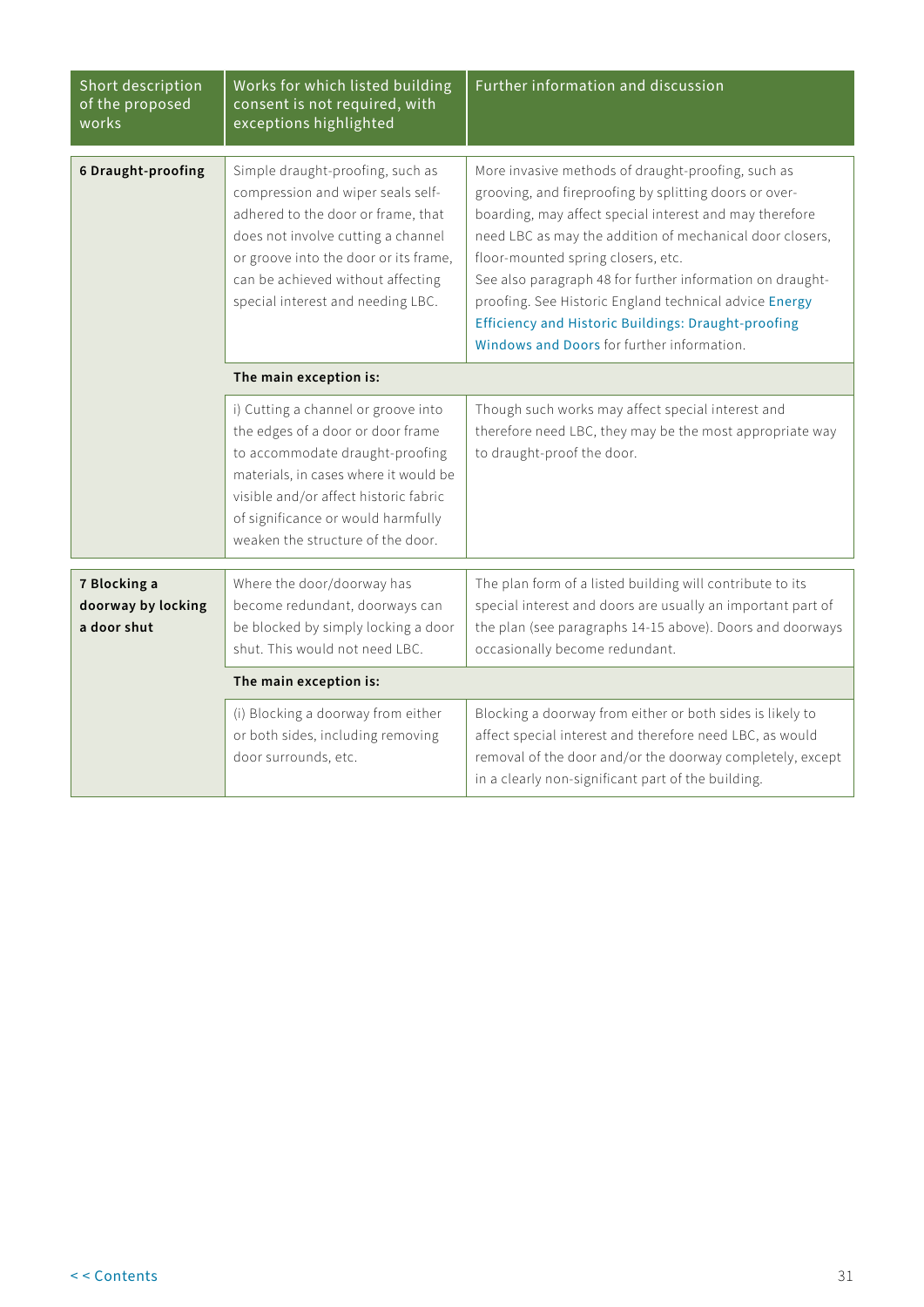#### Short description of the proposed works

Works for which listed building consent is not required, with exceptions highlighted

#### **Windows**

**8 Repairs to windows**

Careful repairs by piecing in members of timber windows, such as rotten cills and sections of the window which match in dimensions and species of timber, and matching or similar in finish, would not result in a change that affects the special interest of the building. They would not therefore need LBC; nor would renewal of broken sash cords with new cords of the same material. A similarly frequent repair to windows is the replacement of plain panes of glass, where broken. Where the glass to be replaced is modern float glass, its replacement is unlikely to affect special interest and therefore would not need LBC. Further information on glass is given in note 12 below.

See note 12 for the replacement of post-war clear glass windowpanes and notes 1 and 38 for re-painting or re-coating a window.

Repairs, compatible both physically and visually, using an appropriately skilled and experienced craftsperson, are unlikely to affect special interest and therefore to need LBC (see paragraphs 34-36 for further information). However, complete replacement of a historic window or sash or casement, or of the surround, are always likely to affect special interest and therefore to need LBC, as would the re-formation of windows where later re-glazing has led to change in the size and/or format of the openings. Shop fronts (current and former now in domestic use) also need to be considered as replacement glazing in shop windows is often justified via the building regulations for safety and/or condensation issues. Heavier glass can affect the structure of a shop front and also the visual qualities by the introduction of thicker modern glass.

Replacement of historic windows with double glazing will ordinarily affect special interest and need LBC except in circumstances where there would be no harm to significance. Some of these are mentioned in [Modifying Historic Windows](https://historicengland.org.uk/whats-new/statements/modifying-historic-windows-as-part-of-retrofitting-energy-saving-measures/)  [as Part of Retrofitting Energy-Saving Measures](https://historicengland.org.uk/whats-new/statements/modifying-historic-windows-as-part-of-retrofitting-energy-saving-measures/), in particular replacing a window that has already been replaced with a modern version that is not of historic design; replacement of a demonstrably modern window in a demonstrably modern part of a building of little or no significance which is attached to the listed building, or a modern window inserted in a totally new opening where the special interest of the listed building would not be affected. But these are rare situations, more common in larger buildings. Specialist advice is important and it would be useful to gain certainty by an exchange of correspondence with the LPA. Historic England has published advice on historic buildings and energy efficiency and on the subject of windows. See [Traditional Windows: Their Care, Repair and Upgrading](https://historicengland.org.uk/images-books/publications/traditional-windows-care-repair-upgrading/); [Energy Efficiency and Historic Buildings: How to Improve](https://historicengland.org.uk/images-books/publications/eehb-how-to-improve-energy-efficiency/heag094-how-to-improve-energy-efficiency/)  [Energy Efficiency](https://historicengland.org.uk/images-books/publications/eehb-how-to-improve-energy-efficiency/heag094-how-to-improve-energy-efficiency/); and [Modifying Historic Windows as Part](https://historicengland.org.uk/whats-new/statements/modifying-historic-windows-as-part-of-retrofitting-energy-saving-measures/)  [of Retrofitting Energy-Saving Measures](https://historicengland.org.uk/whats-new/statements/modifying-historic-windows-as-part-of-retrofitting-energy-saving-measures/).

#### **The main exceptions are:**

| (i) Removal of historic glass including | Where early glass is present in a window it should be  |
|-----------------------------------------|--------------------------------------------------------|
| crown or cylinder glass, polished plate | retained if possible and matching modern glass used to |
| glass or drawn glass, or early machine- | replace any broken or missing panes.                   |
| made glass, or stained, painted,        |                                                        |
| etched or other decorative glass.       |                                                        |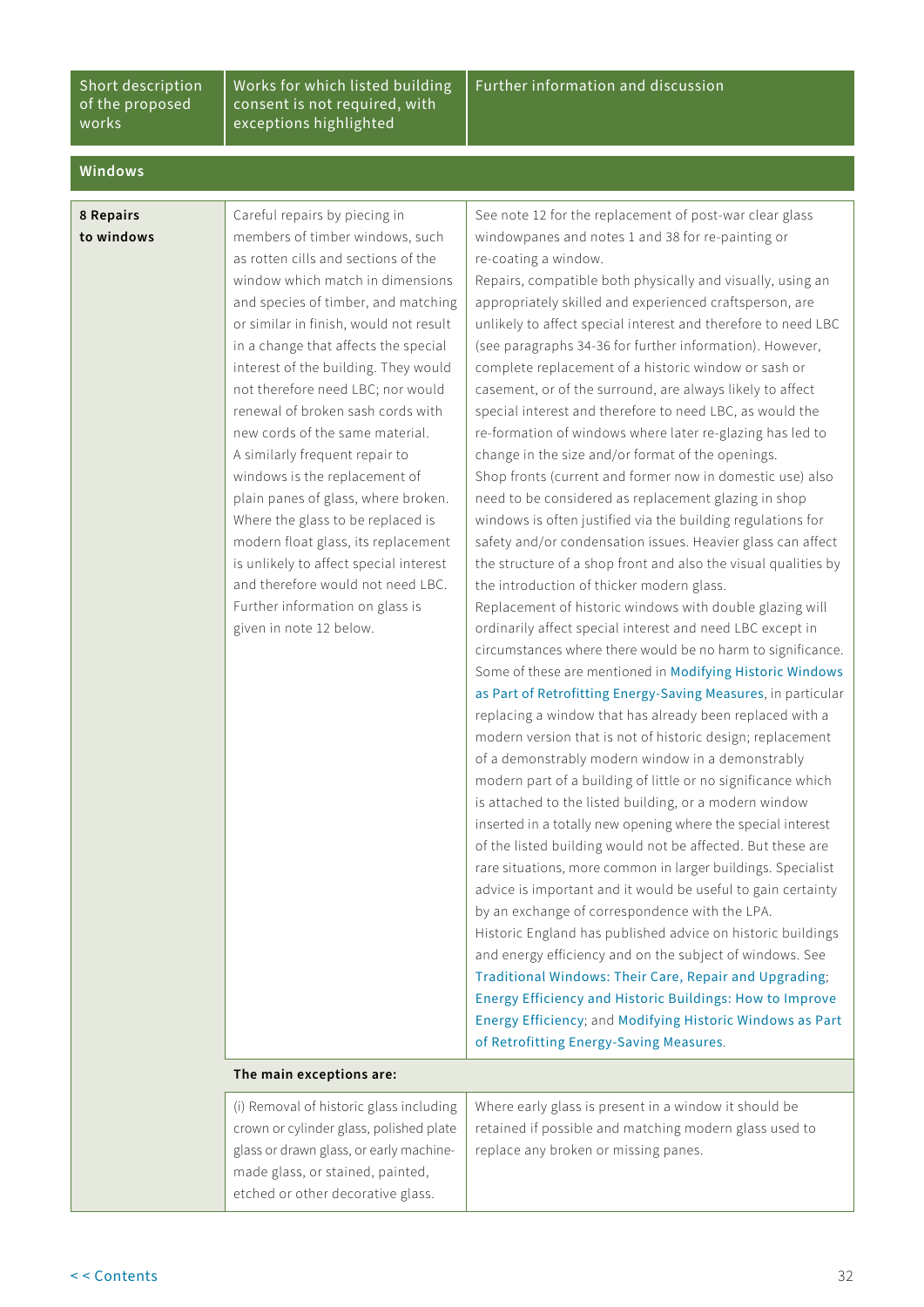| Short description<br>of the proposed<br>works | Works for which listed building<br>consent is not required, with<br>exceptions highlighted                                                                                                                                        | Further information and discussion                                                                                                                                                                                                                                                                                                                                                                                                                                                                                                                                                                                                                                                                                                                                                                                                                                                                   |
|-----------------------------------------------|-----------------------------------------------------------------------------------------------------------------------------------------------------------------------------------------------------------------------------------|------------------------------------------------------------------------------------------------------------------------------------------------------------------------------------------------------------------------------------------------------------------------------------------------------------------------------------------------------------------------------------------------------------------------------------------------------------------------------------------------------------------------------------------------------------------------------------------------------------------------------------------------------------------------------------------------------------------------------------------------------------------------------------------------------------------------------------------------------------------------------------------------------|
| 8 Repairs to<br>windows (continued)           | (ii) Any form of reinstatement of<br>features believed to be 'missing'.                                                                                                                                                           | There will always be occasions where it is right to reinstate<br>glazing bars, where their detailed form is known, but<br>research should be undertaken to ensure that glazing<br>bars are not re-instated where they were never present, or<br>where the surrounding elevation has been altered. Many<br>houses were updated in the Victorian period with more<br>elaborate decoration than would have been popular earlier<br>and windows without glazing bars may accompany such<br>alterations.                                                                                                                                                                                                                                                                                                                                                                                                  |
|                                               | (iii) Alteration and removal of blind<br>boxes and external shutters and<br>other weather protection.                                                                                                                             | Like-for-like repair of blind boxes and external shutters,<br>and internal shutters, would not affect special interest and<br>therefore not need LBC. See also note 50 below.                                                                                                                                                                                                                                                                                                                                                                                                                                                                                                                                                                                                                                                                                                                        |
|                                               | (iv) Reinstatement of external blinds<br>where there is adequate evidence of<br>their former presence.                                                                                                                            | Reinstatement may be encouraged, subject to LBC, to<br>improve passive solar energy management. See also<br>note 50 below.                                                                                                                                                                                                                                                                                                                                                                                                                                                                                                                                                                                                                                                                                                                                                                           |
| 9 Window furniture                            | Window furniture has often<br>been replaced regularly and the<br>alteration, replacement or removal<br>of modern window furniture or<br>fixings, including locks, handles,<br>latches, etc, would not affect<br>special interest. | Historic window furniture may be significant whether it<br>is highly decorative or very simple - latches made by the<br>local blacksmith may be plain but may be several hundred<br>years' old.<br>Replacing therefore original or historic replacement<br>window furniture including latches, bolts, hinges, stays, and<br>sash pulleys and weights, etc, which are of pre-Georgian,<br>Georgian, Regency, Victorian and Edwardian date may<br>affect special interest and therefore need LBC. Many listed<br>buildings retain historic window ironmongery and this<br>should be retained and repaired if defective. Sash pulleys<br>can sometimes be a useful dating guide, especially when<br>the more obvious period details have been lost and frames<br>have been replaced (see page 22 of Historic England<br>technical advice note Traditional Windows: Their care,<br>repair and upgrading. |
|                                               | The main exception is:                                                                                                                                                                                                            |                                                                                                                                                                                                                                                                                                                                                                                                                                                                                                                                                                                                                                                                                                                                                                                                                                                                                                      |
|                                               | (i) The replacement of post-1945<br>window furniture in post-1945<br>buildings.                                                                                                                                                   |                                                                                                                                                                                                                                                                                                                                                                                                                                                                                                                                                                                                                                                                                                                                                                                                                                                                                                      |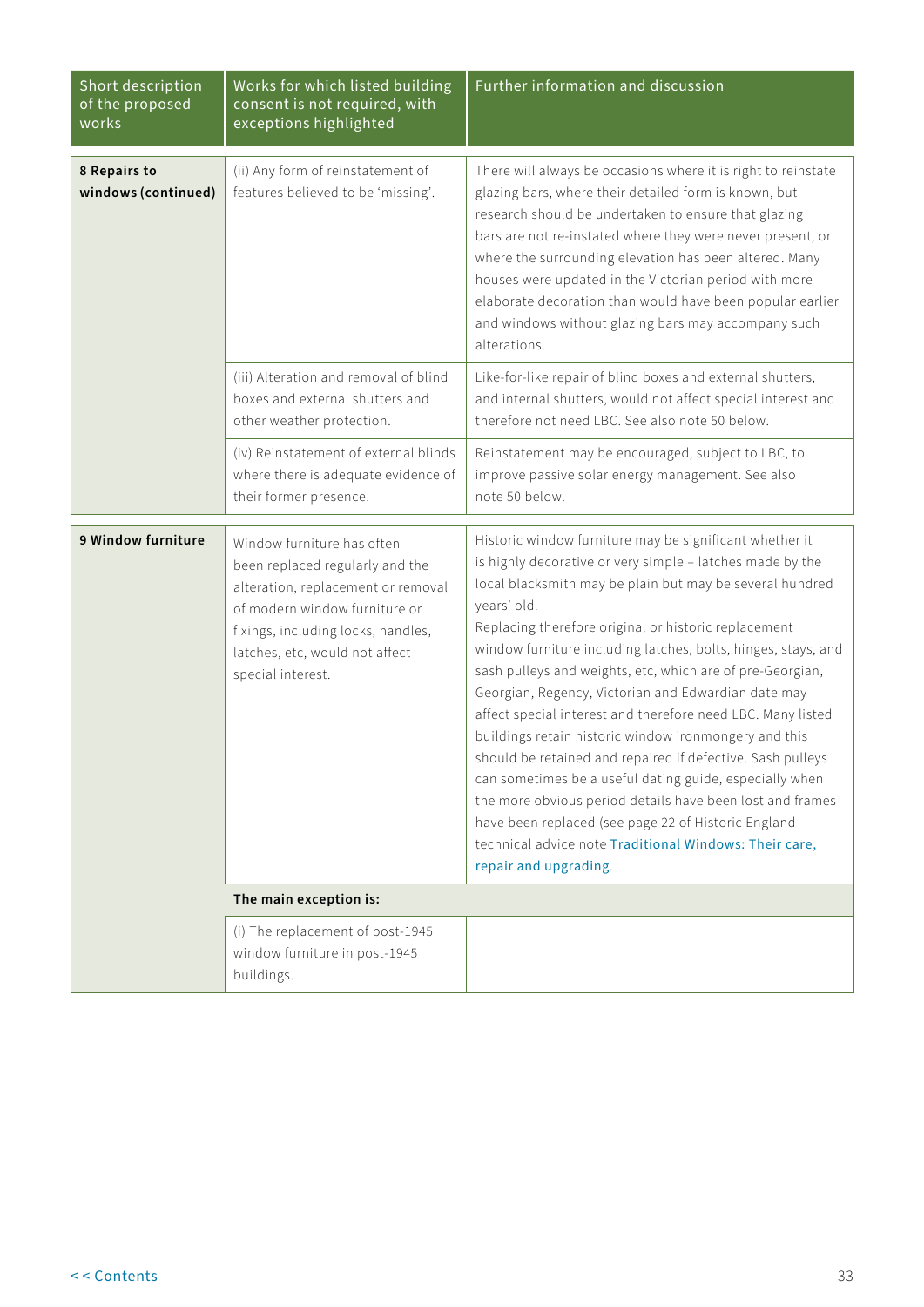| Short description<br>of the proposed<br>works | Works for which listed building<br>consent is not required, with<br>exceptions highlighted                                                                                                                                                                                     | Further information and discussion                                                                                                                                                                                                                                                                                                                                                                                                                                                                                                                                                                                                                                                                                                                                                                                                                                                                                                                            |
|-----------------------------------------------|--------------------------------------------------------------------------------------------------------------------------------------------------------------------------------------------------------------------------------------------------------------------------------|---------------------------------------------------------------------------------------------------------------------------------------------------------------------------------------------------------------------------------------------------------------------------------------------------------------------------------------------------------------------------------------------------------------------------------------------------------------------------------------------------------------------------------------------------------------------------------------------------------------------------------------------------------------------------------------------------------------------------------------------------------------------------------------------------------------------------------------------------------------------------------------------------------------------------------------------------------------|
| 10 Draught-proofing                           | Simple draught-proofing, such as<br>compression and wiper seals self-<br>adhered to the window or frame, that<br>does not involve cutting a channel or<br>groove into the window or its frame,<br>can be achieved without affecting<br>special interest and needing LBC.       | More invasive methods of draught-proofing, such as<br>grooving and channelling may affect special interest and<br>may therefore need LBC.<br>See also paragraph 49 for further information on draught-<br>proofing. See Historic England technical advice Energy<br><b>Efficiency and Historic Buildings: Draught-proofing</b><br>Windows and Doors for more detailed information.                                                                                                                                                                                                                                                                                                                                                                                                                                                                                                                                                                            |
|                                               | The main exception is:                                                                                                                                                                                                                                                         |                                                                                                                                                                                                                                                                                                                                                                                                                                                                                                                                                                                                                                                                                                                                                                                                                                                                                                                                                               |
|                                               | i) Cutting a channel or groove into the<br>edges of a window or window frame<br>to accommodate draught-proofing<br>materials, in cases where it would be<br>visible and/or affect historic fabric<br>of significance or would harmfully<br>weaken the structure of the window. | Though such works may affect special interest and<br>therefore need LBC, they may be the most appropriate way<br>to draught-proof the window(s).                                                                                                                                                                                                                                                                                                                                                                                                                                                                                                                                                                                                                                                                                                                                                                                                              |
| 11 Secondary glazing                          | The installation of secondary<br>glazing, if carefully and reversibly<br>carried out, would not affect<br>special interest and LBC would not<br>therefore generally be needed for its<br>installation.                                                                         | Secondary glazing can have minimal visual impact if carefully<br>planned to be as discreet as possible - slender frames can be<br>concealed from view from outside and also be unobtrusive<br>internally. It is therefore important that secondary glazing is<br>plain, and either without subdivisions or with sub-divisions<br>that follow the main divisions of windows - e.g. in two parts<br>for a sash window. Any fixings should be as minimal as<br>possible and into the framing of the window or the reveal,<br>located either immediately behind the sashes/casements of<br>the window or further forward within the reveal. See Historic<br>England advice notes Traditional Windows: Their Care,<br>Repair and Upgrading and Modifying Historic Windows<br>as Part of Retrofitting Energy-Saving Measures. For the<br>avoidance of doubt, double-glazing of sashes or casements<br>themselves is likely to affect special interest and need LBC. |
|                                               | The main exceptions are:                                                                                                                                                                                                                                                       |                                                                                                                                                                                                                                                                                                                                                                                                                                                                                                                                                                                                                                                                                                                                                                                                                                                                                                                                                               |
|                                               | (i) Where insertion requires the<br>truncation or cutting of historic<br>features within the window reveals<br>or would otherwise affect historic<br>features (for instance where the<br>works would need shutters to be<br>removed, truncated or fixed shut).                 |                                                                                                                                                                                                                                                                                                                                                                                                                                                                                                                                                                                                                                                                                                                                                                                                                                                                                                                                                               |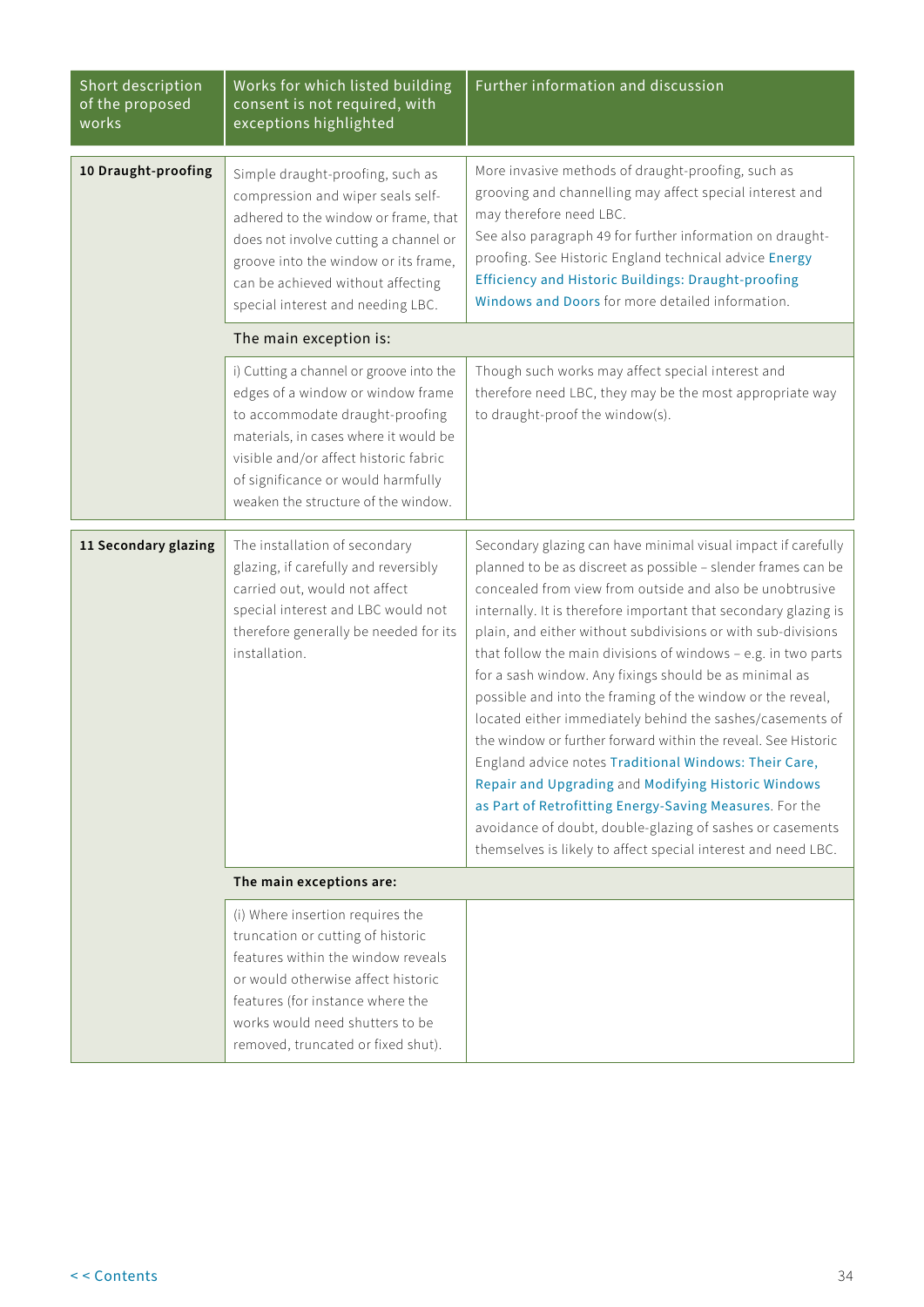| Short description<br>of the proposed<br>works             | Works for which listed building<br>consent is not required, with<br>exceptions highlighted                                                                                                                                                                                                            | Further information and discussion                                                                                                                                                                                                                                                                                                                                                                                                                                                                                                                                                                                                                                                                        |
|-----------------------------------------------------------|-------------------------------------------------------------------------------------------------------------------------------------------------------------------------------------------------------------------------------------------------------------------------------------------------------|-----------------------------------------------------------------------------------------------------------------------------------------------------------------------------------------------------------------------------------------------------------------------------------------------------------------------------------------------------------------------------------------------------------------------------------------------------------------------------------------------------------------------------------------------------------------------------------------------------------------------------------------------------------------------------------------------------------|
| 11 Secondary<br>glazing (continued)                       | ii) Fixing the frame of secondary<br>glazing to building materials where<br>it is difficult to hide or disguise<br>the fixing points if the secondary<br>glazing were to be removed (stone<br>or brickwork, or undecorated<br>woodwork, for instance).                                                | Hiding previously used fixing points in painted timber is<br>simple - when the installation is removed, the fixing holes<br>are filled and the whole redecorated. This is more difficult in<br>exposed brick and stonework and long practice suggests it is<br>best to use some other method of fixing, such as an unfixed<br>sub-frame or to fix into the mortar joints only. Mortar can<br>more easily be repaired than stone and would not lead to<br>harm as would holes in masonry. Fixings in undecorated<br>historic woodwork should be as unobtrusive as possible.                                                                                                                                |
| 12 Replacement of<br>post-war clear glass<br>window panes | Many windows in listed buildings<br>have window glass which is of post-<br>war date (i.e. post-dating 1945).<br>Changing post-war glass would not<br>affect special interest, so LBC is<br>not required for the replacement of<br>post-war clear window glass panes<br>in a pre-1945 listed building. | See note 8 for the repair of windows.<br>Replacement of glass wholesale in a window is likely to<br>accompany damage to the window itself or its failure. Early<br>glass, including crown and blown glass, can be particularly<br>interesting and, due to its manufacture, have considerable<br>'life', that is movement within the glass. The replacement of<br>such glass would require LBC.<br>In some cases, the age of the glass can be inferred from the<br>age of the window frame into which it is fitted, but where<br>modern float glass has been fitted into historic frames it<br>can sometimes be difficult to distinguish it from historic<br>plate glass without analysis by a specialist. |
|                                                           | The main exception is:                                                                                                                                                                                                                                                                                |                                                                                                                                                                                                                                                                                                                                                                                                                                                                                                                                                                                                                                                                                                           |
|                                                           | (i) Where the works would affect<br>stained or painted or other art glass,<br>or other kinds of obscured glass<br>apart from post-war frosted glass<br>and wired glass.                                                                                                                               | In addition, the replacement of post-war wired or frosted<br>glass with a more appropriate type of glass, in a window<br>originally intended for plain glass, is unlikely to affect<br>special interest. However, the replacement of plain glass<br>with obscured glass may affect special interest and may<br>therefore need LBC.                                                                                                                                                                                                                                                                                                                                                                        |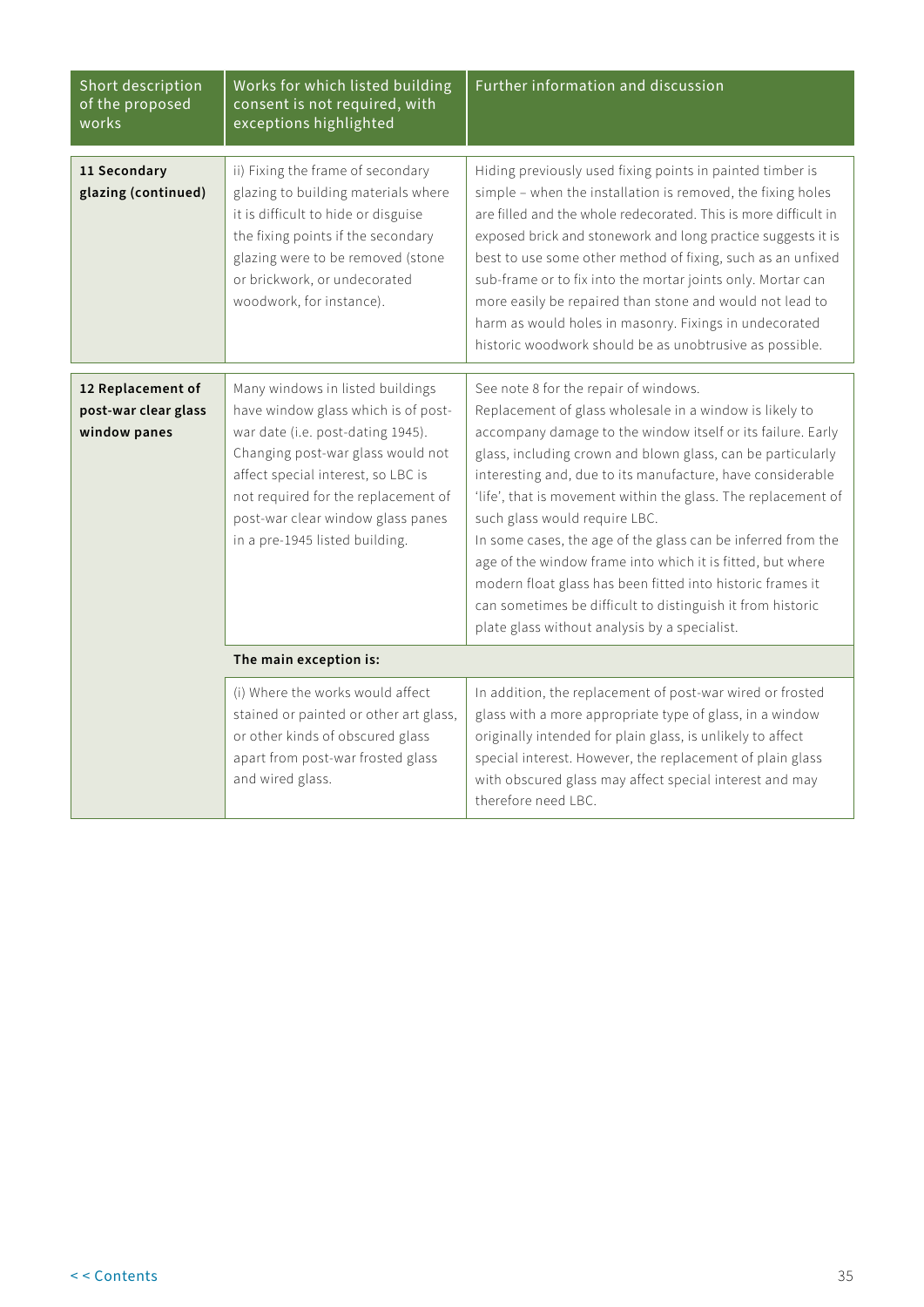#### Short description of the proposed works

Works for which listed building consent is not required, with exceptions highlighted

#### **Exterior walls**

| Re-pointing is an essential repair<br>The impact of re-pointing on special interest and on the<br>for listed buildings in masonry and<br>performance of the wall can be such that it may be best to<br>brick and, with care, compatible<br>check with a specialist advisor or with the LPA that LBC is<br>repairs can be carried out without<br>not needed.<br>affecting special interest. LBC is<br>However, careful repointing, physically and visually<br>not generally required for careful<br>compatible, using an appropriately skilled and experienced<br>removal of failed or defective<br>craftsperson, is unlikely to affect special interest and therefore<br>pointing using hand tools and<br>to need LBC (see paragraphs 34-36 for the importance of<br>without damaging the masonry, and<br>professional and craft advice). Historic England has published<br>re-pointing of walling by hand, to<br>advice on re-pointing - see Repointing Brick and Stone<br><b>Walls: Guidelines for Best Practice.</b><br>match the original pointing in terms<br>of material, texture, quality, colour,<br>Re-pointing is a recurring problem in terms of decisions<br>width and finish.<br>on the need for LBC because while matching the existing<br>pointing may in some cases not be difficult, in others it may<br>be a more complex matter. While many historic buildings<br>are pointed in lime mortar, others may have joints of earth<br>mortar protected simply with limewash, or of natural<br>cement or early artificial cement.<br>Re-pointing is not just a matter of the right materials -<br>the style of pointing is also important. Various special joint<br>finishes were used, particularly for brickwork, including bird's<br>beak, penny-struck and tuck pointing, and special attention<br>should be paid to replicating these joint finishes. This requires<br>the appropriate skills and experience. Ribbon or strap pointing<br>is often thought to be modern but it was once quite common.<br>It is generally only appropriate where there is evidence of<br>its use, using lime mortar; in cement, it can trap moisture. |                |  |
|--------------------------------------------------------------------------------------------------------------------------------------------------------------------------------------------------------------------------------------------------------------------------------------------------------------------------------------------------------------------------------------------------------------------------------------------------------------------------------------------------------------------------------------------------------------------------------------------------------------------------------------------------------------------------------------------------------------------------------------------------------------------------------------------------------------------------------------------------------------------------------------------------------------------------------------------------------------------------------------------------------------------------------------------------------------------------------------------------------------------------------------------------------------------------------------------------------------------------------------------------------------------------------------------------------------------------------------------------------------------------------------------------------------------------------------------------------------------------------------------------------------------------------------------------------------------------------------------------------------------------------------------------------------------------------------------------------------------------------------------------------------------------------------------------------------------------------------------------------------------------------------------------------------------------------------------------------------------------------------------------------------------------------------------------------------------------------------------------------------------------------------------------------|----------------|--|
|                                                                                                                                                                                                                                                                                                                                                                                                                                                                                                                                                                                                                                                                                                                                                                                                                                                                                                                                                                                                                                                                                                                                                                                                                                                                                                                                                                                                                                                                                                                                                                                                                                                                                                                                                                                                                                                                                                                                                                                                                                                                                                                                                        | 13 Re-pointing |  |

#### **The main exceptions are:**

| (i) The use of materials incorrect in  | Recessed pointing is neither historic nor technically         |
|----------------------------------------|---------------------------------------------------------------|
| substance or style, such as mortar     | beneficial as it increases the risk of water penetration even |
| that is less permeable than masonry    | where executed in lime mortar.                                |
| in place of original lime mortar or    |                                                               |
| use of an incorrect joint finish, such |                                                               |
| as recessed joints, can damage         |                                                               |
| a listed building physically and       |                                                               |
| visually and would therefore affect    |                                                               |
| special interest and need LBC.         |                                                               |
| (ii) LBC will always be likely to be   | The damage to brick- and stonework in mechanical removal      |
| needed for proposals to remove old     | of pointing can lead to accelerated deterioration of the      |
| pointing mechanically (such as with    |                                                               |
|                                        | brickwork or stonework and it is therefore very likely to     |
| an angle grinder or other machinery)   | affect the special interest of listed buildings.              |
| because of the high risk of damage to  |                                                               |
| the masonry or brickwork. A full risk  |                                                               |
| assessment and method statement        |                                                               |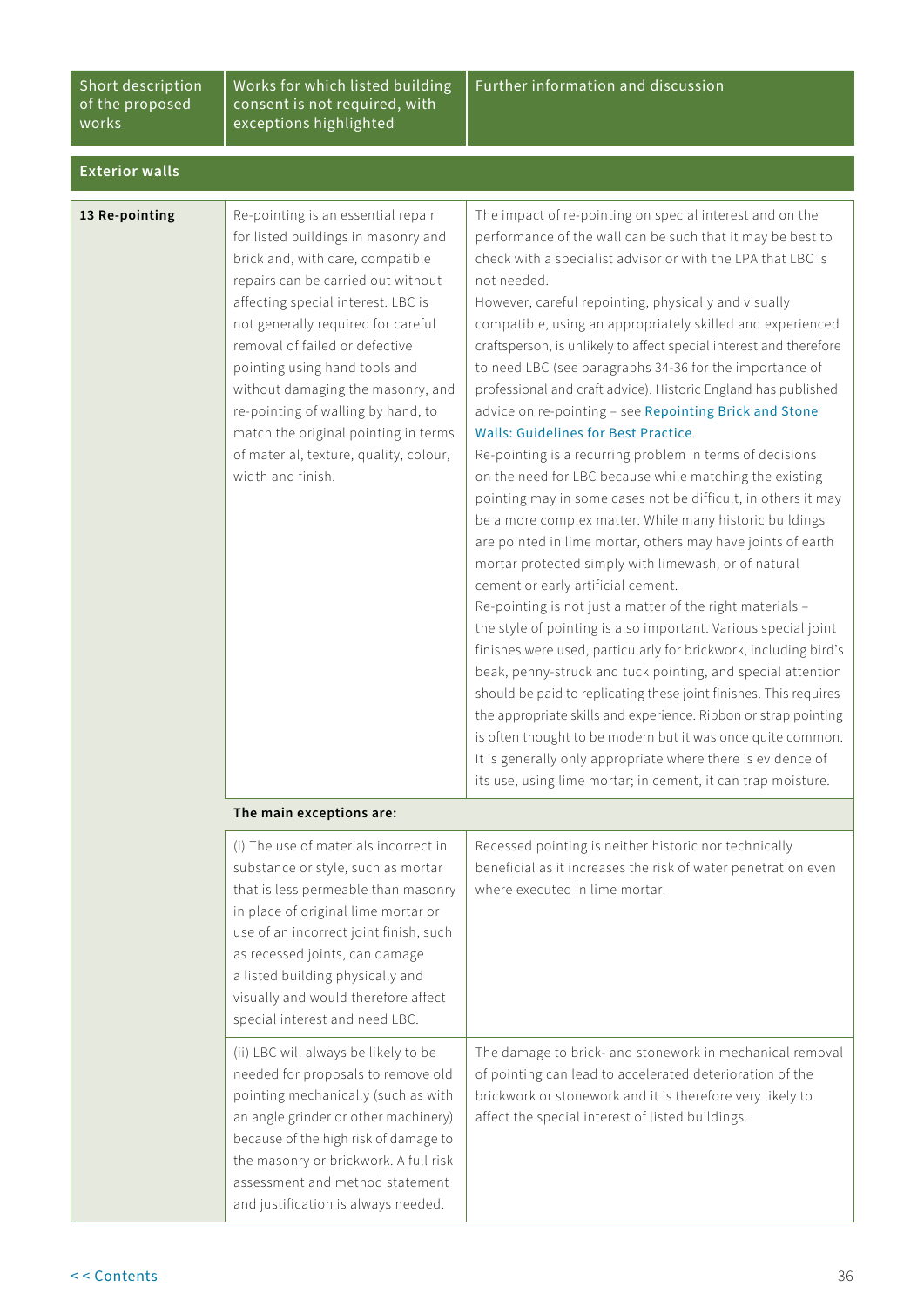| Short description<br>of the proposed<br>works | Works for which listed building<br>consent is not required, with<br>exceptions highlighted                                                                                                                                                                                                                                                                                                                   | Further information and discussion                                                                                                                                                                                                                                                                                                                 |
|-----------------------------------------------|--------------------------------------------------------------------------------------------------------------------------------------------------------------------------------------------------------------------------------------------------------------------------------------------------------------------------------------------------------------------------------------------------------------|----------------------------------------------------------------------------------------------------------------------------------------------------------------------------------------------------------------------------------------------------------------------------------------------------------------------------------------------------|
| 14 External plaster<br>and stucco             | Patch repairs of plaster, render and<br>stucco may be needed from time<br>to time. Compatible patch repair<br>of plaster, render or stucco, using<br>matching materials and finish,<br>even if quite widespread across an<br>elevation, is unlikely to need LBC.<br>Such repairs should be re-decorated<br>to match the rest of the elevation<br>and to protect the repaired area.<br>The main exception is: | See also note 2 on redecoration above.<br>Careful repairs to plaster, render and stucco, physically<br>and visually compatible, using an appropriately skilled<br>and experienced craftsperson, is unlikely to affect special<br>interest and therefore to need LBC (see paragraphs 34-36<br>for the importance of professional and craft advice). |
|                                               | (i) Patch repair using non-matching<br>materials or finish may affect<br>special interest and need LBC.                                                                                                                                                                                                                                                                                                      |                                                                                                                                                                                                                                                                                                                                                    |
| <b>Roofs</b>                                  |                                                                                                                                                                                                                                                                                                                                                                                                              |                                                                                                                                                                                                                                                                                                                                                    |
| 15 Repairing and<br>replacing flashings       | Minor work to re-fix flashings<br>and their joints, using matching<br>materials and methods, and to<br>ensure that they are dressed down<br>properly, would not affect special<br>interest nor need LBC.<br>Repairing flashings in matching<br>materials is unlikely to affect<br>special interest and therefore would<br>not need LBC.                                                                      | The use of temporary or alternative materials to repair or<br>replace flashings is unlikely to be appropriate except as a<br>temporary, emergency expedient, in which case their use<br>should be regularised by contacting the LPA about LBC.                                                                                                     |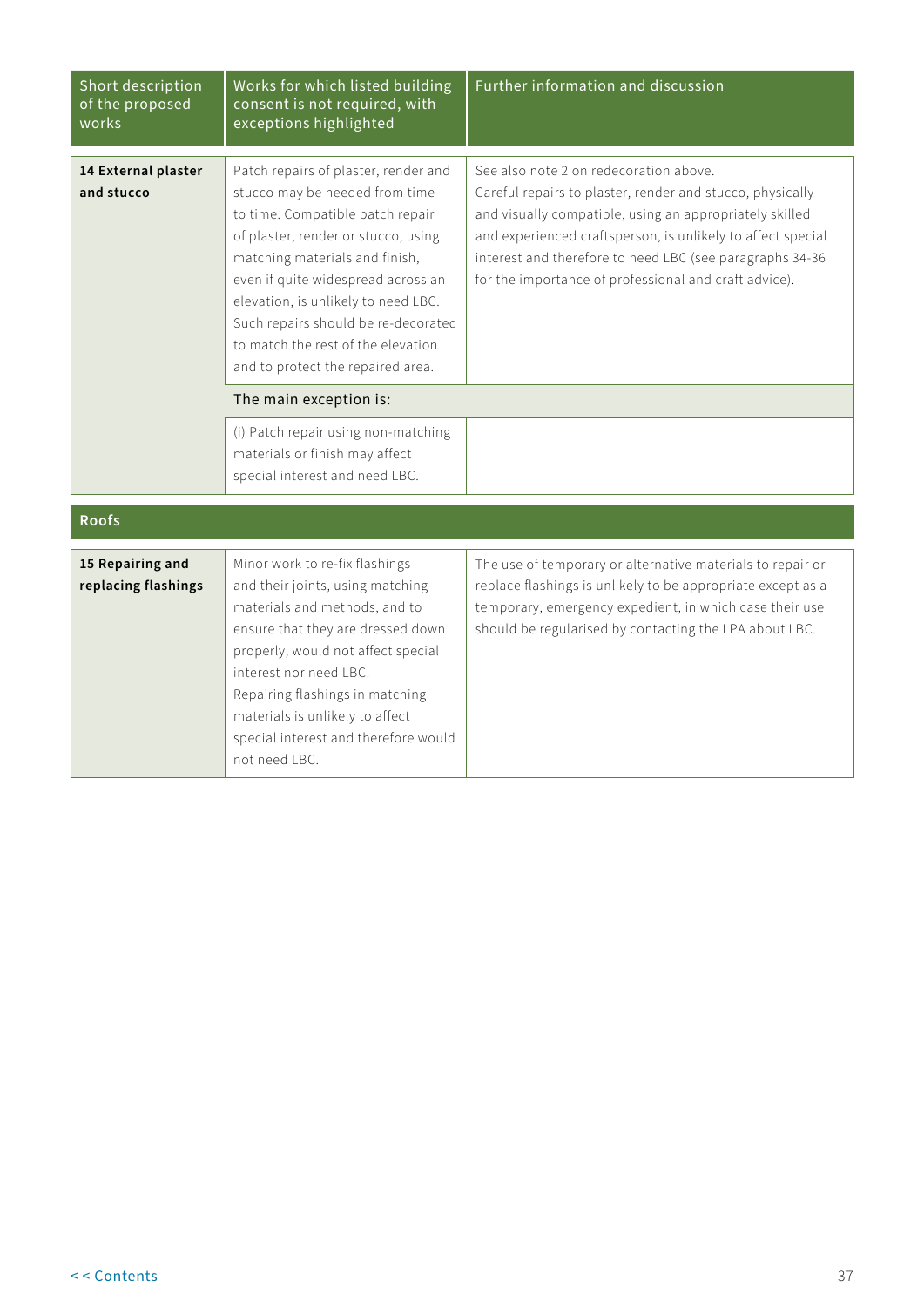| Short description<br>of the proposed<br>works                              | Works for which listed building<br>consent is not required, with<br>exceptions highlighted                                                                                                                                                                                                                                                                                                                                                                                                                                   | Further information and discussion                                                                                                                                                                                                                                                                                                                                                                                                                                                                                                                                                                                                                                                                                                                                                                                                                                                                                                                                                                                                                                                                                                                                                                                                                                                                                                                                                                                                                  |
|----------------------------------------------------------------------------|------------------------------------------------------------------------------------------------------------------------------------------------------------------------------------------------------------------------------------------------------------------------------------------------------------------------------------------------------------------------------------------------------------------------------------------------------------------------------------------------------------------------------|-----------------------------------------------------------------------------------------------------------------------------------------------------------------------------------------------------------------------------------------------------------------------------------------------------------------------------------------------------------------------------------------------------------------------------------------------------------------------------------------------------------------------------------------------------------------------------------------------------------------------------------------------------------------------------------------------------------------------------------------------------------------------------------------------------------------------------------------------------------------------------------------------------------------------------------------------------------------------------------------------------------------------------------------------------------------------------------------------------------------------------------------------------------------------------------------------------------------------------------------------------------------------------------------------------------------------------------------------------------------------------------------------------------------------------------------------------|
| 16 Repairs to<br>slate, stone slate,<br>tile and shingle<br>roof coverings | Slate, stone slate, tiled and shingled<br>roofs occasionally need work to<br>replace slipped, broken or decayed<br>materials. Replacement with<br>materials to match the originals<br>in terms of material, composition,<br>method of manufacture,<br>preparation and finish, size, shape,<br>colour and texture, coursing and<br>gauging, and fixings, would not<br>affect special interest and therefore<br>would not need LBC. Neither would<br>conservation and retention of ridge<br>and verge details intact need LBC. | See note 18 below for metal roofs.<br>To clarify, changes from one type of slate, stone slate, tile or<br>shingle to another (including, in the case of slates and stone<br>slates, a change to the geological source of the slates) or<br>changes in the composition, shape, size, colour, texture and<br>finish, or changes in the way the material is manufactured,<br>processed, applied and detailed, are likely to affect special<br>interest and therefore to need LBC.<br>Where more than 25% of the roof is so deteriorated as to<br>require replacement, the new work may have to comply<br>with building regulations in terms of thermal performance<br>and ventilation. This may involve changes to the detailing<br>of the roof, and these may need LBC.<br>The use of proprietary expedients to make roofs watertight or<br>internally for fixing slipping tiles or slates, such as externally<br>applied bitumen-type coatings or spray-on coatings (whether<br>internal or external), as also internally for loft insulation<br>(see note 48), are not appropriate because they hide the<br>continuing presence of leaks and prevent the salvage and<br>re-use of remaining serviceable materials. Their use is<br>always likely to affect special interest and need LBC.<br>Changes to internal roof structures are always likely to need<br>LBC because of their likely impact on the special interest of<br>the listed building. |
|                                                                            | The main exceptions are:                                                                                                                                                                                                                                                                                                                                                                                                                                                                                                     |                                                                                                                                                                                                                                                                                                                                                                                                                                                                                                                                                                                                                                                                                                                                                                                                                                                                                                                                                                                                                                                                                                                                                                                                                                                                                                                                                                                                                                                     |
|                                                                            | (i) Replacement in a different<br>material, including, for instance,<br>replacement of slates with a<br>different type - Welsh slate for<br>Cornish slate - or replacement<br>of tiles with a different type - for<br>instance nib tiles for peg tiles.                                                                                                                                                                                                                                                                      |                                                                                                                                                                                                                                                                                                                                                                                                                                                                                                                                                                                                                                                                                                                                                                                                                                                                                                                                                                                                                                                                                                                                                                                                                                                                                                                                                                                                                                                     |
|                                                                            | (ii) Replacement using materials<br>prepared differently, for instance<br>replacing split stone slate or riven<br>shingles with sawn materials.                                                                                                                                                                                                                                                                                                                                                                              |                                                                                                                                                                                                                                                                                                                                                                                                                                                                                                                                                                                                                                                                                                                                                                                                                                                                                                                                                                                                                                                                                                                                                                                                                                                                                                                                                                                                                                                     |
|                                                                            | (iii) Changes to the method of fixing<br>or bedding the roof covering.                                                                                                                                                                                                                                                                                                                                                                                                                                                       |                                                                                                                                                                                                                                                                                                                                                                                                                                                                                                                                                                                                                                                                                                                                                                                                                                                                                                                                                                                                                                                                                                                                                                                                                                                                                                                                                                                                                                                     |
|                                                                            | (iv) Changes to the style, material<br>and features of verges, ridges, eaves<br>and other roof features.                                                                                                                                                                                                                                                                                                                                                                                                                     |                                                                                                                                                                                                                                                                                                                                                                                                                                                                                                                                                                                                                                                                                                                                                                                                                                                                                                                                                                                                                                                                                                                                                                                                                                                                                                                                                                                                                                                     |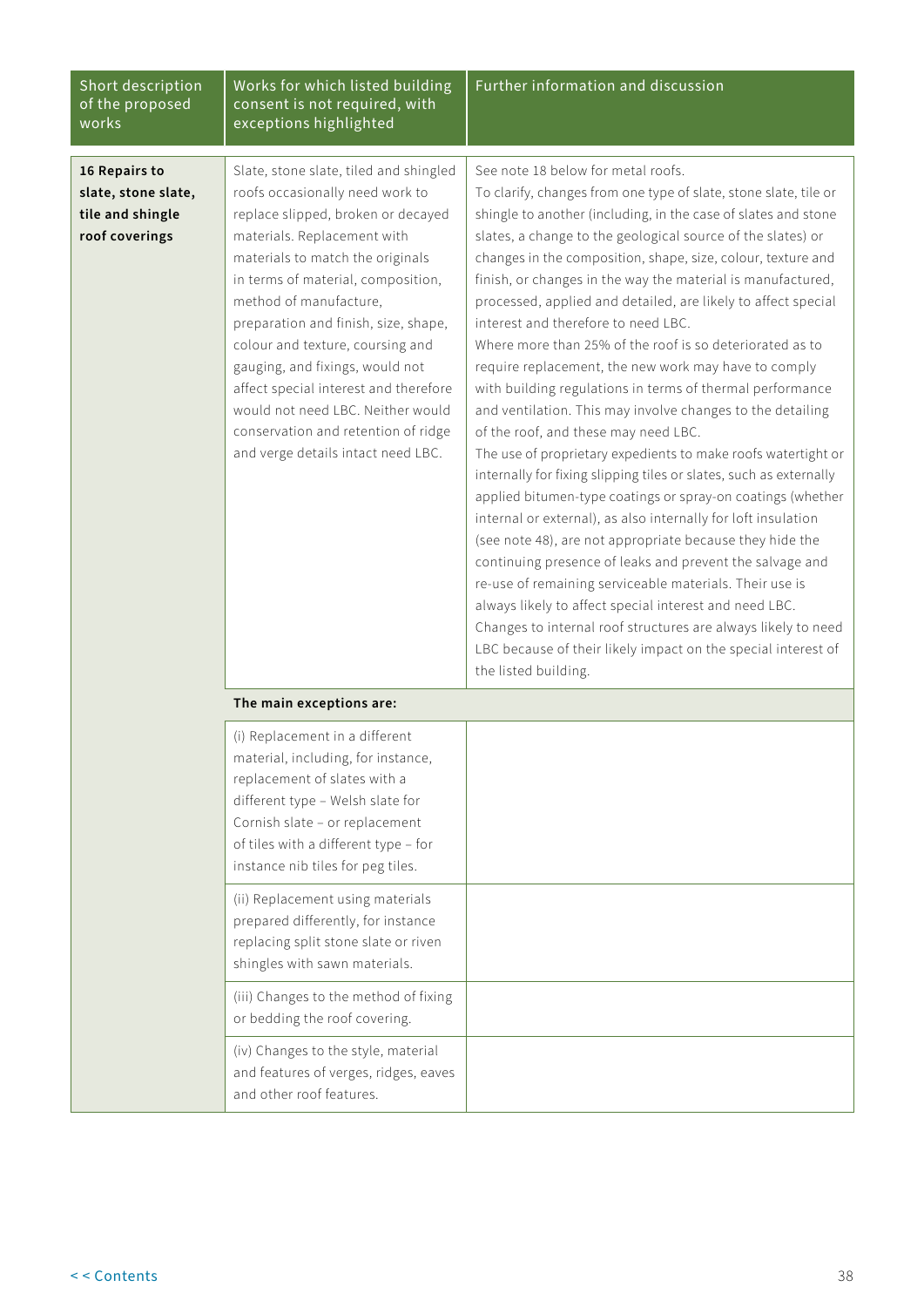| Short description<br>of the proposed<br>works | Works for which listed building<br>consent is not required, with<br>exceptions highlighted                                                                                                                                                                                                                                                                                                                                                                                                              | Further information and discussion                                                                                                                                                                                                                                                                                                                                                                                                                                                                                                                                                                                                                                                                                                                                                                                                                                                                                                                                                                                                                                                                                                                                                                                                                                                                                                                                                                                     |
|-----------------------------------------------|---------------------------------------------------------------------------------------------------------------------------------------------------------------------------------------------------------------------------------------------------------------------------------------------------------------------------------------------------------------------------------------------------------------------------------------------------------------------------------------------------------|------------------------------------------------------------------------------------------------------------------------------------------------------------------------------------------------------------------------------------------------------------------------------------------------------------------------------------------------------------------------------------------------------------------------------------------------------------------------------------------------------------------------------------------------------------------------------------------------------------------------------------------------------------------------------------------------------------------------------------------------------------------------------------------------------------------------------------------------------------------------------------------------------------------------------------------------------------------------------------------------------------------------------------------------------------------------------------------------------------------------------------------------------------------------------------------------------------------------------------------------------------------------------------------------------------------------------------------------------------------------------------------------------------------------|
| 17 Thatch                                     | Minor works to thatched roofs,<br>including:<br>a) localised patching using<br>matching materials<br>b) re-ridging using the same<br>material, fixings and style of ridge<br>c) spar-coating of straw thatch using<br>the same type of straw and fixings<br>as the existing, and with removal<br>of only the immediately preceding<br>coat of thatch are unlikely to affect<br>special interest, and therefore<br>would not need LBC.                                                                   |                                                                                                                                                                                                                                                                                                                                                                                                                                                                                                                                                                                                                                                                                                                                                                                                                                                                                                                                                                                                                                                                                                                                                                                                                                                                                                                                                                                                                        |
|                                               | The main exception is:                                                                                                                                                                                                                                                                                                                                                                                                                                                                                  |                                                                                                                                                                                                                                                                                                                                                                                                                                                                                                                                                                                                                                                                                                                                                                                                                                                                                                                                                                                                                                                                                                                                                                                                                                                                                                                                                                                                                        |
|                                               | (i) More than localised repairs of<br>thatch or replacement of thatched<br>roofs with alternative materials such<br>as tile or slate.                                                                                                                                                                                                                                                                                                                                                                   | To clarify, changes from one type of thatch to another<br>(for example, from combed wheat reed to water reed or<br>from long straw to combed wheat reed), or from one type<br>of ridging material to another, or changes in the way the<br>material is processed, applied and detailed, would always<br>affect special interest and therefore need LBC.                                                                                                                                                                                                                                                                                                                                                                                                                                                                                                                                                                                                                                                                                                                                                                                                                                                                                                                                                                                                                                                                |
| 18 Lead and other<br>metal roof coverings     | LBC is unlikely to be needed for<br>the localised patch repair of roof<br>coverings using the same type<br>of metal, either lead - welded,<br>soldered, brazed or welted in place<br>- or for temporary repairs using the<br>same material held in place using<br>acid-curing silicone.<br>If individual sheets or bays of a<br>metal roof are beyond repair, their<br>replacement using the same weight<br>and type of material, and fixed<br>in the same way as the originals,<br>would not need LBC. | Changing the code of lead has consequences; using a lighter<br>code would reduce durability, whereas a heavier code would<br>lead to consequent reductions in the size of bays, with an<br>impact on the appearance of the roof. In a valley gutter<br>that may lead to the need for more steps which may not be<br>possible if an adequate fall is to be provided. A change in<br>code may affect special interest and therefore may need LBC.<br>Where more than 25% of the roof is so deteriorated as to<br>require replacement, the new work may have to comply<br>with building regulations in terms of thermal performance<br>and ventilation. This may involve changes to the detailing<br>of the roof, and these may need LBC.<br>Replacement of lead with another metal roof covering, such<br>as terne-coated stainless steel, may be appropriate in some<br>circumstances, particularly where the lead is prone to theft.<br>The use of an alternative material would, however, require<br>LBC. Such a proposal would need to be very carefully detailed<br>to minimise visual impact and harm to special interest.<br>The use of synthetic non-metal materials is unlikely to be<br>appropriate as a substitute for lead or other metals.<br>Leadwork may retain historic graffiti such as the names of<br>previous leadworkers. These should generally be retained<br>and reworked into any new leadwork. |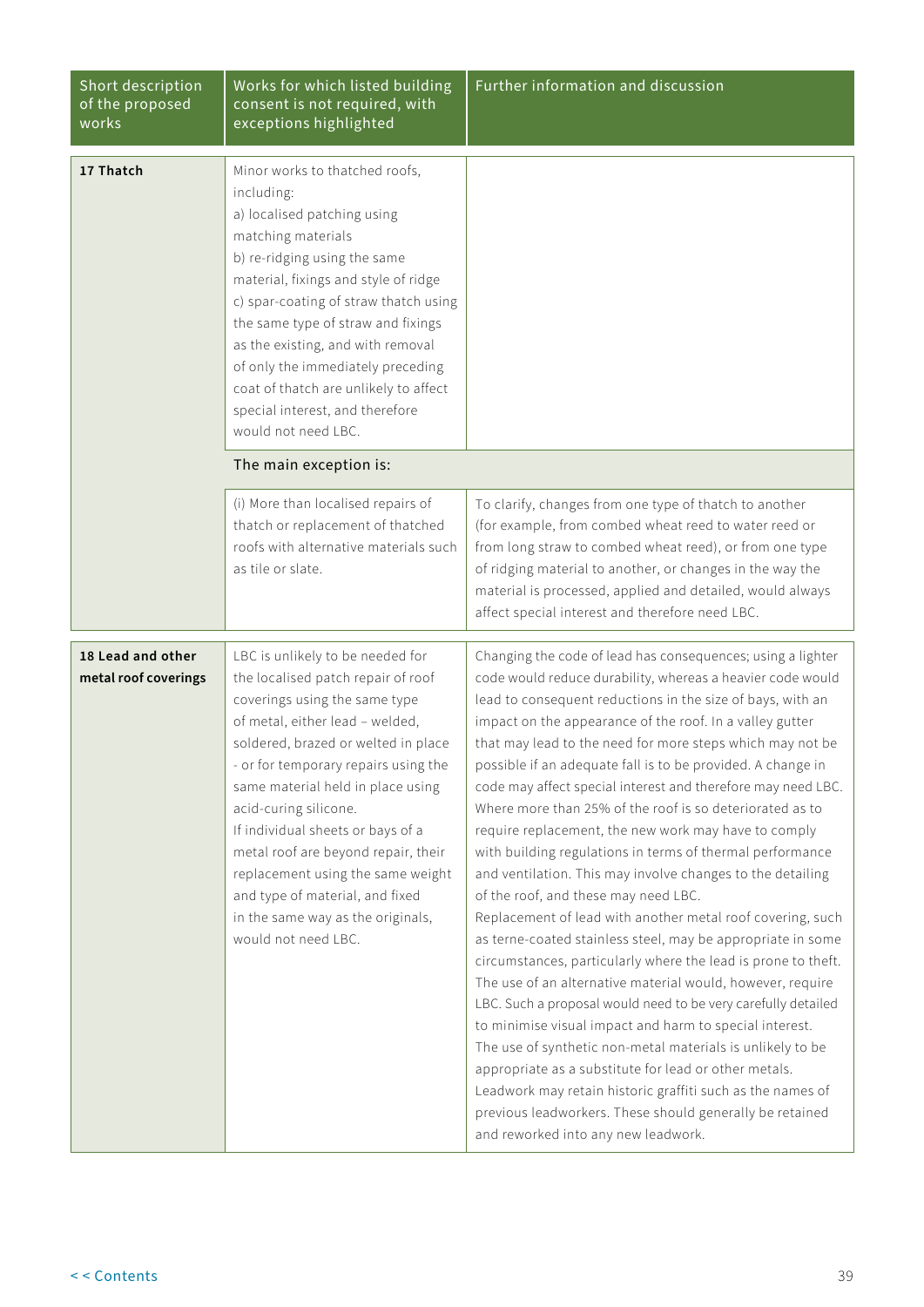| Short description<br>of the proposed<br>works | Works for which listed building<br>consent is not required, with<br>exceptions highlighted                                                                                                                                                                                                                                                                               | Further information and discussion                                                                                                                                                                                                                                                                                                                                                                                                                                                                                                                                                                                                                                                                                                                                                               |
|-----------------------------------------------|--------------------------------------------------------------------------------------------------------------------------------------------------------------------------------------------------------------------------------------------------------------------------------------------------------------------------------------------------------------------------|--------------------------------------------------------------------------------------------------------------------------------------------------------------------------------------------------------------------------------------------------------------------------------------------------------------------------------------------------------------------------------------------------------------------------------------------------------------------------------------------------------------------------------------------------------------------------------------------------------------------------------------------------------------------------------------------------------------------------------------------------------------------------------------------------|
| 19 Fascia, soffit and<br>barge boards         | Replacement of decayed plain<br>fascia, soffit and barge boards with<br>ones to match the original in terms<br>of material, design, size and finish<br>would not affect special interest<br>and therefore not need LBC.                                                                                                                                                  | Much high-level timberwork is completely plain and the<br>replacement to match of individual pieces would not affect<br>special interest and therefore not need LBC. Medieval and<br>later high-level timberwork can be decorative, however,<br>and replacement of these may affect special interest<br>and need LBC.                                                                                                                                                                                                                                                                                                                                                                                                                                                                            |
|                                               | The main exception is:                                                                                                                                                                                                                                                                                                                                                   |                                                                                                                                                                                                                                                                                                                                                                                                                                                                                                                                                                                                                                                                                                                                                                                                  |
|                                               | (i) Replacement of fancy or<br>carved boards or other decorative<br>timberwork with plain boards.                                                                                                                                                                                                                                                                        |                                                                                                                                                                                                                                                                                                                                                                                                                                                                                                                                                                                                                                                                                                                                                                                                  |
| 20 Works to chimneys                          | Chimneys should be kept in<br>good repair and minor repairs to<br>chimneys do not affect special<br>interest; LBC is not required for the<br>following works to chimneys:<br>a) The replacement of a pot to match.<br>b)Re-flaunching and re-pointing<br>chimneys in material to match<br>existing, i.e. lime mortar where that<br>has been used.                        | Dismantling a chimney, rebuilding a missing or dismantled<br>chimney or adding a new chimney, is always likely to affect<br>special interest and therefore to need LBC. See note 42<br>below for internal works relating to chimneys and fireplaces.<br>Whilst placing a woodburning or solid-fuel stove within an<br>existing fireplace or in a room is unlikely to affect special<br>interest, creating a new flue opening or installing the flue<br>may well require alterations that affect special interest and<br>may need LBC. Furthermore, removal of a historic timber<br>fire-surround to comply with safety regulations or other<br>alterations to the existing fireplace, fittings, surround or<br>hearth may also affect special interest and need LBC (see<br>also note 42 below). |
|                                               | The main exception is:                                                                                                                                                                                                                                                                                                                                                   |                                                                                                                                                                                                                                                                                                                                                                                                                                                                                                                                                                                                                                                                                                                                                                                                  |
|                                               | (i) Adding a cowl to a chimney.                                                                                                                                                                                                                                                                                                                                          |                                                                                                                                                                                                                                                                                                                                                                                                                                                                                                                                                                                                                                                                                                                                                                                                  |
| Rainwater disposal                            |                                                                                                                                                                                                                                                                                                                                                                          |                                                                                                                                                                                                                                                                                                                                                                                                                                                                                                                                                                                                                                                                                                                                                                                                  |
| 21 Rainwater goods                            | Care of rainwater goods, including<br>gutters, downpipes and hoppers, is<br>essential to the good conservation<br>of listed buildings and their<br>maintenance and replacement<br>using materials, sections, designs<br>and decoration, fittings, fixings<br>and finishes to match the originals<br>does not affect special interest and<br>therefore does not need LBC. | Redecoration of rainwater goods is covered in note 1 above.<br>Replacement of inappropriate materials (such as UPVC)<br>with appropriate materials, such as cast metals, would also<br>affect special interest, so would need LBC, but this would<br>normally constitute an enhancement and receive LBC if the<br>impact on special interest is positive.<br>With increasing rainfall intensity caused by climate change,<br>the original or existing capacity of gutters and downpipes<br>may be inadequate and it may be necessary to increase the<br>capacity of gutters and the size or number of downpipes.<br>This may affect special interest and may need LBC.                                                                                                                           |
|                                               | The main exceptions are:                                                                                                                                                                                                                                                                                                                                                 |                                                                                                                                                                                                                                                                                                                                                                                                                                                                                                                                                                                                                                                                                                                                                                                                  |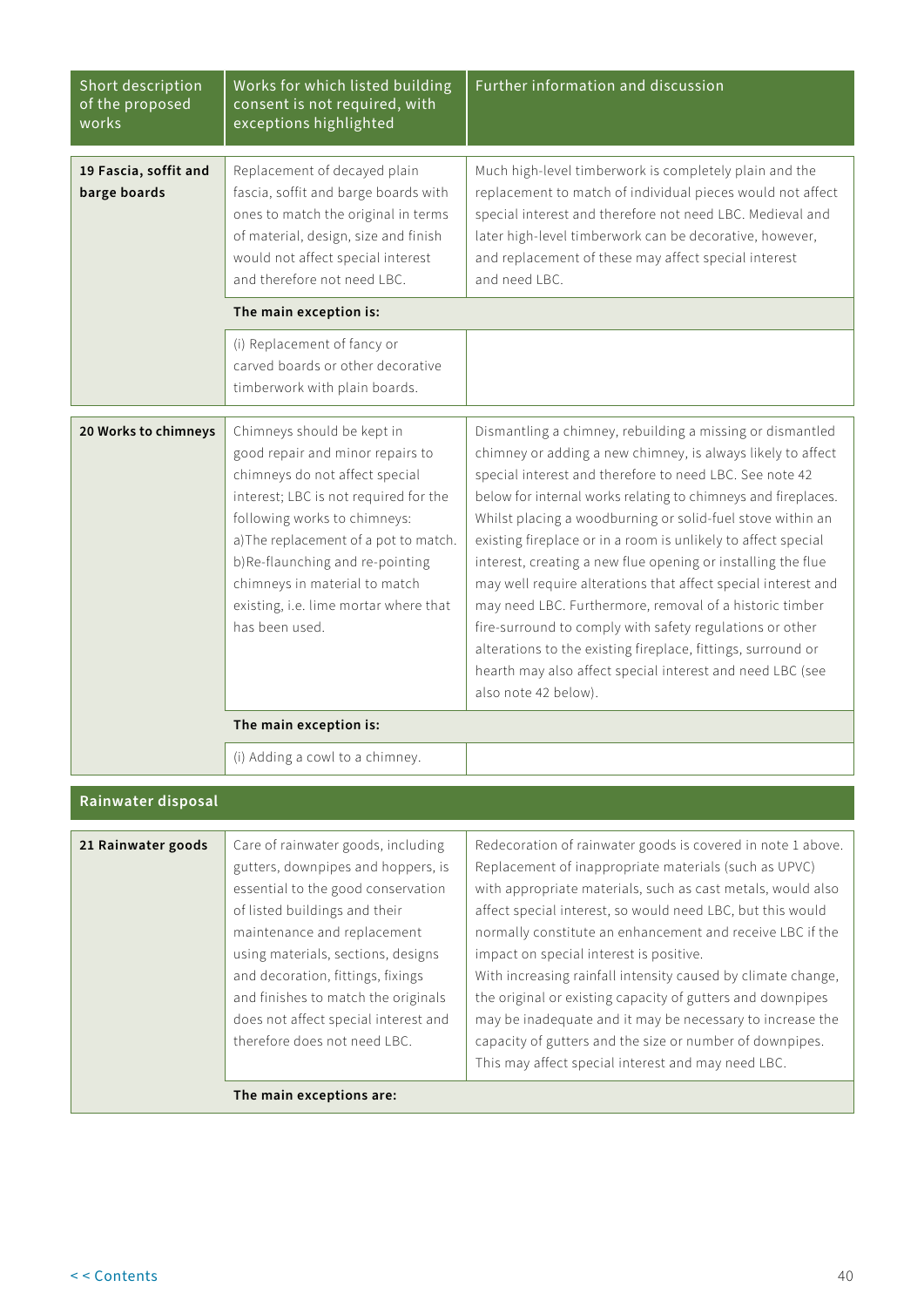| Short description<br>of the proposed<br>works | Works for which listed building<br>consent is not required, with<br>exceptions highlighted                                                                                                                                                                                                                                                                                   | Further information and discussion                                                                                                                                                                                                                                                                                                                                                                                                                      |
|-----------------------------------------------|------------------------------------------------------------------------------------------------------------------------------------------------------------------------------------------------------------------------------------------------------------------------------------------------------------------------------------------------------------------------------|---------------------------------------------------------------------------------------------------------------------------------------------------------------------------------------------------------------------------------------------------------------------------------------------------------------------------------------------------------------------------------------------------------------------------------------------------------|
| 21 Rainwater goods<br>(continued)             | (i) Replacement of lead or cast-iron<br>rainwater goods in other metal,<br>aluminium or plastic would affect<br>special interest and would need LBC.                                                                                                                                                                                                                         | Lead and cast-iron rainwater goods can, with appropriate<br>maintenance and redecoration, last much longer than<br>powder-coated aluminium or plastic (the latter are both<br>essentially single-use, though aluminium may last longer<br>than plastic and may be of use in some circumstances).                                                                                                                                                        |
|                                               | (ii) Replacement of historic hoppers,<br>gutter and downpipe brackets (such<br>as rise-and-fall gutter brackets)<br>with modern alternative designs<br>or fixing with fascia brackets when<br>previously the brackets were fixed<br>directly into the masonry may affect<br>special interest and may need LBC.                                                               |                                                                                                                                                                                                                                                                                                                                                                                                                                                         |
| 22 Drainage                                   | Maintenance and repair of drainage<br>channels and drainage gullies would<br>not normally affect special interest<br>and would not therefore need LBC.                                                                                                                                                                                                                       | Installation of new drainage channels, including French<br>drains and gullies, where adjacent to the listed building, may<br>affect special interest and would therefore need LBC. It may<br>be classed as development and therefore need planning<br>permission. See note 34 below for advice on drainage pipes.<br>Underground work in a location where archaeological interest is<br>likely to be affected may require archaeological investigation. |
| <b>External fixtures</b>                      |                                                                                                                                                                                                                                                                                                                                                                              |                                                                                                                                                                                                                                                                                                                                                                                                                                                         |
| 23 Gates and railings                         | Repair of historic gates and railings<br>using materials and finishes to match<br>the existing would not affect special<br>interest and therefore not need LBC.                                                                                                                                                                                                              | LBC is needed for the installation of gates and railings on<br>prominent elevations, or where they are attached to the<br>listed building, and for the removal or alteration of existing<br>gates and railings.                                                                                                                                                                                                                                         |
| 24 External lighting                          | LBC is not required for the changing<br>of non-historic external light<br>fittings, provided that the fittings<br>are broadly similar and cable routes<br>are re-used or new routes provided<br>which are unobtrusive (i.e. hidden<br>behind downpipes and other<br>elevational features, or provided<br>internally where they do not affect<br>historic internal features). | New or replacement lighting is best introduced in as<br>unobtrusive a manner as possible. Exposed cabling may<br>affect special interest and therefore may need LBC.<br>Any associated re-pointing or stopping up of fixing holes<br>should be carried out using an appropriate mortar rather<br>than resins or adhesives.                                                                                                                              |
|                                               | The main exceptions are:                                                                                                                                                                                                                                                                                                                                                     |                                                                                                                                                                                                                                                                                                                                                                                                                                                         |
|                                               | (i) The removal or alteration of<br>historically significant light-fittings,<br>such as nineteenth century gas<br>light fittings.                                                                                                                                                                                                                                            | Such light fittings are rare and therefore their retention may<br>be important.                                                                                                                                                                                                                                                                                                                                                                         |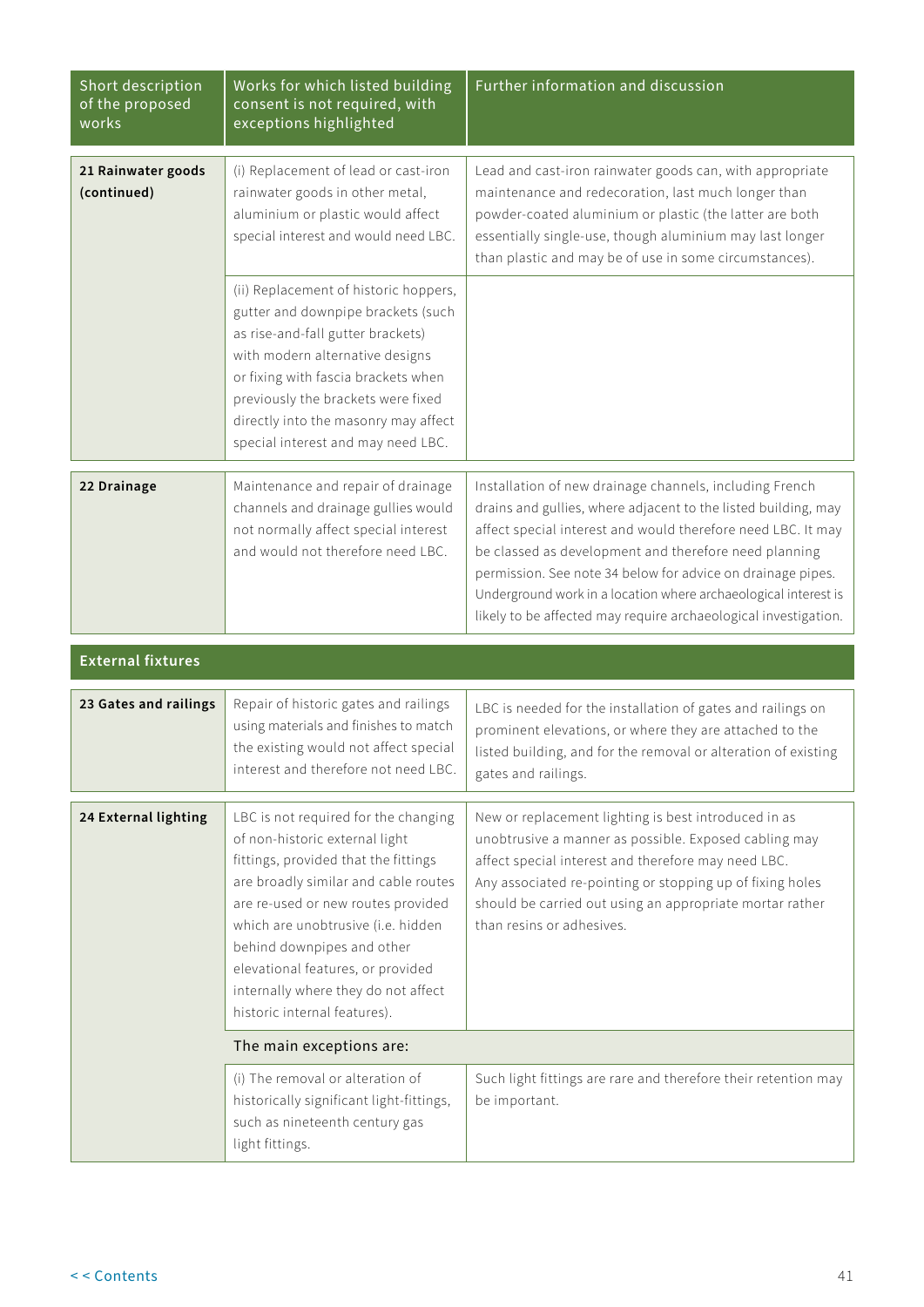| Short description<br>of the proposed<br>works | Works for which listed building<br>consent is not required, with<br>exceptions highlighted                                                                                                                                                                                             | <b>Further information and discussion</b>                                                                                                                                                                                                                                                                                                                                                                                                                                                            |
|-----------------------------------------------|----------------------------------------------------------------------------------------------------------------------------------------------------------------------------------------------------------------------------------------------------------------------------------------|------------------------------------------------------------------------------------------------------------------------------------------------------------------------------------------------------------------------------------------------------------------------------------------------------------------------------------------------------------------------------------------------------------------------------------------------------------------------------------------------------|
| 24 External lighting<br>(continued)           | (ii) Cable routes which cross or are<br>channelled through significant fabric<br>and elevations, etc.                                                                                                                                                                                  | Care should be taken with cable routes, so as not to harm<br>the visual appearance of external elevations nor to damage<br>internal features.                                                                                                                                                                                                                                                                                                                                                        |
| 25 Utility<br>meter boxes                     | Utility meter boxes are usually located<br>where practical for utility companies.<br>If they, and any associated cables,<br>can be located where there is little<br>visual impact, the impact on special<br>interest would be very low and thus<br>there would be no need for LBC.     | The cumulative impact of multiple meter boxes, as in the<br>case of flats and apartments, and associated wiring, may<br>affect special interest and need LBC.<br>Any associated re-pointing or stopping up of fixing holes<br>should be carried out using an appropriate mortar rather<br>than resins or adhesives.                                                                                                                                                                                  |
|                                               | The main exception is:                                                                                                                                                                                                                                                                 |                                                                                                                                                                                                                                                                                                                                                                                                                                                                                                      |
|                                               | (i) The installation of utility meter<br>boxes on prominent elevations, or<br>the installation of multiple utility<br>meter boxes may affect special<br>interest and therefore need LBC.                                                                                               |                                                                                                                                                                                                                                                                                                                                                                                                                                                                                                      |
| 26 Key safes                                  | Key safes are a growing requirement,<br>to allow access to houses, perhaps<br>for home care of residents. They are<br>generally small and not intrusive or<br>highly visible, so would generally have<br>little impact on special interest and it<br>is rare that LBC would be needed. |                                                                                                                                                                                                                                                                                                                                                                                                                                                                                                      |
|                                               | The main exception is:                                                                                                                                                                                                                                                                 |                                                                                                                                                                                                                                                                                                                                                                                                                                                                                                      |
|                                               | (i) Key safes sited in a prominent<br>location may affect special interest<br>and need LBC.                                                                                                                                                                                            |                                                                                                                                                                                                                                                                                                                                                                                                                                                                                                      |
| 27 Telephone and<br>electricity cables        | Unobtrusive linking to the grid by<br>telephone and electricity cables,<br>etc, would not affect special interest<br>and therefore not need LBC.                                                                                                                                       | New or replacement telephone and electricity cables are best<br>introduced in as unobtrusive a manner as possible. Exposed<br>cabling may affect special interest and therefore may need LBC.<br>Care should be taken with cable routes, so as not to harm<br>the visual appearance of external elevations nor to damage<br>internal features.<br>Any associated re-pointing or stopping up of fixing holes<br>should be carried out using an appropriate mortar rather<br>than resins or adhesives. |
|                                               | The main exception is:                                                                                                                                                                                                                                                                 |                                                                                                                                                                                                                                                                                                                                                                                                                                                                                                      |
|                                               | (i) Electricity and telephone<br>cables which cross or otherwise<br>disrupt main elevations and<br>important external features.                                                                                                                                                        |                                                                                                                                                                                                                                                                                                                                                                                                                                                                                                      |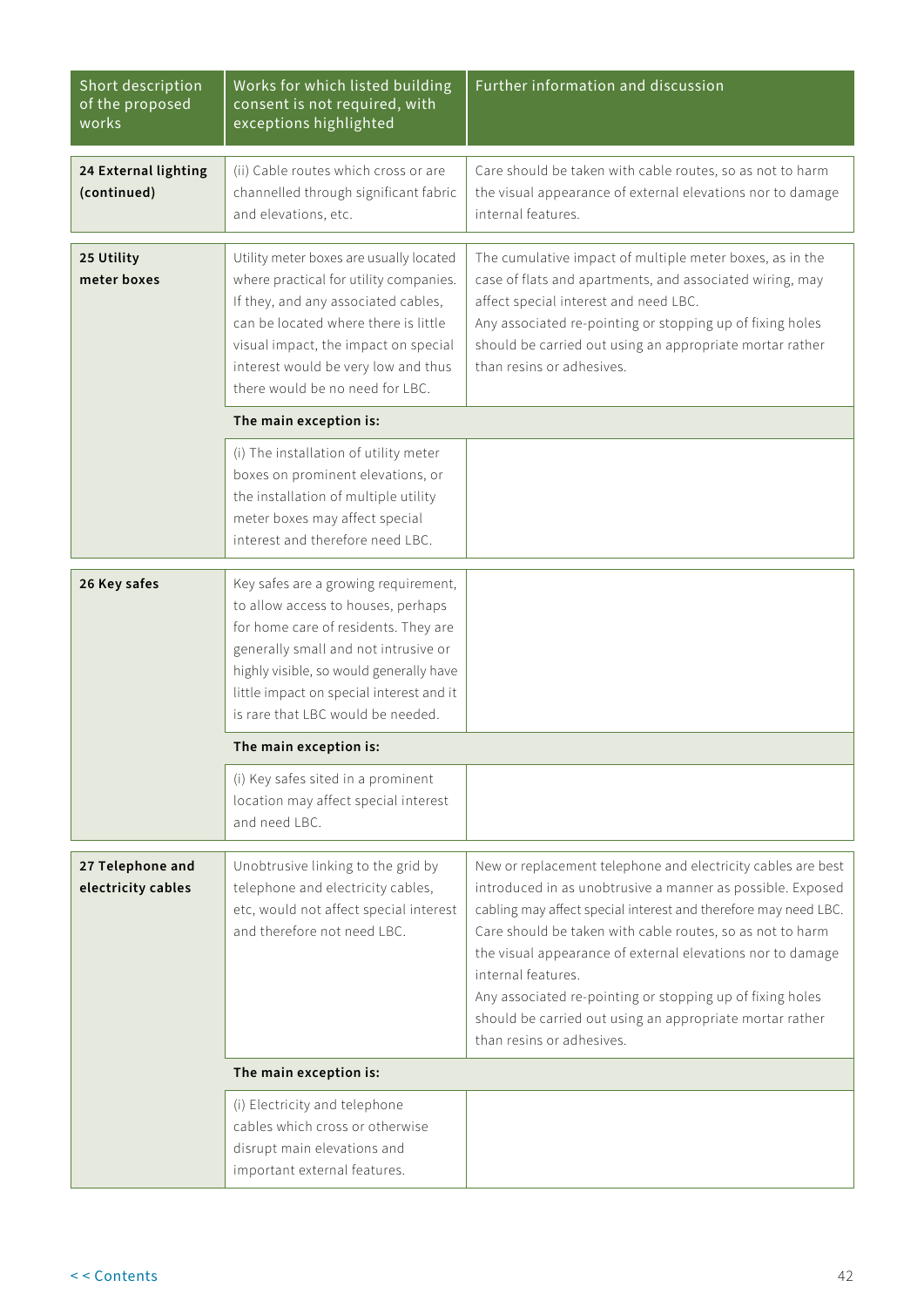| Short description<br>of the proposed<br>works | Works for which listed building<br>consent is not required, with<br>exceptions highlighted                                                                                                                                                                                                                                                                          | Further information and discussion                                                                                                                                                                                                                                                                                                                                                                                                                                                                                                                                                                                                                                                                |
|-----------------------------------------------|---------------------------------------------------------------------------------------------------------------------------------------------------------------------------------------------------------------------------------------------------------------------------------------------------------------------------------------------------------------------|---------------------------------------------------------------------------------------------------------------------------------------------------------------------------------------------------------------------------------------------------------------------------------------------------------------------------------------------------------------------------------------------------------------------------------------------------------------------------------------------------------------------------------------------------------------------------------------------------------------------------------------------------------------------------------------------------|
| 28 Television aerials                         | The replacement of TV aerials (in<br>such a way as to avoid damaging<br>the building when fixing) does not<br>affect special interest and thus<br>not need LBC.                                                                                                                                                                                                     | Although it is important to receive a signal, most TV aerials are<br>placed relatively inconspicuously and therefore do not affect<br>special interest. Replacement to the same broad dimensions<br>and in a similar location is unlikely to affect special interest.<br>Equally, TV aerials of whatever size located in a roof valley or<br>some other location not visible from the ground or adjacent<br>buildings, would not need LBC, nor would an internal<br>television aerial, such as an aerial within an attic or loft.<br>Care should be taken with cable routes, so as not to<br>damage internal features. Ne w cables are best introduced<br>in as unobtrusive a manner as possible. |
|                                               | The main exception is:                                                                                                                                                                                                                                                                                                                                              |                                                                                                                                                                                                                                                                                                                                                                                                                                                                                                                                                                                                                                                                                                   |
|                                               | (i) The replacement of an<br>inconspicuous TV aerial with a<br>much more visible TV aerial or one<br>of much greater dimensions.                                                                                                                                                                                                                                    |                                                                                                                                                                                                                                                                                                                                                                                                                                                                                                                                                                                                                                                                                                   |
| 29 Satellite dishes                           | Satellite dishes can be problematic<br>to site on a building because of<br>the need to face a geostationary<br>satellite. Dishes mounted<br>unobtrusively on relatively<br>inconspicuous elevations or in roof<br>valleys and carefully fixed so as to<br>minimise damage to the building<br>would not affect special interest<br>and therefore would not need LBC. | Many of the same considerations apply to satellite dishes<br>as to TV aerials. Replacement of an existing satellite dish<br>to the same broad dimensions and in a similar location as<br>a consented dish is unlikely to affect special interest and<br>therefore not need LBC.<br>Equally, dishes located in a roof valley or some other location<br>not visible from the ground or adjacent buildings, would not<br>need LBC, nor would a dish mounted at ground level within<br>the surrounding area, such as the garden of a domestic house.<br>Care should be taken with cable routes, so as not to damage<br>internal features.                                                             |
|                                               | The main exception is:                                                                                                                                                                                                                                                                                                                                              |                                                                                                                                                                                                                                                                                                                                                                                                                                                                                                                                                                                                                                                                                                   |
|                                               | (i) A satellite dish mounted on a<br>conspicuous or main elevation or<br>roof or other elevation or roof of<br>significance, are very likely to affect<br>special interest and need LBC.                                                                                                                                                                            |                                                                                                                                                                                                                                                                                                                                                                                                                                                                                                                                                                                                                                                                                                   |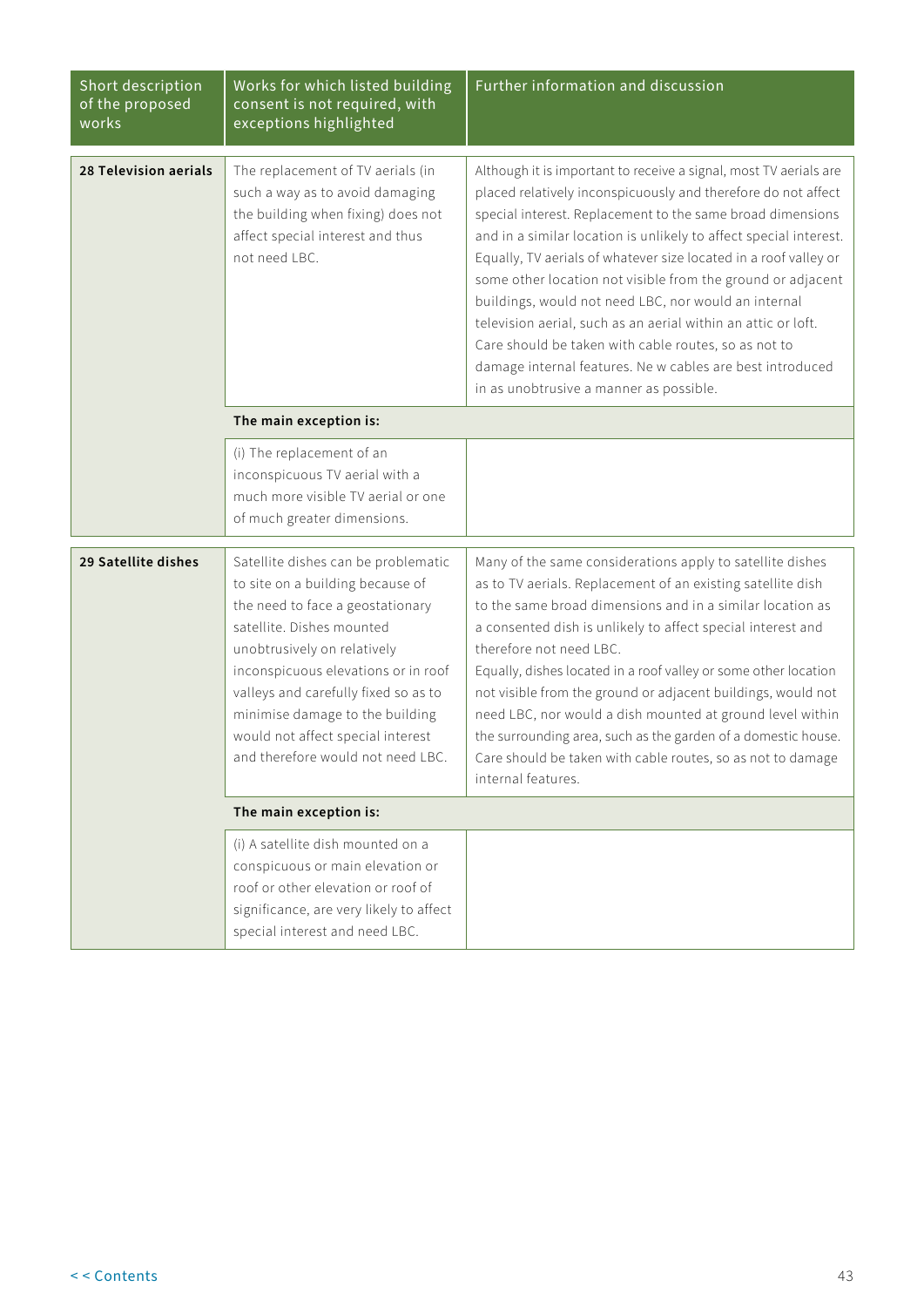| Short description<br>of the proposed<br>works | Works for which listed building<br>consent is not required, with<br>exceptions highlighted                                                                                                                                                                                                          | Further information and discussion                                                                                                                                                                                                                                                                                                                                                                                |
|-----------------------------------------------|-----------------------------------------------------------------------------------------------------------------------------------------------------------------------------------------------------------------------------------------------------------------------------------------------------|-------------------------------------------------------------------------------------------------------------------------------------------------------------------------------------------------------------------------------------------------------------------------------------------------------------------------------------------------------------------------------------------------------------------|
| 30 Lightning<br>conductors                    | If the lightning conductor can take<br>an unobtrusive route from high<br>point to ground, the installation of<br>a lightning conductor is unlikely to<br>affect special interest and unlikely<br>therefore to require LBC, as long as<br>the path from high point to ground<br>is generally hidden. | Often there is little choice about the route of a lightning<br>conductor, and in some cases it will need to take a<br>prominent route from high point to ground, and will<br>therefore need LBC. Careful design, particularly when<br>passing cornices, string courses and plinths, will help<br>minimise impact. See Lightning Protection: Design and<br>Installation for Historic Buildings for further advice. |
|                                               | The main exception is:                                                                                                                                                                                                                                                                              |                                                                                                                                                                                                                                                                                                                                                                                                                   |
|                                               | (i) Where the lightning conductor<br>needs to take a prominent and<br>visible path from high point to<br>ground and/or where the path to<br>ground interferes with cornices,<br>string courses and plinths, the<br>conductor is likely to affect special<br>interest and therefore need LBC.        |                                                                                                                                                                                                                                                                                                                                                                                                                   |
| 31 Bird<br>control measures                   | Some bird control measures, such<br>as the location of an imitation hawk<br>at a high point or the reversible<br>fitting of pigeon spikes to horizontal<br>surfaces at a modest scale would not<br>harm special interest and therefore<br>not need LBC.                                             | However, fitting pigeon spikes is a matter of scale and<br>extent. Covering many, most or all horizontal surfaces of<br>a large building would certainly affect special interest, in<br>which case it would need LBC, as would drilling into the<br>building to install fixings.                                                                                                                                  |
|                                               | The main exceptions are:                                                                                                                                                                                                                                                                            |                                                                                                                                                                                                                                                                                                                                                                                                                   |
|                                               | (i) The fitting of netting over<br>architectural features, openings<br>in buildings and elevations may<br>harm special interest and may<br>therefore need LBC.                                                                                                                                      |                                                                                                                                                                                                                                                                                                                                                                                                                   |
|                                               | (ii) The reversible fitting of pigeon<br>spikes to horizontal surfaces at<br>a great scale may affect special<br>interest and therefore need LBC.                                                                                                                                                   |                                                                                                                                                                                                                                                                                                                                                                                                                   |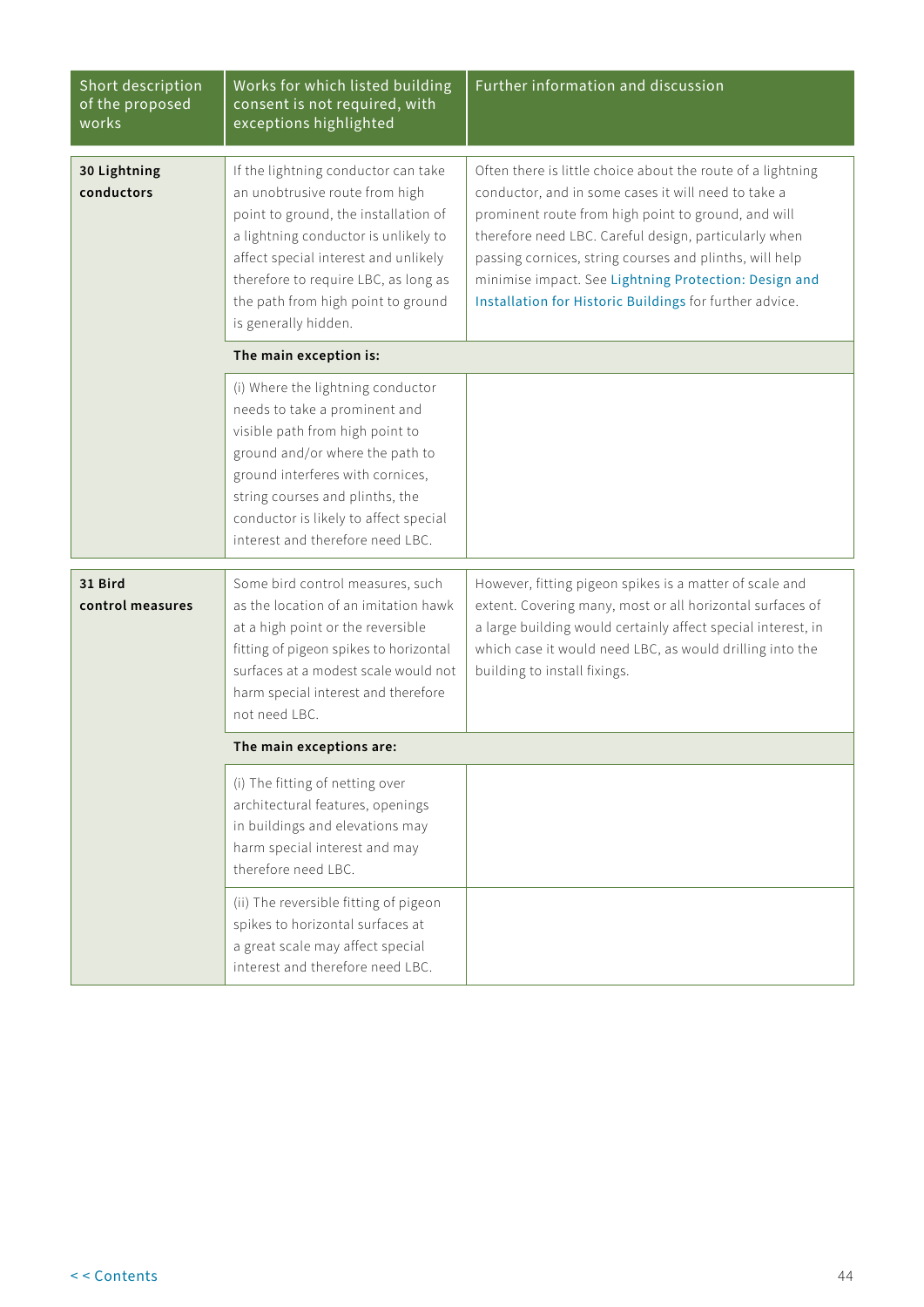| Short description<br>of the proposed<br>works                     | Works for which listed building<br>consent is not required, with<br>exceptions highlighted                                                                                                                                                                                                                                                                                                                                                                                                                                                                                    | Further information and discussion                                                                                                                          |
|-------------------------------------------------------------------|-------------------------------------------------------------------------------------------------------------------------------------------------------------------------------------------------------------------------------------------------------------------------------------------------------------------------------------------------------------------------------------------------------------------------------------------------------------------------------------------------------------------------------------------------------------------------------|-------------------------------------------------------------------------------------------------------------------------------------------------------------|
| 32 Minor<br>external fixtures                                     | Minor external fixtures, for instance<br>trellis work for climbing plants,<br>discreet grab handles, house name<br>plates, bat and bird boxes and<br>brackets for hanging baskets are<br>unlikely to affect special interest<br>if not extensive, discreetly located<br>and if fixed carefully to minimise<br>damage to the substrate.                                                                                                                                                                                                                                        | Some climbing plants, such as ivy, can become invasive if<br>uncontrolled but climbing roses, wisteria, etc, have long<br>been a feature of English houses. |
|                                                                   | The main exceptions are:                                                                                                                                                                                                                                                                                                                                                                                                                                                                                                                                                      |                                                                                                                                                             |
|                                                                   | (i) The extensive use of minor external<br>fixtures can harm special interest.<br>For instance, the provision of<br>multiple grab handles in prominent<br>locations, or multiple other types of<br>external fixtures on elevations.                                                                                                                                                                                                                                                                                                                                           |                                                                                                                                                             |
|                                                                   | (ii) Where such fixtures, for instance<br>trellis work, would be fixed to a<br>wall of a particularly high level of<br>craftsmanship, for instance with<br>highly decorative brickwork.                                                                                                                                                                                                                                                                                                                                                                                       | Some listed houses were designed to carry trellis work and<br>its reinstatement may be a benefit.                                                           |
| <b>New services</b>                                               |                                                                                                                                                                                                                                                                                                                                                                                                                                                                                                                                                                               |                                                                                                                                                             |
| 33 Heating and<br>domestic hot<br>and cold water<br>installations | Most central heating systems are<br>replaced on a regular basis and<br>therefore are unlikely to have historic<br>or architectural special interest.<br>Updating a system, using the same<br>pipe runs, radiator locations and<br>existing external flues is unlikely harm<br>significance and would not need<br>LBC. The replacement of boilers,<br>or the provision of a new boiler in<br>a secondary and unpanelled or not<br>otherwise historically decorated<br>room, such as a service room, are<br>unlikely to affect special interest<br>and thus would not need LBC. |                                                                                                                                                             |
|                                                                   | The main exceptions are:                                                                                                                                                                                                                                                                                                                                                                                                                                                                                                                                                      |                                                                                                                                                             |
|                                                                   | (i) Installing a new boiler in a<br>primary or reception room, with<br>disturbance to wall-panelling,<br>decorative flooring, etc.                                                                                                                                                                                                                                                                                                                                                                                                                                            |                                                                                                                                                             |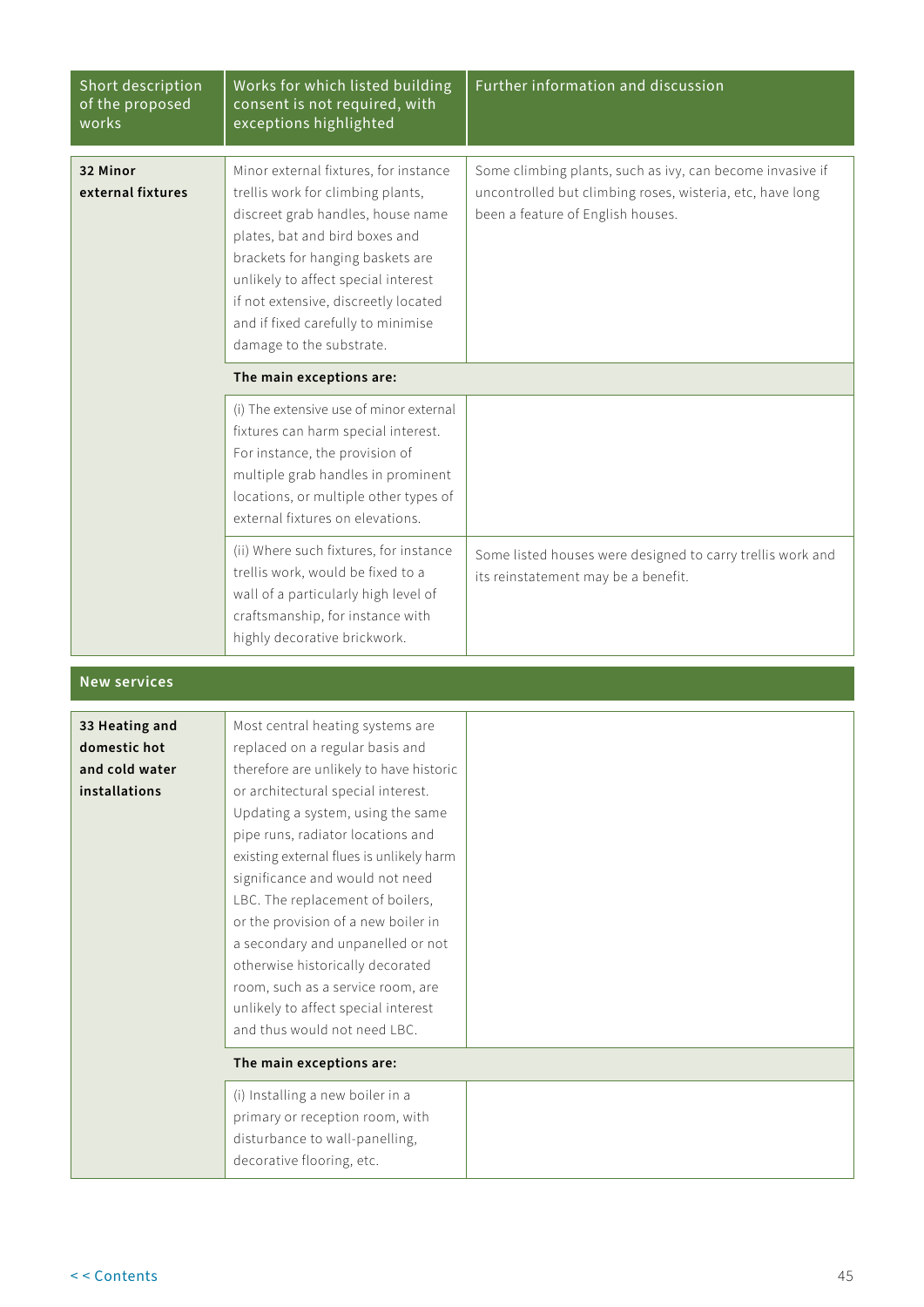| Short description<br>of the proposed<br>works                                    | Works for which listed building<br>consent is not required, with<br>exceptions highlighted                                                                                                                                                                                                                                                                                                           | Further information and discussion                                                                                                                                                                                                                                                                                                                                                                                                                                                                                                                                                                                                                                                                                                                                                                                                                                                                                                                                                                                                                                                                                                                                                                                                                                                                                                       |
|----------------------------------------------------------------------------------|------------------------------------------------------------------------------------------------------------------------------------------------------------------------------------------------------------------------------------------------------------------------------------------------------------------------------------------------------------------------------------------------------|------------------------------------------------------------------------------------------------------------------------------------------------------------------------------------------------------------------------------------------------------------------------------------------------------------------------------------------------------------------------------------------------------------------------------------------------------------------------------------------------------------------------------------------------------------------------------------------------------------------------------------------------------------------------------------------------------------------------------------------------------------------------------------------------------------------------------------------------------------------------------------------------------------------------------------------------------------------------------------------------------------------------------------------------------------------------------------------------------------------------------------------------------------------------------------------------------------------------------------------------------------------------------------------------------------------------------------------|
| 33 Heating and<br>domestic hot<br>and cold water<br>installations<br>(continued) | (ii) Where pipework is to be re-routed<br>internally or where completely new<br>pipework is to be installed and<br>this would involve cutting through<br>historic fabric or creating unavoidably<br>conspicuous surface-mounted pipe-<br>runs, LBC may be needed, dependent<br>on the impact on special interest.                                                                                    | Pipework is best routed through previously used pipe-runs.<br>Care needs to be taken with historic ceiling plaster which<br>is at serious risk of damage due to vibration during cutting<br>out and notching of ceiling joists to accommodate new<br>pipe-runs.                                                                                                                                                                                                                                                                                                                                                                                                                                                                                                                                                                                                                                                                                                                                                                                                                                                                                                                                                                                                                                                                          |
|                                                                                  | (iii) The insertion of a balanced flue<br>on a prominent elevation or in a<br>highly visible location would affect<br>special interest and need LBC.                                                                                                                                                                                                                                                 | Replacing an existing consented balanced flue or flue outlet<br>like-for-like would not affect special interest and would<br>not need LBC and the introduction of a balanced flue on<br>a secondary or hidden elevation, may not affect special<br>interest and may therefore not need LBC.                                                                                                                                                                                                                                                                                                                                                                                                                                                                                                                                                                                                                                                                                                                                                                                                                                                                                                                                                                                                                                              |
|                                                                                  | (iv) The installation of conspicuous<br>pipework externally, or ventilation<br>grilles, for instance on front or visible<br>side elevations, may affect special<br>interest and may thus need LBC.                                                                                                                                                                                                   |                                                                                                                                                                                                                                                                                                                                                                                                                                                                                                                                                                                                                                                                                                                                                                                                                                                                                                                                                                                                                                                                                                                                                                                                                                                                                                                                          |
|                                                                                  | (v) The removal of historic boilers and<br>radiators where they are important<br>early examples of heating systems.                                                                                                                                                                                                                                                                                  | In very rare cases, early boilers and radiators of Victorian<br>date may have special interest in their own right and it<br>may be possible to retain them alongside new boilers and<br>radiators; radiators can, for instance, sometimes be re-used<br>as part of a replacement system.                                                                                                                                                                                                                                                                                                                                                                                                                                                                                                                                                                                                                                                                                                                                                                                                                                                                                                                                                                                                                                                 |
| 34 Rainwater and<br>wastewater disposal<br>(see 21 above for<br>rainwater goods) | Replacement of soil and vent pipes<br>to match the existing, using existing<br>routes, would not normally affect<br>special interest and need LBC. The<br>installation of new underground<br>drainage pipes or construction of<br>trench arch drains, cess pits, septic<br>tanks, soakaways and underground<br>tanks would not need LBC if they<br>are constructed away from the<br>listed building. | Where waste-water pipework is to be re-routed internally<br>or externally or where completely new pipework is to be<br>installed and this would involve cutting through historic fabric<br>and/or creating unavoidably conspicuous surface-mounted<br>pipe-runs or external pipework on prominent elevations, this<br>is likely to affect special interest and therefore need LBC.<br>Replacement of soil and vent pipes to match the existing and<br>using existing routes is unlikely to affect special interest but<br>replacement of soil and vent pipes in alternative materials<br>and new soil and vent pipes wherever they are located may<br>affect special interest and therefore need LBC.<br>New external pipework from bathrooms and kitchens can be<br>obtrusive and therefore may affect special interest and need LBC<br>(see notes 46 and 47 for kitchen and bathroom fittings). New<br>drainage works may constitute development and may therefore<br>need planning permission; the LPA should be consulted.<br>Underground work in a location where archaeological<br>interest is likely to be affected may require an<br>archaeological investigation.<br>The Environment Agency may also need to be consulted in<br>terms of drainage proposals, particularly where ground-<br>water conditions are sensitive, etc. |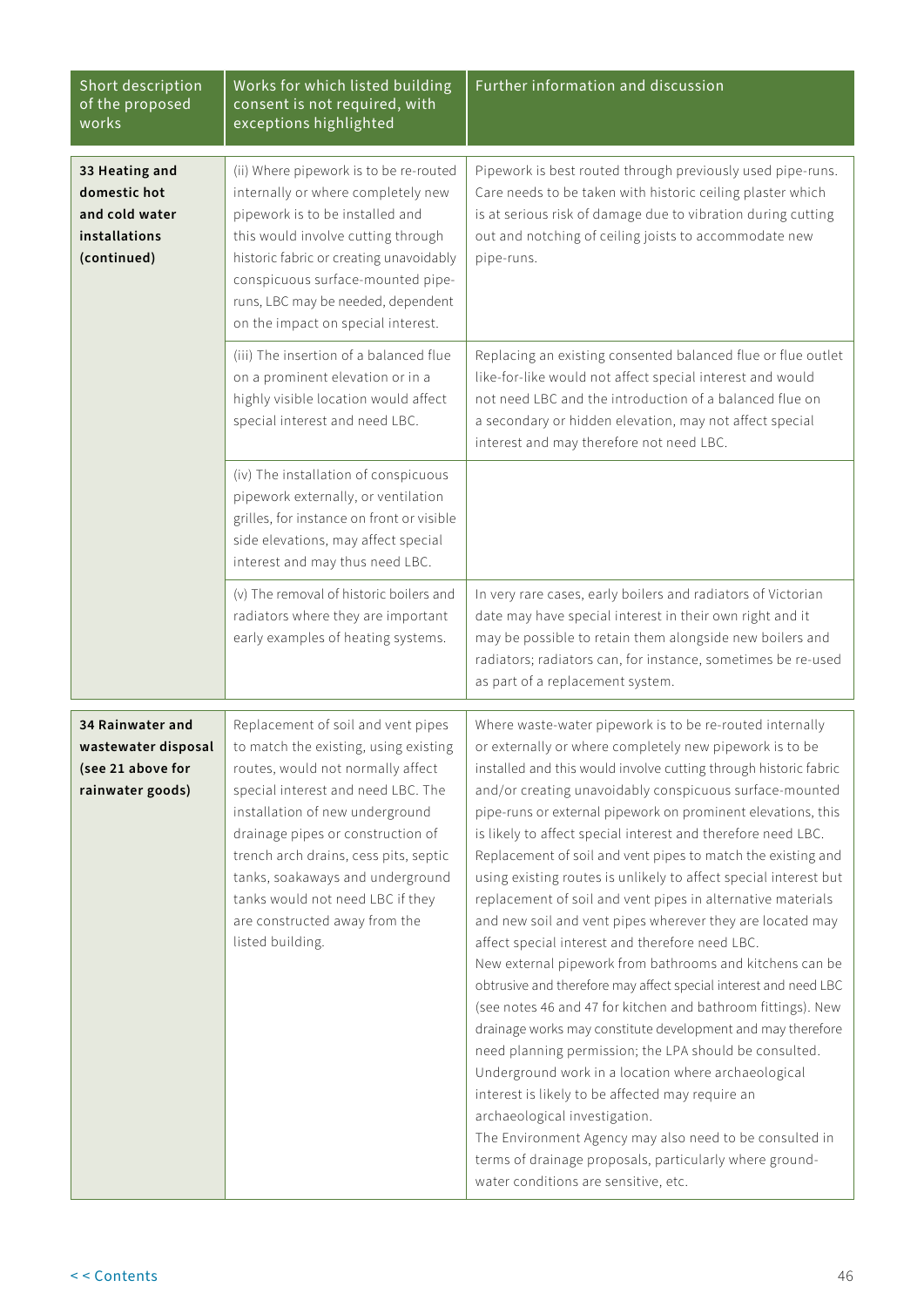| Short description<br>of the proposed<br>works                 | Works for which listed building<br>consent is not required, with<br>exceptions highlighted                                                                                                                                                                                                                                                                                                                                                                                                                                                                                                                                                                        | Further information and discussion                                                                                                                                                                                                                                                                                                                                                                                                                                                                                                                                                                                                                                                                                              |
|---------------------------------------------------------------|-------------------------------------------------------------------------------------------------------------------------------------------------------------------------------------------------------------------------------------------------------------------------------------------------------------------------------------------------------------------------------------------------------------------------------------------------------------------------------------------------------------------------------------------------------------------------------------------------------------------------------------------------------------------|---------------------------------------------------------------------------------------------------------------------------------------------------------------------------------------------------------------------------------------------------------------------------------------------------------------------------------------------------------------------------------------------------------------------------------------------------------------------------------------------------------------------------------------------------------------------------------------------------------------------------------------------------------------------------------------------------------------------------------|
| 35 Lagging<br>on pipework                                     | The removal and replacement<br>of lagging, including asbestos<br>lagging, on pipework does not affect<br>special interest and therefore does<br>not need LBC.                                                                                                                                                                                                                                                                                                                                                                                                                                                                                                     | The removal of asbestos needs to comply with the<br>appropriate regulations and is a specialist and controlled<br>activity. See Health and Safety Executive: Asbestos<br>Essentials. Local authority Building Control Officers would<br>be able to advise.                                                                                                                                                                                                                                                                                                                                                                                                                                                                      |
| <b>36 Electrical</b><br>installations,<br>including re-wiring | Renewal of electrical installations,<br>including where cables can be<br>routed through existing metal wire<br>ways (conduit or trunking) that are<br>in good condition, is unlikely to<br>affect special interest and would<br>therefore not need LBC.<br>For larger mains cabling, that is<br>surface run, which reuses the same<br>containment system (ladder or tray)<br>and involves no changes to the route<br>or fixings, LBC is unlikely to be needed.<br>Buried cables in the ground reusing<br>exactly the same route/depth/entry<br>into the building they serve and<br>where the ground has been disturbed<br>before are unlikely to require consent. | Exposed plastic conduit is hardly ever appropriate in<br>any kind of listed building - if cabling has to be surface-<br>mounted it is generally better simply to use cable that is<br>colour-matched to the surface to which it is attached.<br>For surface-mounted multiple cable runs, metal trunking is<br>preferable for containment; this can be painted or powder-<br>coated to match the internal decorative finishes.<br>The same considerations apply for computer controls and<br>wi-fi units and their cabling.<br>Air conditioning and electrical comfort cooling are likely<br>to affect special interest and thus need LBC, as would<br>loudspeakers inset into walls and CCTV systems, internal<br>and external. |
|                                                               | The main exceptions are:                                                                                                                                                                                                                                                                                                                                                                                                                                                                                                                                                                                                                                          |                                                                                                                                                                                                                                                                                                                                                                                                                                                                                                                                                                                                                                                                                                                                 |
|                                                               | (i) Where the intention is to use<br>existing cable runs buried in walls<br>but these are not run in metal wire<br>ways, and where, to comply with<br>current electrical safety regulations, an<br>earthed metal covering or conduit is<br>required, LBC would be needed if this<br>would involve removal of more historic<br>plaster or surrounding historic fabric.                                                                                                                                                                                                                                                                                             |                                                                                                                                                                                                                                                                                                                                                                                                                                                                                                                                                                                                                                                                                                                                 |
|                                                               | (ii) New installations, or re-used<br>installations, where it is necessary to<br>cut into wall and ceiling fabric or to<br>notch floor joists, may affect special<br>interest and LBC therefore be needed.                                                                                                                                                                                                                                                                                                                                                                                                                                                        |                                                                                                                                                                                                                                                                                                                                                                                                                                                                                                                                                                                                                                                                                                                                 |
|                                                               | (iii) Cable routes which cross or<br>are channelled through historically<br>important plasterwork, painted<br>decoration, wallpaper, panelling, etc.                                                                                                                                                                                                                                                                                                                                                                                                                                                                                                              |                                                                                                                                                                                                                                                                                                                                                                                                                                                                                                                                                                                                                                                                                                                                 |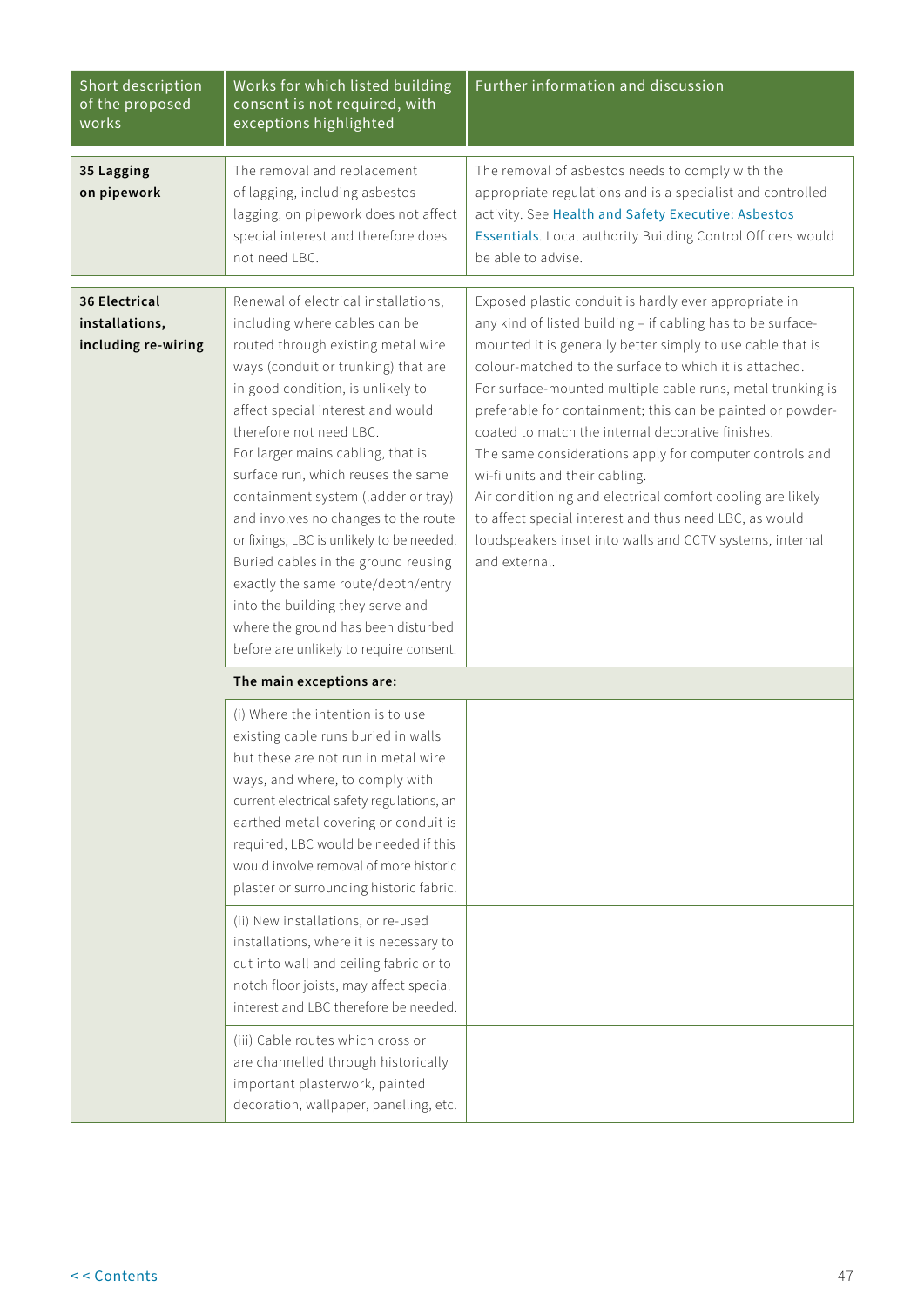| Short description<br>of the proposed<br>works | Works for which listed building<br>consent is not required, with<br>exceptions highlighted                                                                                                                                                                                                                                                                                                                                                                                                                                                         | Further information and discussion                                                                                                                                                                                                                                                                                                                                                                                                                                                                                                                                                                                                                                                                 |
|-----------------------------------------------|----------------------------------------------------------------------------------------------------------------------------------------------------------------------------------------------------------------------------------------------------------------------------------------------------------------------------------------------------------------------------------------------------------------------------------------------------------------------------------------------------------------------------------------------------|----------------------------------------------------------------------------------------------------------------------------------------------------------------------------------------------------------------------------------------------------------------------------------------------------------------------------------------------------------------------------------------------------------------------------------------------------------------------------------------------------------------------------------------------------------------------------------------------------------------------------------------------------------------------------------------------------|
| 37 Lighting                                   | LBC is not required for the changing<br>of non-historic light fittings, switches<br>and sockets using the existing<br>pattress boxes or using new pattress<br>boxes in the same position or fitted<br>into an existing recess, provided<br>that cable routes are re-used or<br>new routes provided which are<br>inconspicuous (i.e. beneath floor<br>boards, behind wall panelling,<br>provided this can be done without<br>damaging existing fabric, etc). Joists<br>should generally not be channelled<br>for cable routes but old ones re-used. | For installation of lighting cabling, see electrical<br>installations, note 36 above.<br>See Internal Lighting in Historic Buildings and<br>External Lighting of Historic Buildings for more detailed<br>information.<br>Some light switches and sockets may have historic interest.                                                                                                                                                                                                                                                                                                                                                                                                               |
|                                               | The main exceptions are:                                                                                                                                                                                                                                                                                                                                                                                                                                                                                                                           |                                                                                                                                                                                                                                                                                                                                                                                                                                                                                                                                                                                                                                                                                                    |
|                                               | (i) Works to replace or adapt<br>historically significant light fittings<br>or light fittings in post-war listed<br>buildings which are appropriate to<br>their date.                                                                                                                                                                                                                                                                                                                                                                              | Early light fittings, and light fittings contemporary with<br>twentieth century LBs, both internal and external, may<br>have special interest. Very early gas light fittings, etc, are of<br>substantial interest but are consequently very rare.<br>The removal or alteration of historically significant light-<br>fittings, such as eighteenth and nineteenth century hanging<br>chandeliers and strengthening works for new heavy lighting,<br>such as chandeliers, may affect special interest and need LBC.                                                                                                                                                                                  |
|                                               | (ii) Cable routes which cross<br>or are channelled through<br>historically important plasterwork,<br>painted decoration, wallpaper,<br>panelling, etc.                                                                                                                                                                                                                                                                                                                                                                                             |                                                                                                                                                                                                                                                                                                                                                                                                                                                                                                                                                                                                                                                                                                    |
| <b>Internal works</b>                         |                                                                                                                                                                                                                                                                                                                                                                                                                                                                                                                                                    |                                                                                                                                                                                                                                                                                                                                                                                                                                                                                                                                                                                                                                                                                                    |
| 38 Internal<br>redecoration                   | Most buildings have undergone<br>many cycles of internal redecoration,<br>and most internal redecoration<br>would not affect special interest, in<br>which case it would not need LBC.                                                                                                                                                                                                                                                                                                                                                             | This category includes redecoration of previously decorated<br>internal walls, doors, windows and frames, metalwork, etc.<br>It does not include new plastering or removal of plaster (see<br>39 below).<br>Exposed timber, brick- and stonework, etc, both internally<br>and externally, and features such as tool marks, carpenters'<br>marks, smoke blackening, decorative painting, plasterwork,<br>pargetting or sgraffito work are always damaged by abrasive<br>cleaning methods. Such work to timber and to other<br>substrates is always likely to affect special interest, to need<br>LBC and therefore full expert assessment before consent is<br>granted, as well as expert handling. |
|                                               | The main exceptions are:                                                                                                                                                                                                                                                                                                                                                                                                                                                                                                                           |                                                                                                                                                                                                                                                                                                                                                                                                                                                                                                                                                                                                                                                                                                    |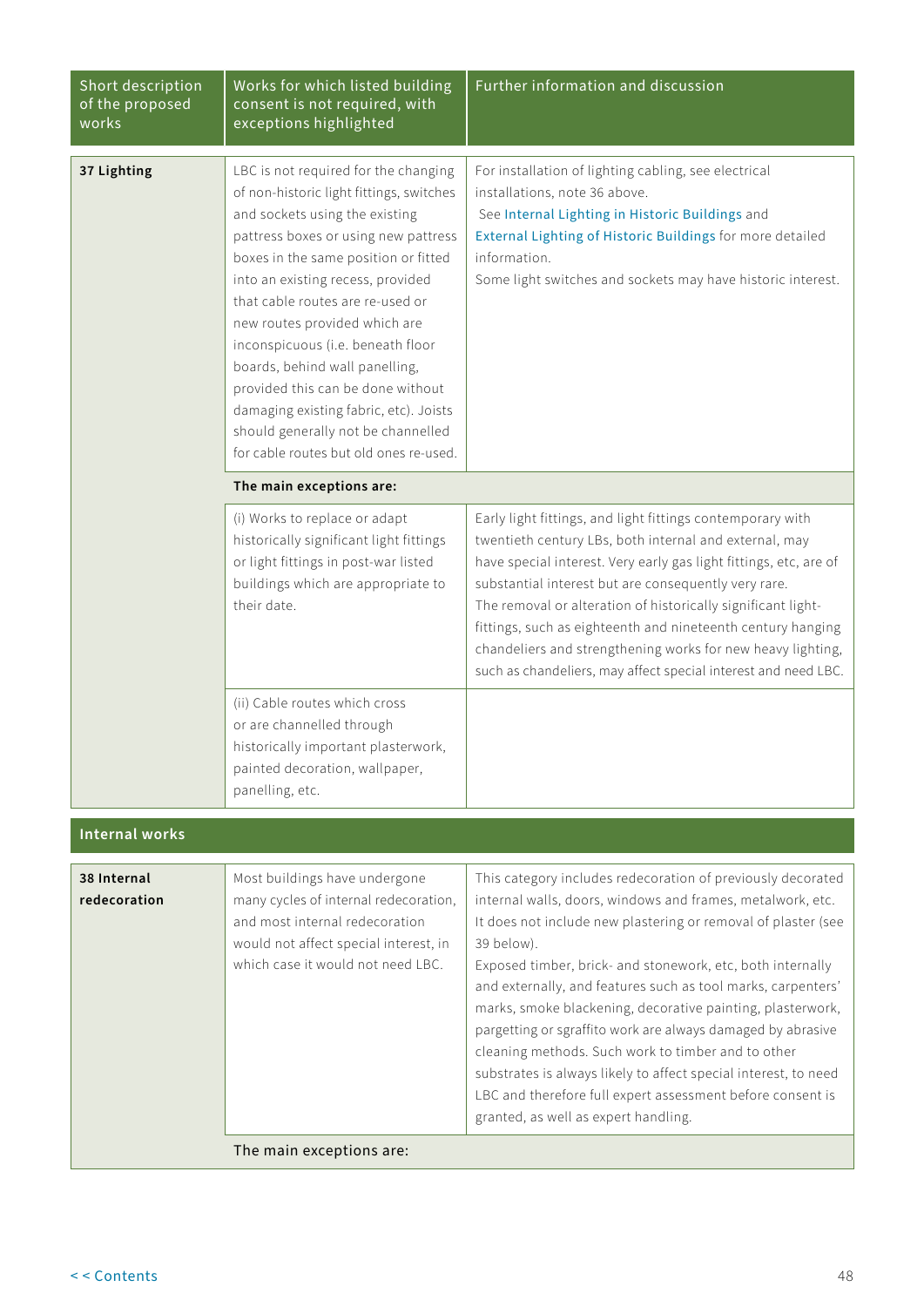| Short description<br>of the proposed<br>works | Works for which listed building<br>consent is not required, with<br>exceptions highlighted                                                                                                                                                                                                                                                                           | Further information and discussion                                                                                                                                                                                                                                                                                                                                                                                                                                                                                                                                                                                                                                                                                                                                                                                                                                                                                                                                                                                                                                                                                                                                                                                                                                                                                                                                          |
|-----------------------------------------------|----------------------------------------------------------------------------------------------------------------------------------------------------------------------------------------------------------------------------------------------------------------------------------------------------------------------------------------------------------------------|-----------------------------------------------------------------------------------------------------------------------------------------------------------------------------------------------------------------------------------------------------------------------------------------------------------------------------------------------------------------------------------------------------------------------------------------------------------------------------------------------------------------------------------------------------------------------------------------------------------------------------------------------------------------------------------------------------------------------------------------------------------------------------------------------------------------------------------------------------------------------------------------------------------------------------------------------------------------------------------------------------------------------------------------------------------------------------------------------------------------------------------------------------------------------------------------------------------------------------------------------------------------------------------------------------------------------------------------------------------------------------|
| 38 Internal<br>redecoration<br>(continued)    | (i) Changing from a traditional paint<br>type to a modern type or other<br>breathable wall finish to a non-<br>breathable wall finish, e.g. from<br>limewash or distemper to modern<br>vinyl or acrylic emulsion paint. Many<br>modern paints and coatings, like<br>plasticised paints and coatings, and<br>moisture-retardant coatings, fall<br>into this category. | Traditional finishes are important to buildings of traditional<br>construction, as they contribute to the appearance and<br>authenticity of the building and perform in ways that are<br>often beneficial for building fabric, for example by allowing<br>moisture to pass out of the building. Many modern paints<br>and coatings, like plasticised and moisture-retardant<br>coatings, do not perform in the same way and may result in<br>moisture accumulation in the building fabric. As changing<br>to modern finishes is likely to affect special interest due to<br>physical damage, its use would need LBC.<br>Care is needed in stripping paint from panelling and historic<br>surfaces, not only because stripping may harm the substrate<br>and remove evidence of previous decorative schemes but<br>because many historic interiors were intended to be painted.<br>For example, many eighteenth century panelled interiors<br>were originally painted and therefore were panelled in<br>relatively cheap timber panelling which was not intended<br>to be exposed. Conversely, some higher quality seventeenth<br>and eighteenth century panelling was certainly intended<br>to be unpainted. Proposals for stripping painted timber, or<br>painting unpainted timber, would benefit from expert advice<br>as they may affect special interest and need LBC. |
|                                               | (ii) Alteration to a historic decorative<br>scheme which contributes to special<br>interest is likely to need LBC.                                                                                                                                                                                                                                                   | Surviving historic decoration is likely to contribute to<br>special interest. Change including re-decoration would<br>therefore need LBC.                                                                                                                                                                                                                                                                                                                                                                                                                                                                                                                                                                                                                                                                                                                                                                                                                                                                                                                                                                                                                                                                                                                                                                                                                                   |
|                                               | (iii) Removing or decorating over<br>hand-painted special finishes like<br>grained timber, wall-paintings,<br>murals, etc, is likely to affect special<br>interest and therefore need LBC.                                                                                                                                                                           | Change to pre-1945 special finishes may affect special<br>interest and need LBC. This may also be true of post-<br>1945 special finishes if architect/artist-designed and/or<br>craftsperson-executed.                                                                                                                                                                                                                                                                                                                                                                                                                                                                                                                                                                                                                                                                                                                                                                                                                                                                                                                                                                                                                                                                                                                                                                      |
|                                               | (iv) Decorating surfaces which<br>were previously undecorated, e.g.<br>previously unpainted brickwork,<br>stonework, or timber.                                                                                                                                                                                                                                      | This would usually affect special interest (unless in a<br>clearly non-significant part of a building) and would<br>therefore need LBC.                                                                                                                                                                                                                                                                                                                                                                                                                                                                                                                                                                                                                                                                                                                                                                                                                                                                                                                                                                                                                                                                                                                                                                                                                                     |
|                                               | (v) Removing decorative finishes<br>from surfaces which were previously<br>decorated, e.g. stripping brick or<br>stone which was previously painted.                                                                                                                                                                                                                 | This would usually affect special interest (unless in a<br>clearly non-significant part of a building) and would<br>therefore need LBC.                                                                                                                                                                                                                                                                                                                                                                                                                                                                                                                                                                                                                                                                                                                                                                                                                                                                                                                                                                                                                                                                                                                                                                                                                                     |
|                                               | (vi) Causing damage to or<br>concealing features of special<br>interest, like mason's marks, etc.                                                                                                                                                                                                                                                                    | Such damage would affect special interest and need LBC,<br>but the key is to identify any such features in advance and<br>to use tradespeople with the skills to conserve them.                                                                                                                                                                                                                                                                                                                                                                                                                                                                                                                                                                                                                                                                                                                                                                                                                                                                                                                                                                                                                                                                                                                                                                                             |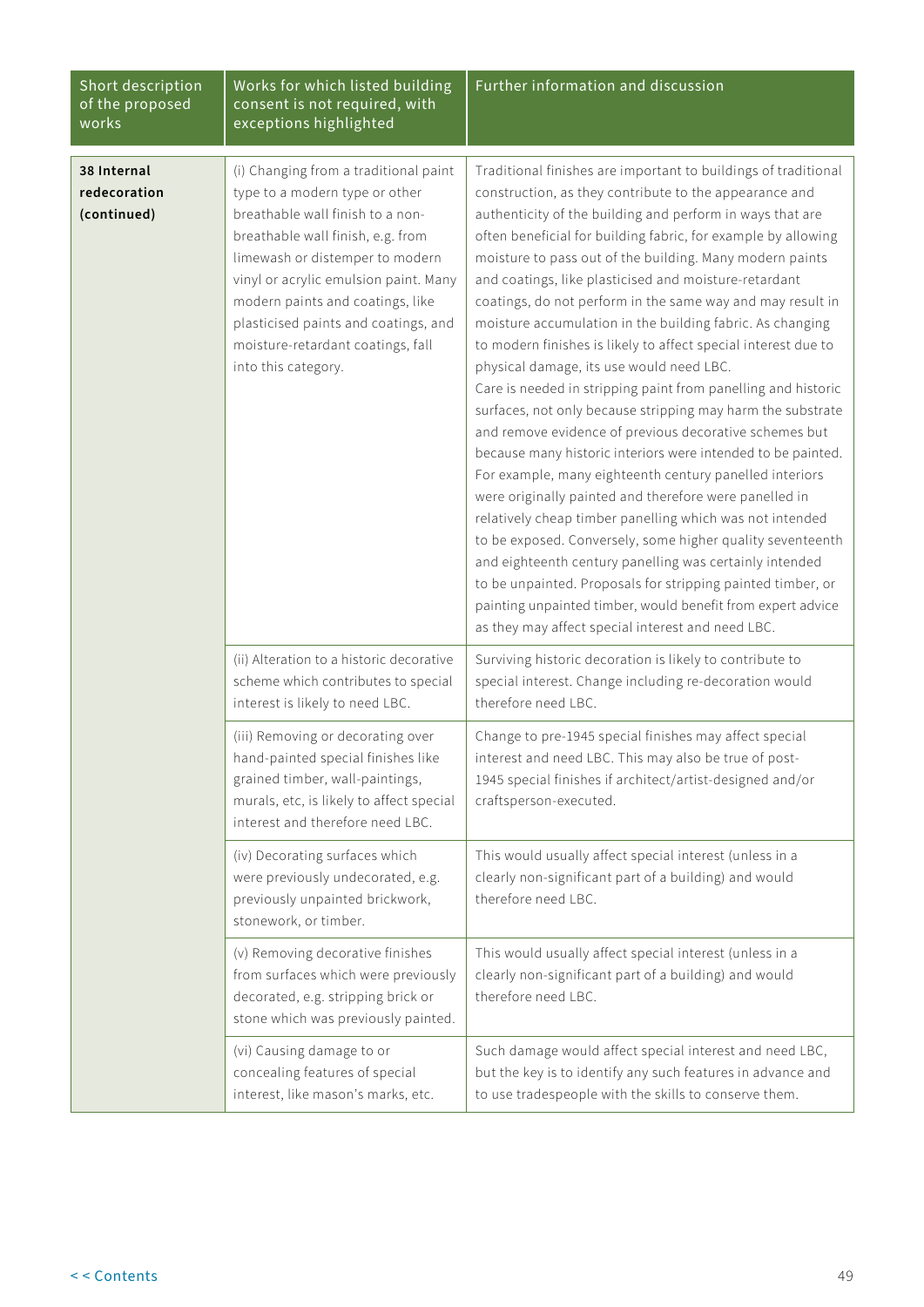| Short description<br>of the proposed<br>works                                                                                                                          | Works for which listed building<br>consent is not required, with<br>exceptions highlighted                                                                                                                                                                                                                                                                                                                                                                | <b>Further information and discussion</b>                                                                                                                                                                                                                                                                                                                                                                                                                                                                                                                                                                                            |
|------------------------------------------------------------------------------------------------------------------------------------------------------------------------|-----------------------------------------------------------------------------------------------------------------------------------------------------------------------------------------------------------------------------------------------------------------------------------------------------------------------------------------------------------------------------------------------------------------------------------------------------------|--------------------------------------------------------------------------------------------------------------------------------------------------------------------------------------------------------------------------------------------------------------------------------------------------------------------------------------------------------------------------------------------------------------------------------------------------------------------------------------------------------------------------------------------------------------------------------------------------------------------------------------|
| 39 Internal plaster,<br>decorative plaster<br>(including papier<br>maché and carton<br>pierre), and other<br>plaster features<br>such as cornices and<br>ceiling roses | Compatible patch repairs to minor<br>surface damage or cracks to internal<br>wall and ceiling plaster often<br>accompanies redecoration works.<br>Filling cracks or repairs to minor<br>surface damage using appropriate<br>matching materials and finishes, even<br>if quite widespread across a wall,<br>is unlikely to affect special interest<br>and would thus not need LBC. Such<br>repairs should be redecorated to<br>match the rest of the wall. | Careful repair of internal wall and ceiling plaster, physically<br>and visually compatible, using an appropriately skilled<br>and experienced craftsperson, is unlikely to affect special<br>interest and therefore to need LBC (see paragraphs 34-36<br>for the importance of professional and craft advice).<br>Removing internal plaster to expose walls and ceilings<br>that were intended to be plastered to leave visible the<br>stonework, brickwork or infill in timber-framing, etc, is very<br>likely to affect special interest, both in appearance as well<br>as in performance terms (moisture-buffering) and need LBC. |
|                                                                                                                                                                        | The main exceptions are:                                                                                                                                                                                                                                                                                                                                                                                                                                  |                                                                                                                                                                                                                                                                                                                                                                                                                                                                                                                                                                                                                                      |
|                                                                                                                                                                        | (i) Patch repair using inappropriate<br>materials or a non-matching finish.                                                                                                                                                                                                                                                                                                                                                                               |                                                                                                                                                                                                                                                                                                                                                                                                                                                                                                                                                                                                                                      |
|                                                                                                                                                                        | (ii) Repair, replacement and re-<br>decoration of decorative and/<br>or moulded plasterwork and<br>architectural features is likely to<br>affect special interest and need LBC.                                                                                                                                                                                                                                                                           | Repair, replacement and re-decoration (including stripping<br>of clogged paintwork) of decorative wall and ceiling<br>plasterwork and architectural features would normally affect<br>special interest and need LBC because of the sensitivity of<br>such features. Assessment by a suitably qualified specialist is<br>likely to be helpful (see paragraphs 34-36 above).                                                                                                                                                                                                                                                           |
|                                                                                                                                                                        | (iii) The repair of plaster under wall<br>paintings and other mural or ceiling<br>decorations.                                                                                                                                                                                                                                                                                                                                                            | Figural and abstract or decorative wall and ceiling paintings<br>of whichever era are rare survivals and their conservation is<br>of great importance. Plaster and timber surfaces with this<br>kind of painted decoration will need appropriate assessment<br>by a suitably qualified specialist before repairs to substrate is<br>attempted, to ensure preservation of the decoration.                                                                                                                                                                                                                                             |
| <b>40 Fitted furniture</b>                                                                                                                                             | Many listed buildings retain historic<br>fitted furniture, such as corner<br>cupboards, fitted dressers in kitchens,<br>window seats and understair<br>cupboards, and even rarer fittings<br>such as dais beams, which is likely to<br>be of special interest. Minor repair,<br>maintenance and redecoration are<br>very unlikely to need LBC.                                                                                                            | Removal of historic fitted furniture would affect special<br>interest and therefore require LBC. This is a type of<br>proposal where it may be useful to check with a suitably<br>qualified specialist and/or LPA through an exchange of<br>correspondence including photographs of the fittings<br>in question.                                                                                                                                                                                                                                                                                                                     |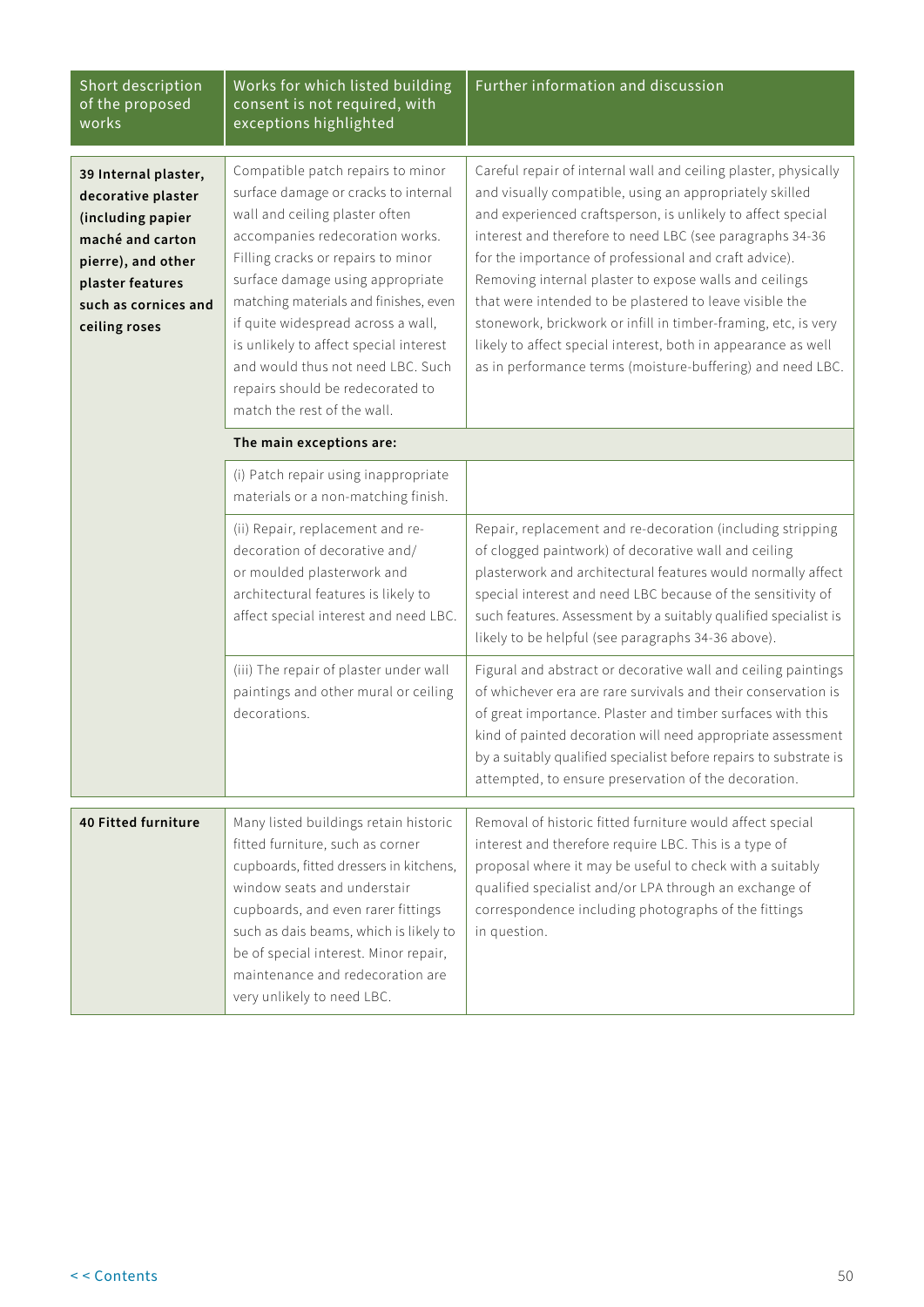| Short description<br>of the proposed<br>works                                                                                                    | Works for which listed building<br>consent is not required, with<br>exceptions highlighted                                                                                                                                                                                  | Further information and discussion                                                                                                                                                                                                                                                                                                                                                                                                                                                                                                                                                                                                                                                                                                                                                                                                                                                                                                                  |
|--------------------------------------------------------------------------------------------------------------------------------------------------|-----------------------------------------------------------------------------------------------------------------------------------------------------------------------------------------------------------------------------------------------------------------------------|-----------------------------------------------------------------------------------------------------------------------------------------------------------------------------------------------------------------------------------------------------------------------------------------------------------------------------------------------------------------------------------------------------------------------------------------------------------------------------------------------------------------------------------------------------------------------------------------------------------------------------------------------------------------------------------------------------------------------------------------------------------------------------------------------------------------------------------------------------------------------------------------------------------------------------------------------------|
| 41 Wall panelling,<br>dado rails, skirting<br>boards, cornices,<br>picture rails,<br>architraves and<br>other interior<br>architectural features | Minor repairs or re-decoration of<br>wall panelling and other interior<br>architectural features do not affect<br>special interest and therefore do<br>not need LBC.<br>The main exceptions are:                                                                            | Wall panelling and related architectural features including<br>internal shutters can be of particular importance and rarity<br>- and not simply because they are lavish or decorative - and<br>most works, apart from very minor works listed opposite,<br>need to be carefully developed.<br>Plain painted panelling is likely to be less sensitive to drilling<br>for hanging pictures, etc, because any making good of holes<br>can be hidden when re-decorated. Some painted panelling,<br>where historic figurative and patterned decorative schemes<br>survive, is however, likely to be more sensitive. Unpainted<br>panelling is more sensitive but localised drilling, when not<br>extensive, is unlikely to affect special interest, and thus<br>need LBC, except where panelling is of very high interest.<br>Reinstatement of missing architectural features, or introduction<br>of new architectural features would normally need LBC. |
|                                                                                                                                                  |                                                                                                                                                                                                                                                                             |                                                                                                                                                                                                                                                                                                                                                                                                                                                                                                                                                                                                                                                                                                                                                                                                                                                                                                                                                     |
|                                                                                                                                                  | (i) Alteration and/or replacement of<br>wall panelling and related wooden<br>features is likely to affect special<br>interest and generally needs LBC.                                                                                                                      |                                                                                                                                                                                                                                                                                                                                                                                                                                                                                                                                                                                                                                                                                                                                                                                                                                                                                                                                                     |
|                                                                                                                                                  | (ii) Painting unpainted wall panelling<br>or stripping painted wall panelling of<br>its paintwork is likely to harm special<br>interest and needs LBC.                                                                                                                      | For internal re-decoration see above (note 38).                                                                                                                                                                                                                                                                                                                                                                                                                                                                                                                                                                                                                                                                                                                                                                                                                                                                                                     |
| 42 Chimneys, fire<br>surrounds, mantels<br>and overmantels                                                                                       | While the redecoration of chimneys<br>and fire surrounds would not<br>require LBC, more intrusive works<br>are likely to affect special interest<br>and therefore need LBC.                                                                                                 | Installing a woodburning stove is unlikely to affect special<br>interest but installing the flue may need LBC as would the<br>removal of a historic timber fire-surround, historic range or<br>inset to make space or comply with safety regulations.                                                                                                                                                                                                                                                                                                                                                                                                                                                                                                                                                                                                                                                                                               |
|                                                                                                                                                  | The main exception is:                                                                                                                                                                                                                                                      |                                                                                                                                                                                                                                                                                                                                                                                                                                                                                                                                                                                                                                                                                                                                                                                                                                                                                                                                                     |
|                                                                                                                                                  | (i) Opening up of blocked or altered<br>fireplaces, reinstatement of hearths,<br>removal of fireplace surrounds or<br>replacement or addition of new,<br>removal of ranges and insets, major<br>structural repairs to internal flue<br>elements, such as mid-feathers, etc. |                                                                                                                                                                                                                                                                                                                                                                                                                                                                                                                                                                                                                                                                                                                                                                                                                                                                                                                                                     |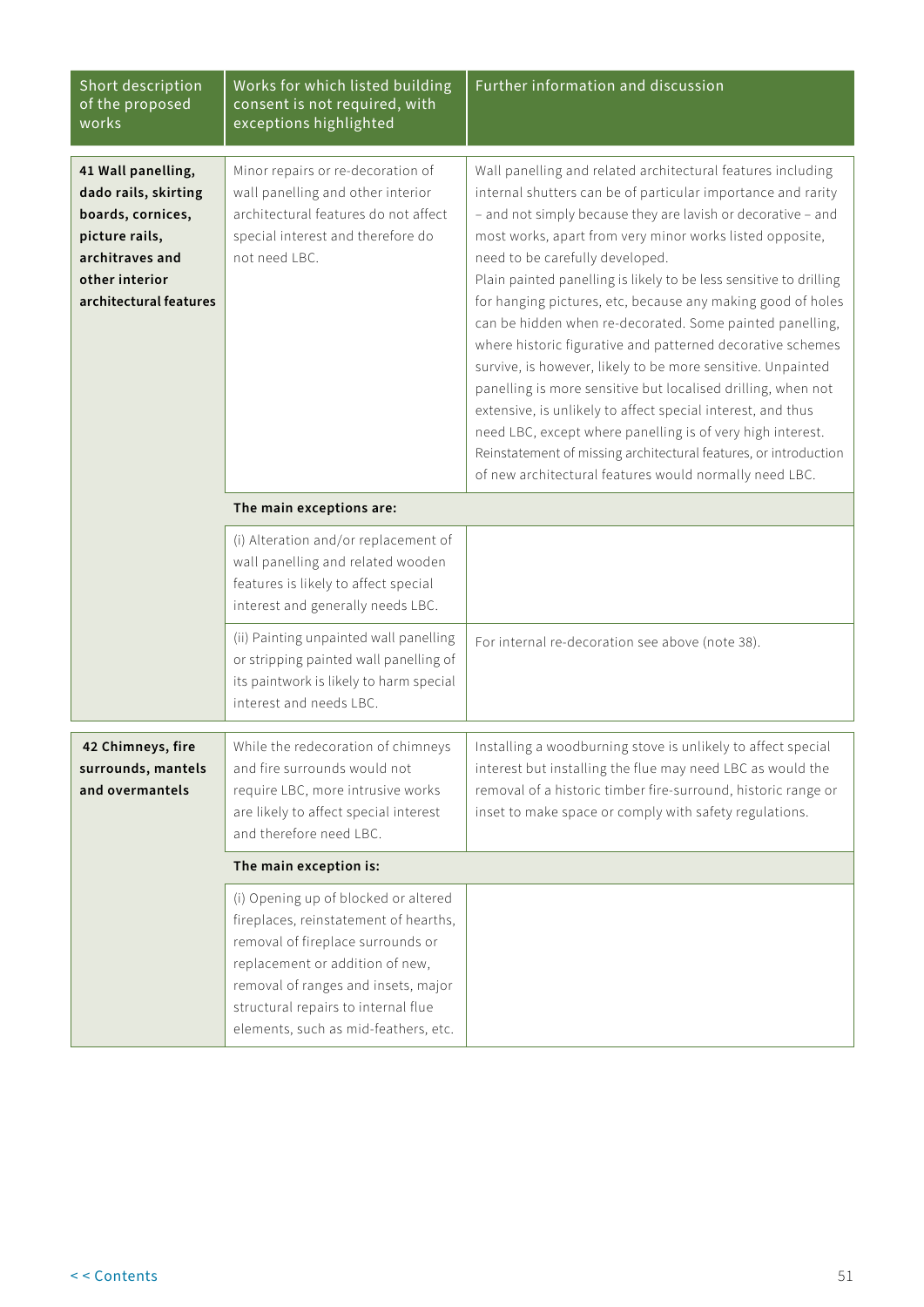| Short description<br>of the proposed<br>works            | Works for which listed building<br>consent is not required, with<br>exceptions highlighted                                                                                                                                                                                                                                                                                                                                                                                                         | Further information and discussion                                                                                                                                                                                                                                                                                                                                                                                                                                                                                                                                                                                                        |
|----------------------------------------------------------|----------------------------------------------------------------------------------------------------------------------------------------------------------------------------------------------------------------------------------------------------------------------------------------------------------------------------------------------------------------------------------------------------------------------------------------------------------------------------------------------------|-------------------------------------------------------------------------------------------------------------------------------------------------------------------------------------------------------------------------------------------------------------------------------------------------------------------------------------------------------------------------------------------------------------------------------------------------------------------------------------------------------------------------------------------------------------------------------------------------------------------------------------------|
| 43 Curtains and<br>curtain rails,<br>hangings and fabric | In general, the replacement of<br>recent dressing and soft decorations<br>to windows does not affect special<br>interest and does not require LBC.                                                                                                                                                                                                                                                                                                                                                 | There are examples of curtain rails and hangings which<br>are of special interest in terms of the history of interior<br>decoration and the development of taste from the sixteenth<br>century onwards, such as schemes by Robert Adam and<br>others, but these are rare and usually well-known to<br>their owners.                                                                                                                                                                                                                                                                                                                       |
|                                                          | The main exceptions are:                                                                                                                                                                                                                                                                                                                                                                                                                                                                           |                                                                                                                                                                                                                                                                                                                                                                                                                                                                                                                                                                                                                                           |
|                                                          | (i) The removal or alteration of<br>historically significant curtain<br>rails and other fixtures related<br>to windows.                                                                                                                                                                                                                                                                                                                                                                            |                                                                                                                                                                                                                                                                                                                                                                                                                                                                                                                                                                                                                                           |
|                                                          | (ii) The removal or alteration of<br>historically significant fixings for<br>hangings, schemes of hangings and<br>other related decorations.                                                                                                                                                                                                                                                                                                                                                       |                                                                                                                                                                                                                                                                                                                                                                                                                                                                                                                                                                                                                                           |
| 44 Wallpaper and<br>other wall-coverings                 | LBC is not required for the removal<br>or painting over of post-1945<br>wallpaper, except where the building<br>post-dates 1945, and then only<br>where the wallpaper is decoratively<br>or otherwise significant.<br>LBC is not required for the removal<br>of wall tapestries where these are<br>not clearly fixed to the walls but<br>simply hung. However, the removal<br>of members from which tapestries<br>are hung, if fixtures, would need LBC<br>if they contribute to special interest. | LBC is generally only likely to be required for the removal<br>or painting over of wallpaper in those rare circumstances<br>where the paper is particularly early or of high decorative<br>quality - eighteenth and early nineteenth century wallpaper<br>is of particular interest, as also panoramic wallpapers<br>of French manufacture, dating from the nineteenth and<br>twentieth centuries<br>LBC is required for the removal or painting over of other<br>forms of wall-covering, such as painted leather, though<br>these are very rare indeed.<br>See also note 39 Internal Plaster for painted wall and<br>ceiling decoration. |
|                                                          | The main exception is:                                                                                                                                                                                                                                                                                                                                                                                                                                                                             |                                                                                                                                                                                                                                                                                                                                                                                                                                                                                                                                                                                                                                           |
|                                                          | (i) The removal or painting over of<br>historically significant wallpaper or<br>other forms of wall-covering.                                                                                                                                                                                                                                                                                                                                                                                      |                                                                                                                                                                                                                                                                                                                                                                                                                                                                                                                                                                                                                                           |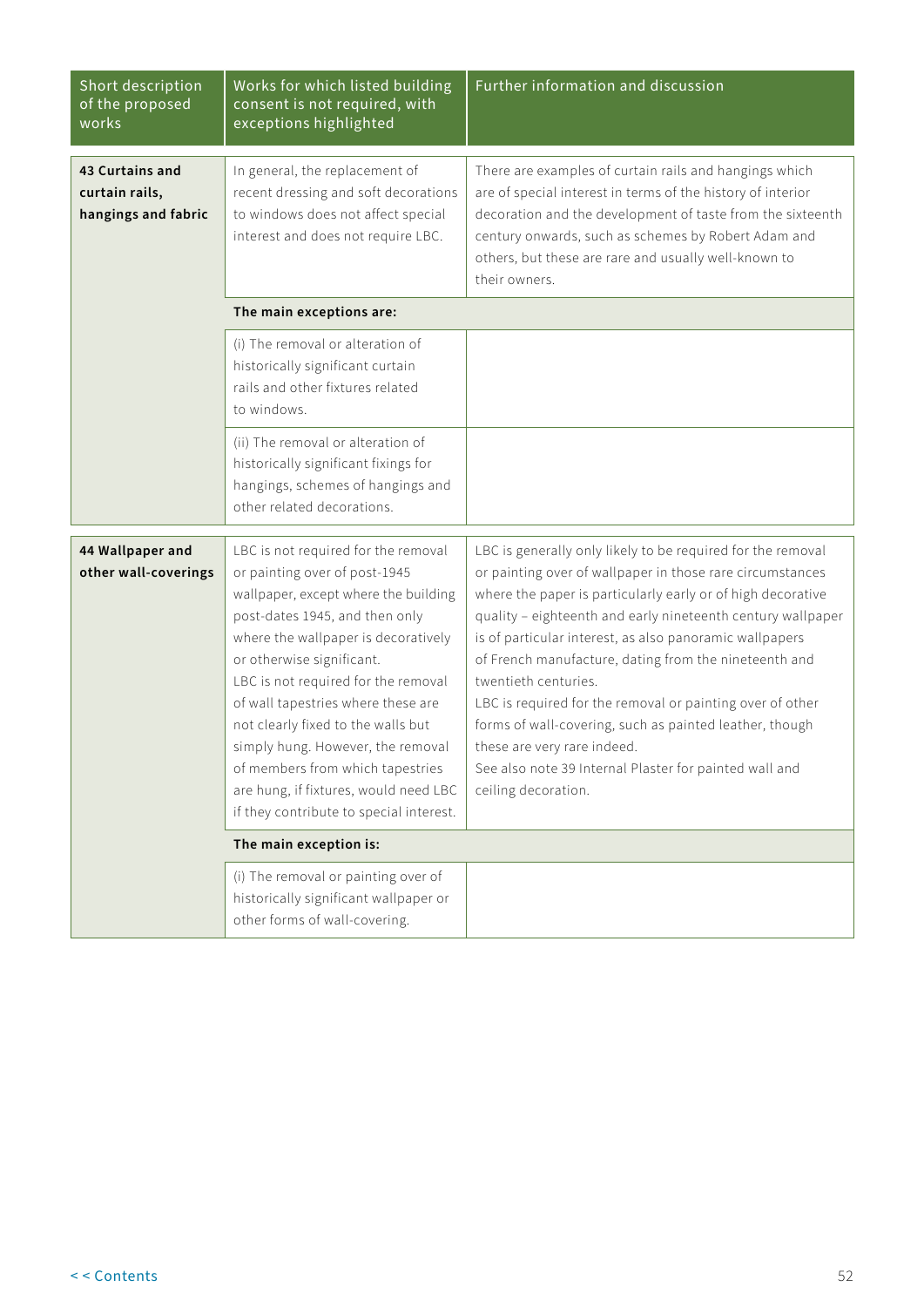| Short description<br>of the proposed<br>works | Works for which listed building<br>consent is not required, with<br>exceptions highlighted                                                                                                                                                                                                                                                          | Further information and discussion                                                                                                                                                                                                                                                                                                                                                                                                                                                                                                                                                                 |  |
|-----------------------------------------------|-----------------------------------------------------------------------------------------------------------------------------------------------------------------------------------------------------------------------------------------------------------------------------------------------------------------------------------------------------|----------------------------------------------------------------------------------------------------------------------------------------------------------------------------------------------------------------------------------------------------------------------------------------------------------------------------------------------------------------------------------------------------------------------------------------------------------------------------------------------------------------------------------------------------------------------------------------------------|--|
| <b>45 Floors</b>                              | Minor repair works to historic<br>floors using appropriate matching<br>materials would not affect special<br>interest or need LBC.                                                                                                                                                                                                                  | Many historic floors have special interest, including quarry<br>tiles and brick pamments, stone and slate flags and tiles,<br>beaten earth, lime ash, gypsum plaster, ceramic tiles and<br>marble floors, wide oak- or elm-boarded floors, timber<br>floors edge-to-edge nailed and dowelled, and marquetry<br>and parquetry floors. Works to these may affect special<br>interest and may therefore need LBC as would removal.<br>The installation of underfloor heating and the replacement<br>of suspended floors with solid floors are likely to affect<br>special interest and thus need LBC. |  |
|                                               | The main exceptions are:                                                                                                                                                                                                                                                                                                                            |                                                                                                                                                                                                                                                                                                                                                                                                                                                                                                                                                                                                    |  |
|                                               | (i) Fitting carpet directly to<br>decorative historic floors of<br>importance, for instance marquetry<br>floors, would affect special interest<br>and need LBC.                                                                                                                                                                                     | Installation of acoustic and thermal insulation to existing<br>floors may require lifting and re-laying of historic floor<br>surfaces, which can be damaging, and/or may result in a<br>change in floor level; both will affect special interest and so<br>LBC will be needed.<br>Rubber underlay below carpets acts as a vapour barrier and<br>can lead to deterioration of historic floors where there is no<br>under-floor ventilation.                                                                                                                                                         |  |
|                                               | (ii) Works to historically significant<br>floors - e.g. those listed above.                                                                                                                                                                                                                                                                         |                                                                                                                                                                                                                                                                                                                                                                                                                                                                                                                                                                                                    |  |
|                                               | (iii) Raising floor levels to<br>accommodate insulation or<br>underfloor electric heating.                                                                                                                                                                                                                                                          | Raising floor levels to allow for the insertion of insulation<br>and underfloor heating will need LBC due to the impact<br>of alterations not only to substrate, etc, but to changes to<br>skirtings, doors, steps, etc, and consequent possible harm<br>to special interest.                                                                                                                                                                                                                                                                                                                      |  |
| 46 Kitchen fittings                           | Kitchen fittings are changed<br>frequently and replacement of<br>modern fittings is unlikely to harm<br>special interest, nor need LBC.                                                                                                                                                                                                             | See also notes 33-37 for advice on services; pipework, new<br>vents and flues, associated with new kitchen fittings, may<br>affect special interest and need LBC.                                                                                                                                                                                                                                                                                                                                                                                                                                  |  |
|                                               | The main exception is:                                                                                                                                                                                                                                                                                                                              |                                                                                                                                                                                                                                                                                                                                                                                                                                                                                                                                                                                                    |  |
|                                               | (i) The removal or alteration of<br>rare surviving historic kitchen and<br>other service fittings, including<br>cast iron ranges, coppers, their<br>former housings, historic sinks,<br>bread ovens, the remains of<br>spits, hooks for smoking hams in<br>chimneys, etc, which may harm<br>special interest and which would<br>therefore need LBC. | Related fittings include racks in wine cellars, staging<br>for beer barrels, fittings and cupboards in pantries, the<br>remnants of servants' bell systems, dumb waiters, laundry<br>and drying racks, etc.                                                                                                                                                                                                                                                                                                                                                                                        |  |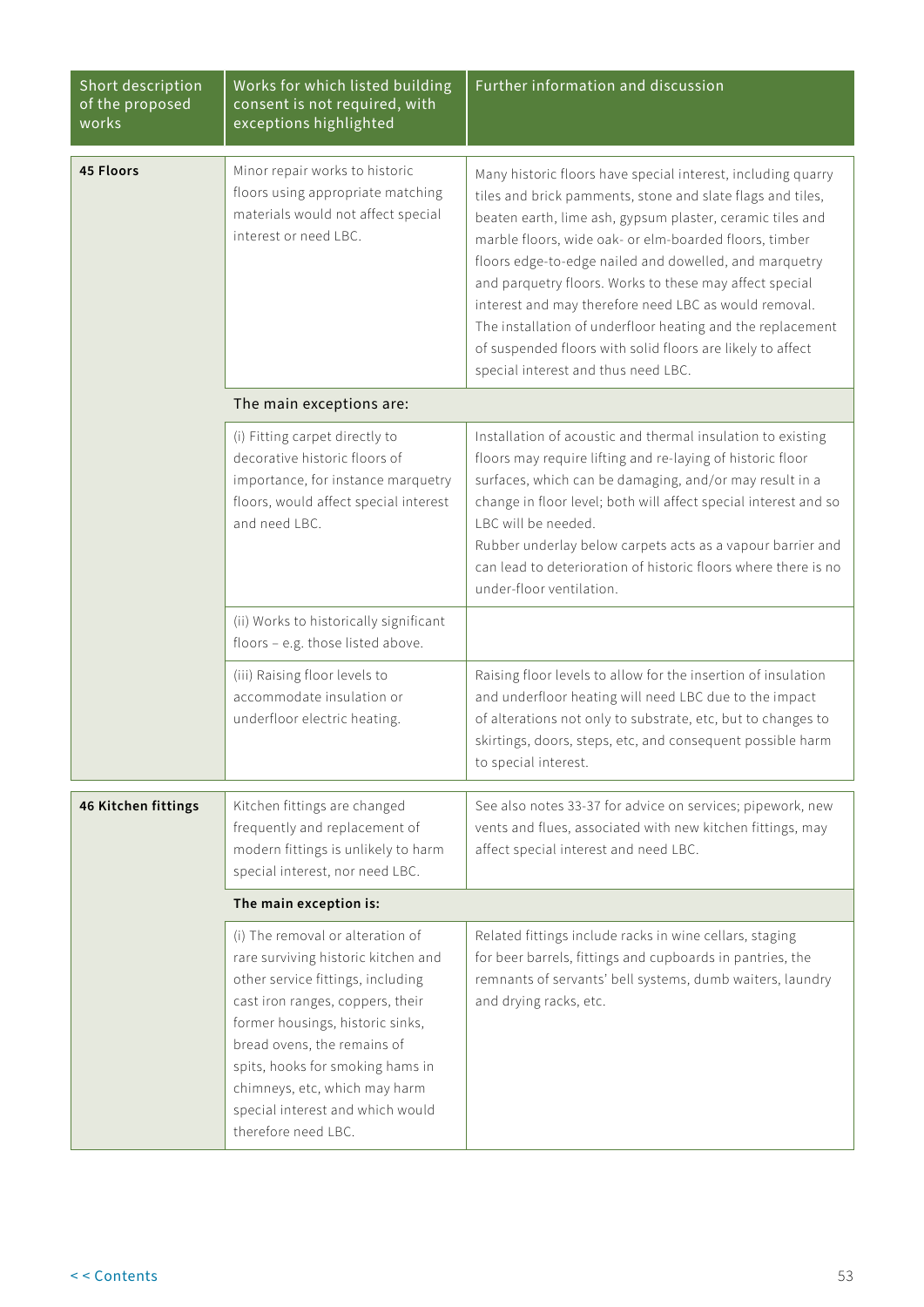| Short description<br>of the proposed<br>works | Works for which listed building<br>consent is not required, with<br>exceptions highlighted                                                                                                                                                                                                                                                                                                            | Further information and discussion                                                                                                                                     |
|-----------------------------------------------|-------------------------------------------------------------------------------------------------------------------------------------------------------------------------------------------------------------------------------------------------------------------------------------------------------------------------------------------------------------------------------------------------------|------------------------------------------------------------------------------------------------------------------------------------------------------------------------|
| 47 Bathroom fittings                          | The great majority of bathroom<br>fittings are modern and of no special<br>interest; LBC is therefore not needed<br>for their removal and replacement                                                                                                                                                                                                                                                 | See also paragraphs 33-37 for advice on services; pipework<br>and new ventilation, associated with new bathroom fittings,<br>may affect special interest and need LBC. |
|                                               | The main exceptions are:                                                                                                                                                                                                                                                                                                                                                                              |                                                                                                                                                                        |
|                                               | (i) LBC is required for the removal<br>or replacement of rare survivals of<br>fittings of historic special interest,<br>for example old thunderboxes,<br>eighteenth and nineteenth century<br>panelled cupboards, nineteenth<br>century decorated, embossed or<br>painted lavatory pans, with or<br>without timber seats and panelling,<br>early shower fittings, Art Deco<br>bathroom fittings, etc. |                                                                                                                                                                        |
|                                               | (ii) The removal or alteration of<br>bathroom fittings from a small number<br>of highly elaborate ensembles<br>dating from the later nineteenth<br>and earlier twentieth centuries, for<br>instance Art Deco bathrooms.                                                                                                                                                                               |                                                                                                                                                                        |
|                                               | (iii) The removal or alteration of fittings<br>which survive from a previous use of<br>the room, for instance an eighteenth<br>century cupboard in a room recently<br>converted into a bathroom.                                                                                                                                                                                                      |                                                                                                                                                                        |
|                                               | (iv) The removal or alteration of<br>bathroom fittings in post-war listed<br>buildings which may be of special<br>interest in the context of their setting.                                                                                                                                                                                                                                           |                                                                                                                                                                        |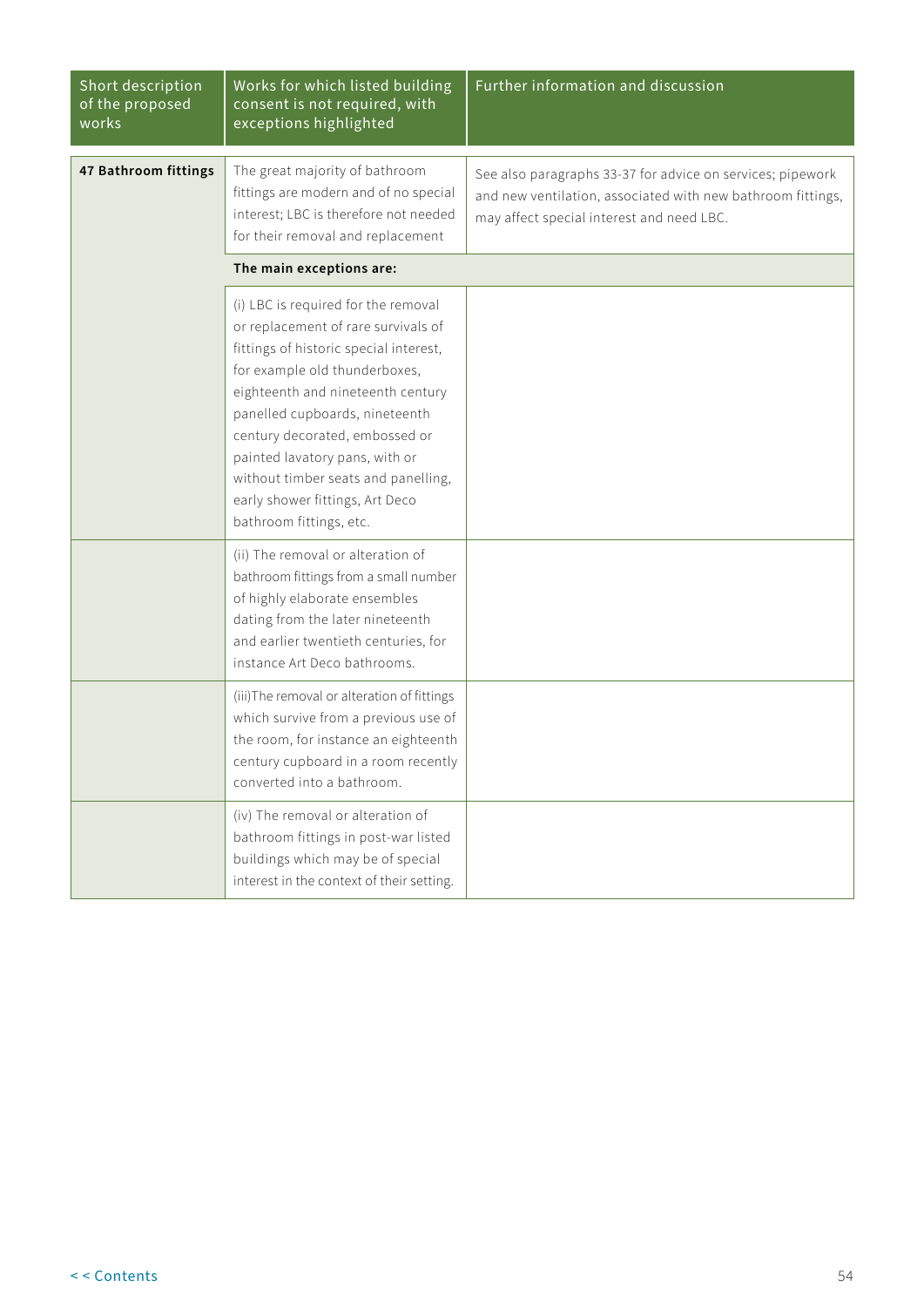Short description of the proposed works

Works for which listed building consent is not required, with exceptions highlighted

| <b>Energy efficiency</b>                                                |                                                                                                                                                                                                                                                                                                                                                                                   |                                                                                                                                                                                                                                                                                                                                                                                                                                                                                                                                                                                                                                                                                                       |
|-------------------------------------------------------------------------|-----------------------------------------------------------------------------------------------------------------------------------------------------------------------------------------------------------------------------------------------------------------------------------------------------------------------------------------------------------------------------------|-------------------------------------------------------------------------------------------------------------------------------------------------------------------------------------------------------------------------------------------------------------------------------------------------------------------------------------------------------------------------------------------------------------------------------------------------------------------------------------------------------------------------------------------------------------------------------------------------------------------------------------------------------------------------------------------------------|
| <b>48 Loft insulation</b>                                               | Amongst the simplest of insulation<br>methods, loft insulation does not<br>affect special interest where it is a<br>simple matter of laying insulation<br>above flat ceilings in the roofspace,<br>between the joists of the ceiling<br>below (creating what is known as a<br>cold roof) without alteration of roof<br>and ceiling structures; it therefore<br>does not need LBC. | The impact of insulation on the potential for moisture<br>accumulation in building fabric, when insulating at ceiling<br>level should always be considered before installation.<br>Insulation should never be fastened to or sprayed on the<br>underside of slates or tiles, as this makes it impossible to<br>maintain or reuse the roof coverings.                                                                                                                                                                                                                                                                                                                                                  |
|                                                                         | The main exception is:                                                                                                                                                                                                                                                                                                                                                            |                                                                                                                                                                                                                                                                                                                                                                                                                                                                                                                                                                                                                                                                                                       |
|                                                                         | (i) Any additional ventilation<br>installed to reduce the risk of<br>moisture accumulation may affect<br>special interest and need LBC.                                                                                                                                                                                                                                           |                                                                                                                                                                                                                                                                                                                                                                                                                                                                                                                                                                                                                                                                                                       |
| 49 Draught-proofing                                                     | Draught-proofing covers a lot of<br>works which may not affect special<br>interest, like curtains, using bolsters<br>to reduce draughts under doors,<br>and rugs and carpets to floors. None<br>of these would need LBC.                                                                                                                                                          | Self-adhesive strips fitted to windows as draught-proofing<br>do not affect special interest and do not need LBC. More<br>intrusive methods of draught-proofing, with damage to<br>structure and features, may affect special interest and need<br>LBC. See also notes 6 and 10 above.<br>If an open fire or solid-fuel stove is in use, care must be<br>taken to maintain adequate ventilation into the room to<br>ensure proper functioning and combustion.                                                                                                                                                                                                                                         |
|                                                                         | The main exceptions are:                                                                                                                                                                                                                                                                                                                                                          |                                                                                                                                                                                                                                                                                                                                                                                                                                                                                                                                                                                                                                                                                                       |
|                                                                         | (i) The fitting of elaborate mechanisms<br>to windows to prevent draughts.                                                                                                                                                                                                                                                                                                        |                                                                                                                                                                                                                                                                                                                                                                                                                                                                                                                                                                                                                                                                                                       |
|                                                                         | (ii) The fixing of intrusive draught-<br>proofing to doors and windows<br>requiring cutting into them or<br>otherwise damaging them.                                                                                                                                                                                                                                              | See notes 6 and 10 above on draught-proofing works to<br>doors and windows.                                                                                                                                                                                                                                                                                                                                                                                                                                                                                                                                                                                                                           |
| 50 Refurbishing<br>or replacing lost<br>shutters, blinds<br>and awnings | Appropriate repair of shutters and<br>external blinds or awnings would<br>not affect special interest and<br>therefore not need LBC.                                                                                                                                                                                                                                              | External shutters, blinds and awnings protect against solar gain,<br>whilst shutters also reduce heat loss. Such shutters are good<br>at reducing heat loss but are less effective against heat gain.<br>Some listed buildings formerly had external shutters,<br>awnings and blinds; on many buildings it would be entirely<br>appropriate for these missing features to be reinstated.<br>Similarly, reinstatement of internal shutters can bring many<br>benefits and their reinstatement would be appropriate too.<br>However, LBC is likely to be needed for the reinstatement<br>of missing shutters, awnings and blinds, or for entirely new<br>shutters, awnings and blinds. See also note 8. |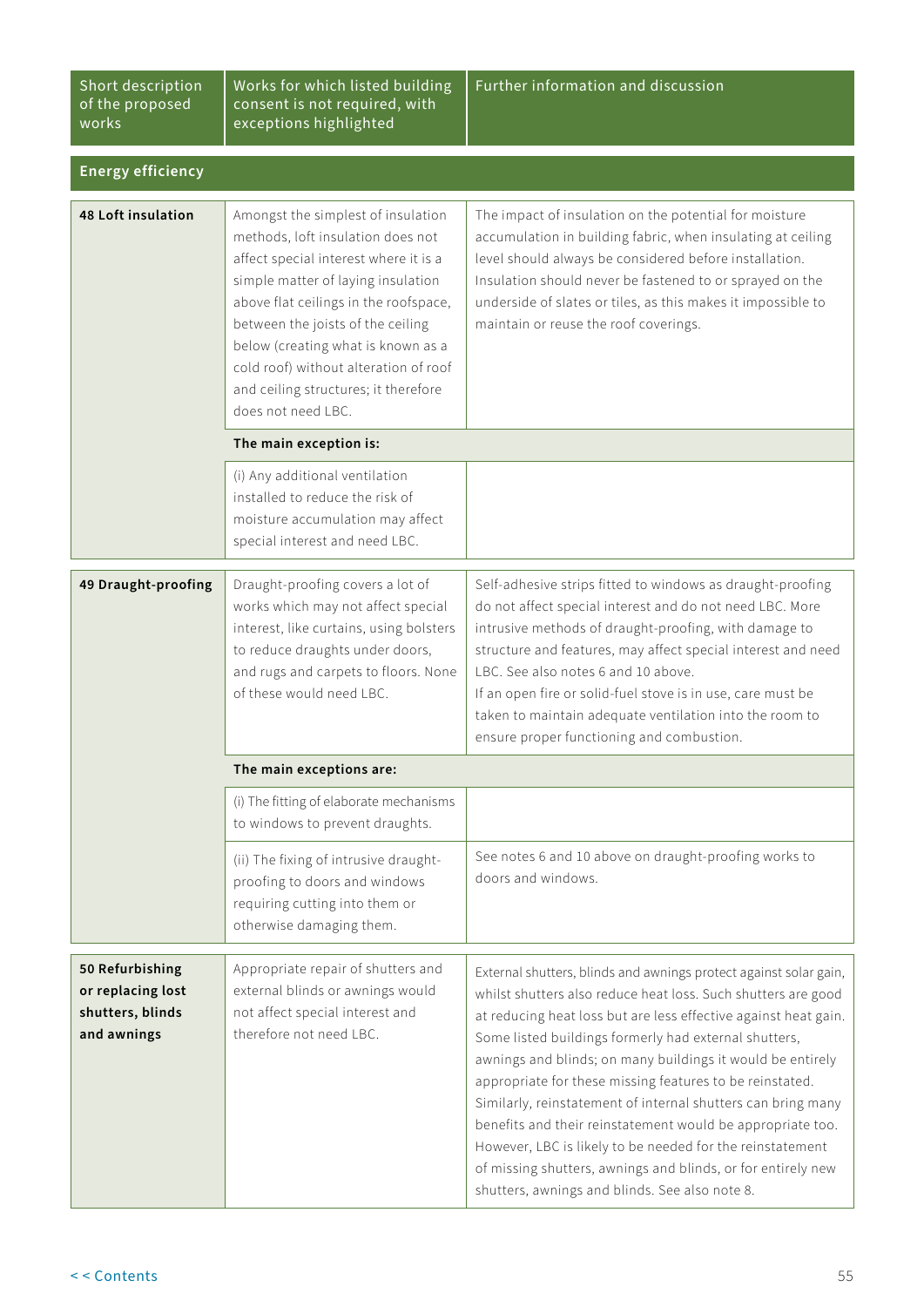## **Contact Historic England**

**East of England** Brooklands 24 Brooklands Avenue Cambridge CB2 8BU Tel: 01223 582749 Email: [eastofengland@](mailto:eastofengland%40HistoricEngland.org.uk?subject=Guidance) [HistoricEngland.org.uk](mailto:eastofengland%40HistoricEngland.org.uk?subject=Guidance)

### **Fort Cumberland** Fort Cumberland Road Eastney Portsmouth PO4 9LD Tel: 023 9285 6704 Email: [fort.](mailto:fort.cumberland%40HistoricEngland.org.uk?subject=Guidance) [cumberland@](mailto:fort.cumberland%40HistoricEngland.org.uk?subject=Guidance) [HistoricEngland.org.uk](mailto:fort.cumberland%40HistoricEngland.org.uk?subject=Guidance)

**London and South East** 4th Floor Cannon Bridge House 25 Dowgate Hill London EC4R 2YA Tel: 020 7973 3700 Email: [londonseast@](mailto:londonseast%40HistoricEngland.org.uk?subject=Guidance) [HistoricEngland.org.uk](mailto:londonseast%40HistoricEngland.org.uk?subject=Guidance)

#### **Midlands**

The Axis 10 Holliday Street Birmingham B1 1TF Tel: 0121 625 6888 Email: [midlands@](mailto:midlands%40HistoricEngland.org.uk?subject=Guidance) [HistoricEngland.org.uk](mailto:midlands%40HistoricEngland.org.uk?subject=Guidance) **North East and Yorkshire** Bessie Surtees House 41-44 Sandhill Newcastle Upon Tyne NE1 3JF Tel: 0191 269 1255 Email: [northeast@](mailto:northeast%40HistoricEngland.org.uk?subject=Guidance) [HistoricEngland.org.uk](mailto:northeast%40HistoricEngland.org.uk?subject=Guidance)

37 Tanner Row York YO1 6WP Tel: 01904 601948 Email: [yorkshire@](mailto:yorkshire%40HistoricEngland.org.uk?subject=Guidance) [HistoricEngland.org.uk](mailto:yorkshire%40HistoricEngland.org.uk?subject=Guidance)

#### **North West**

3rd Floor, Canada House 3 Chepstow Street Manchester M1 5FW Tel: 0161 242 1416 Email: [northwest@](mailto:northwest%40HistoricEngland.org.uk?subject=Guidance) [HistoricEngland.org.uk](mailto:northwest%40HistoricEngland.org.uk?subject=Guidance)

#### **South West**

Fermentation North (1st Floor) Finzels Reach Hawkins Lane Bristol BS1 6JQ Tel: 0117 975 1308 Email: [southwest@](mailto:southwest%40HistoricEngland.org.uk?subject=Guidance) [HistoricEngland.org.uk](mailto:southwest%40HistoricEngland.org.uk?subject=Guidance)

#### **Swindon**

The Engine House Fire Fly Avenue Swindon SN2 2EH Tel: 01793 445050 Email: [swindon@](mailto:swindon%40HistoricEngland.org.uk?subject=Guidance) [HistoricEngland.org.uk](mailto:swindon%40HistoricEngland.org.uk?subject=Guidance)